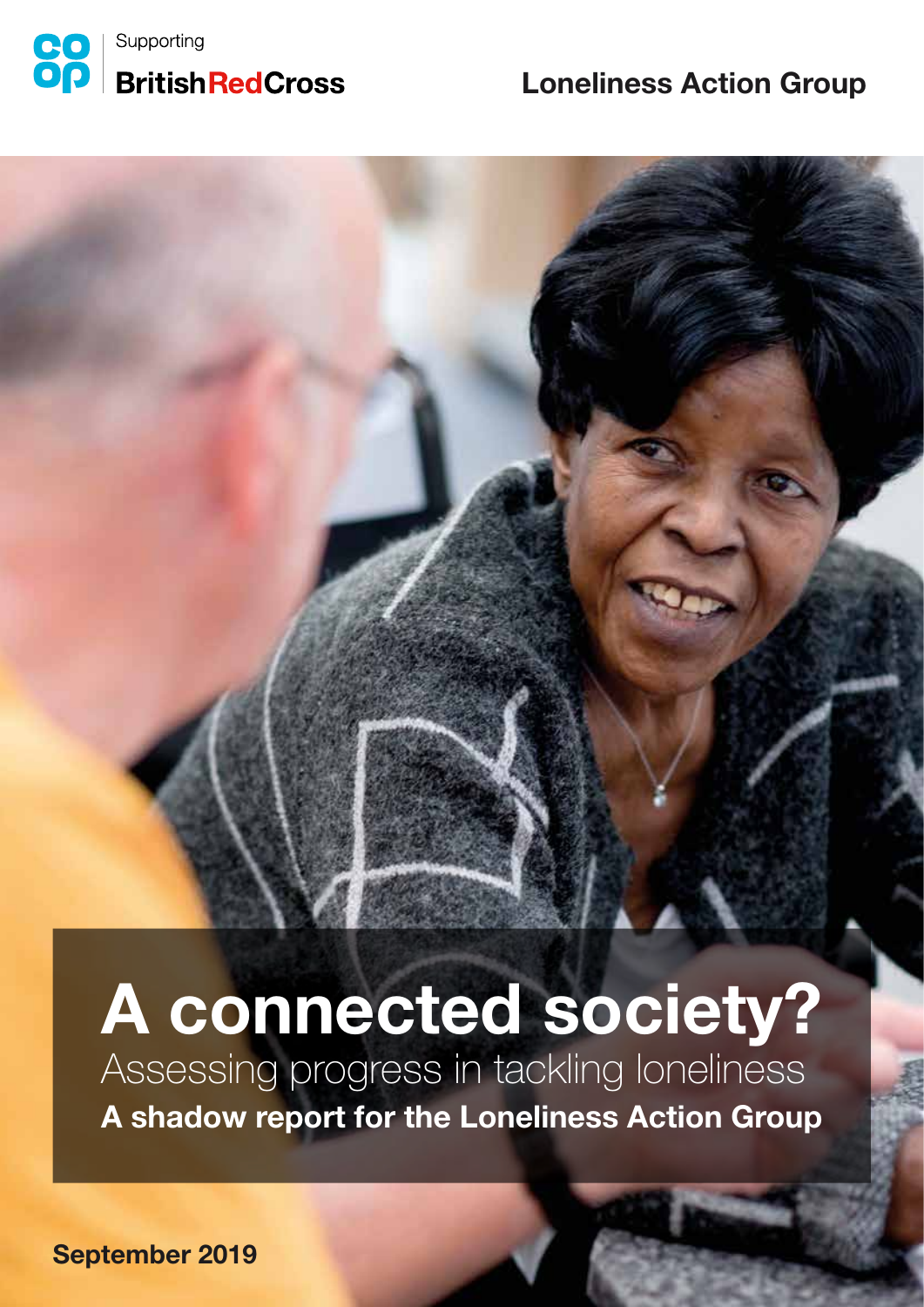## Acknowledgements

We are grateful to all those who took time to contribute to this review, in particular the officials from Her Majesty's Government and its arm's-length bodies, the staff of non-governmental organisations who agreed to be interviewed by the review team, as well as all those who responded to the surveys circulated to inform this review or supplied us with other comments and information.

Thanks to the British Red Cross and Co-op partnership project group: Hazel Blake, Amy Glendinning, Holly Keogh-Davies and Paul Scott.

We are also indebted to those organisations which offered their time and expertise to review this report.

#### Writing and research by

Kate Jopling, Dan Jones, and Brighter Together Consulting.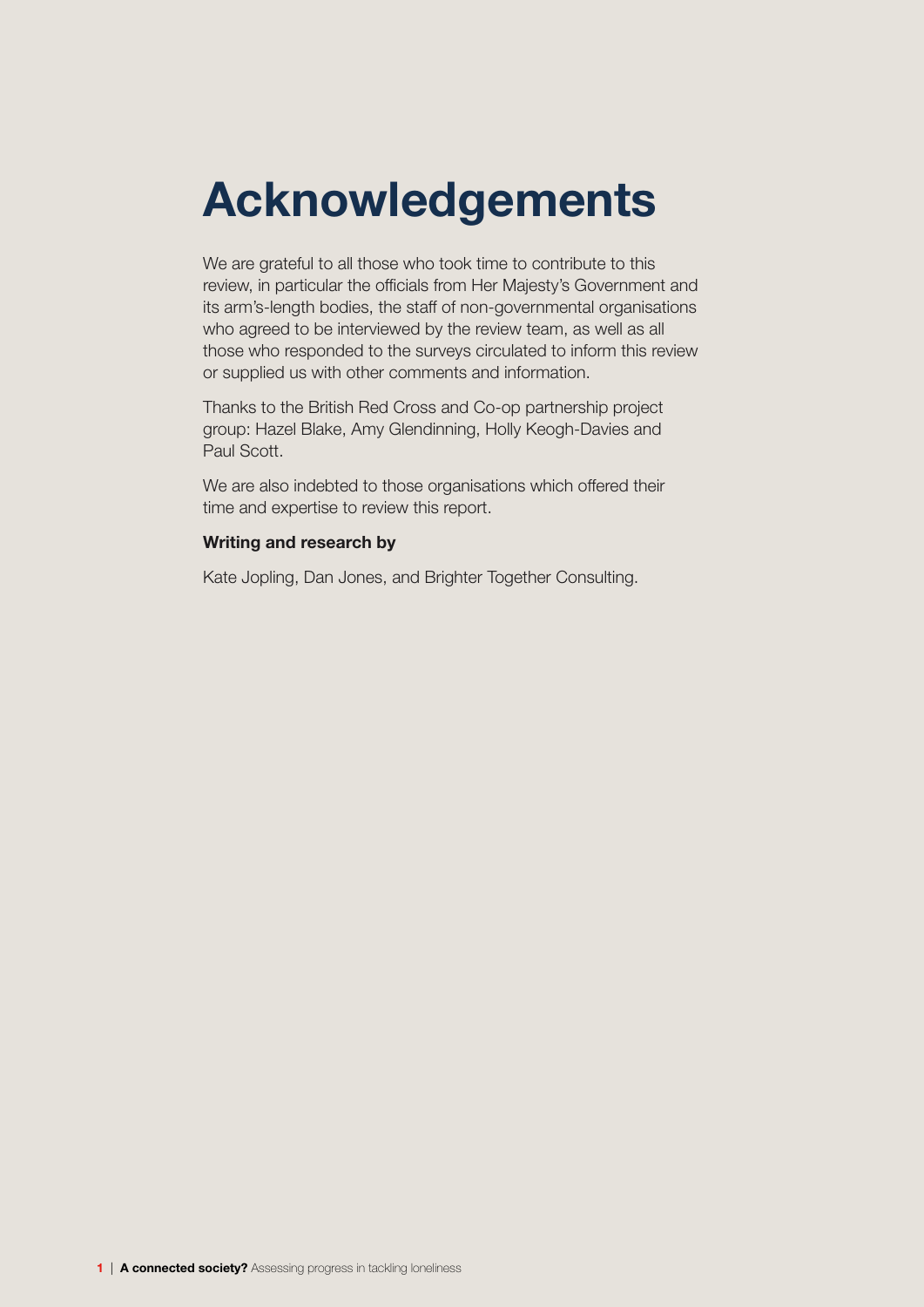## **Contents**

| 3 Progress in improving community infrastructure <b>Manufatility</b> 23 |  |
|-------------------------------------------------------------------------|--|
|                                                                         |  |
|                                                                         |  |
|                                                                         |  |
|                                                                         |  |
|                                                                         |  |
|                                                                         |  |
|                                                                         |  |
|                                                                         |  |
|                                                                         |  |
|                                                                         |  |
|                                                                         |  |
|                                                                         |  |
|                                                                         |  |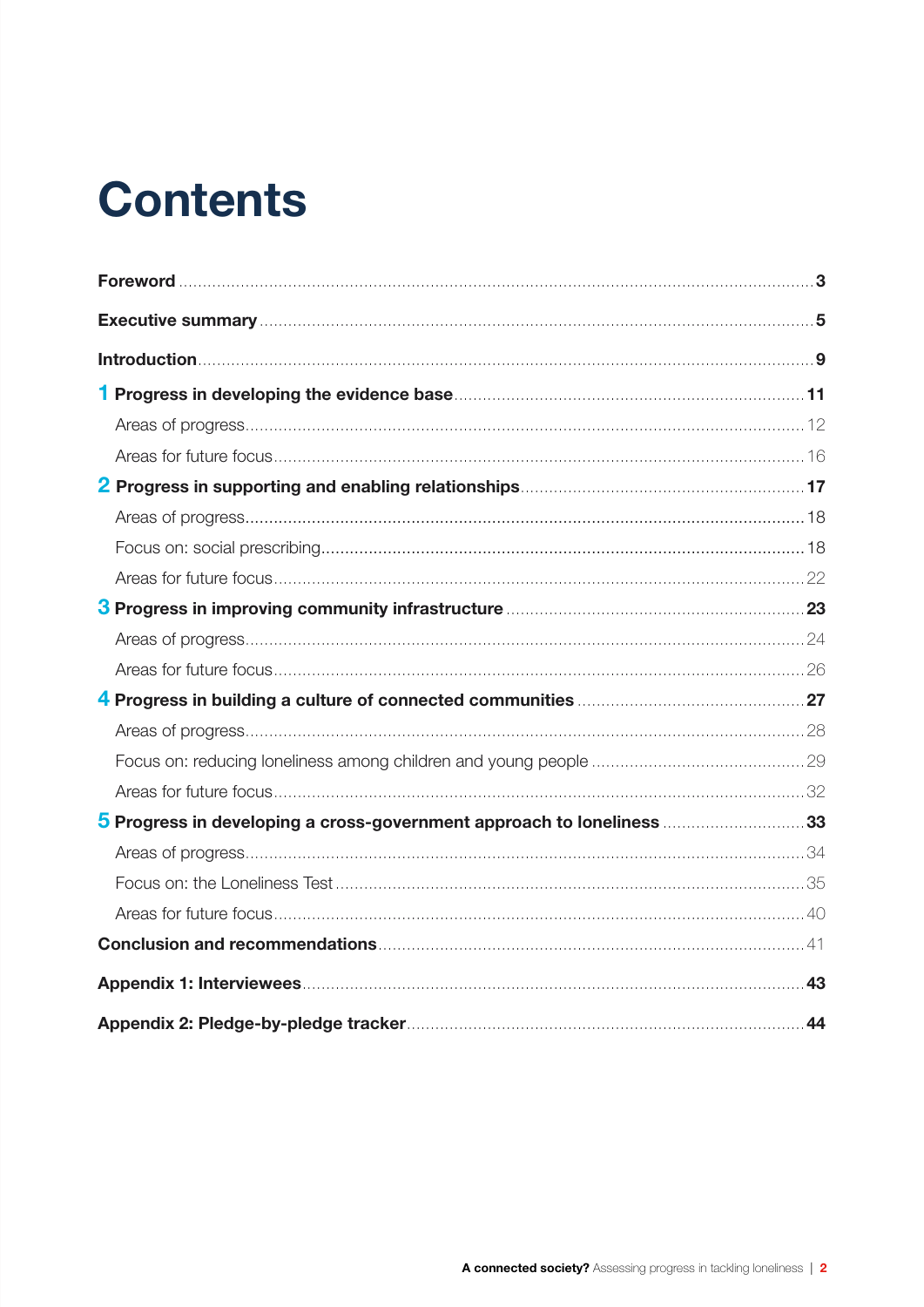### Foreword

It is now almost a year since the publication of the government's loneliness strategy for England, 'A Connected Society: A Strategy for Tackling Loneliness', in October 2018. This was a landmark moment and the first time any country has taken a comprehensive approach to acknowledging and addressing loneliness. Earlier that year, the UK had achieved another world-first with the appointment of a Minister for Loneliness.

Both were bold statements, indicating that loneliness is an issue the government both takes seriously and recognises as requiring dedicated resources and expertise. It was also a major milestone in achieving some of the objectives that the Loneliness Action Group had taken on as a legacy from the Jo Cox Commission on Loneliness.

We are now looking back at progress in tackling an issue that affects one in five of us in the UK, having major impacts on health and wellbeing – and identifying a path for the future.

The Loneliness Action Group – made up of more than 50 organisations working to tackle loneliness at a national level – has been acting as a 'critical friend' to government throughout its journey to tackle loneliness since 2017.

During that time, we have witnessed good ministerial commitment and cross-departmental collaboration, despite a wider context of unprecedented political upheaval. Those leading the agenda in Westminster have remained united by the common purpose to tackle loneliness and we are pleased to report that good progress has been made.

We've seen a government campaign launched on the issue and pilot initiatives emerging in communities across the country. The roll-out of social prescribing is firmly on track and considerable funds were committed to help people forge new social connections through community spaces.



Paul Gerrard Co-Chair of the Loneliness Action Group Campaigns and Public Affairs Director,

Co-op



Zoe Abrams Co-Chair of the Loneliness Action Group Executive Director of Communications and Advocacy, British Red Cross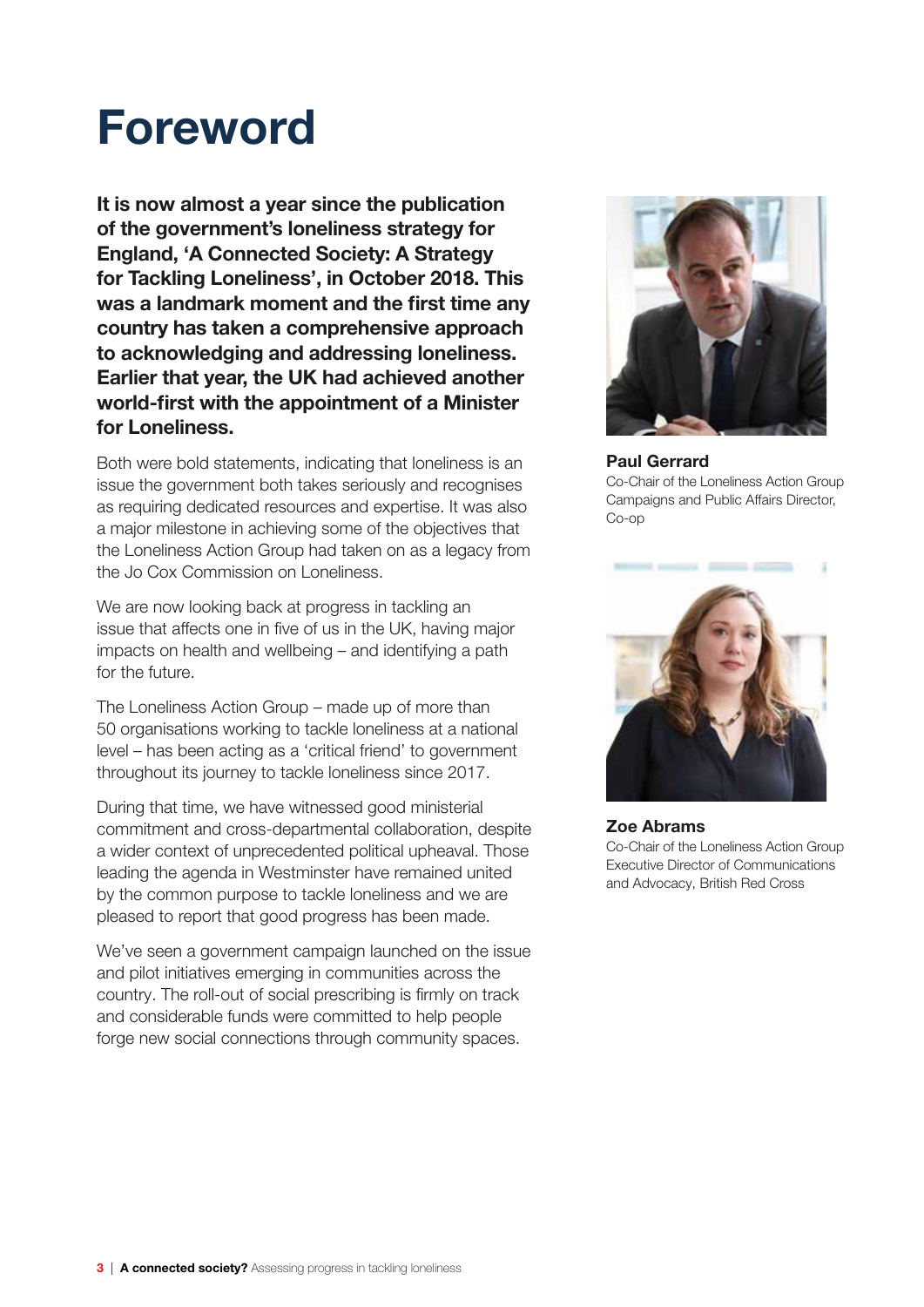We are now at a critical point in our journey to tackle loneliness. With a solid foundation in place, government needs to reaffirm its commitment to the issue if widespread, tangible change is to be felt in people's lives. We must not lose the momentum built up in recent years.

Our own work highlights how loneliness can affect every area of our everyday lives: whether that's becoming a parent, experiencing divorce or bereavement, moving to a new neighbourhood, or entering a period of illness or poor health. It is these commonplace but personally challenging life transitions that can often leave people disconnected and isolated.

This is why it is so important that the impact of public policy on loneliness is considered right across government. The incorporation of loneliness into the Family Test – a means of assessing the effect of government policies on stable families – is a great start, but we need to do more to ensure that consideration is given to how new policies and funding for services can affect people's 'connectedness' across both national and local government. A wider context of political change, economic uncertainty and increasing demand on public services must also be considered.

It is now more important than ever that we see a clear commitment to continuing the work begun through the Loneliness Strategy, backed by significant and sustained investment.

We are also highlighting the need for further research into the causes and consequences of loneliness, as well as further evaluation of initiatives to help ensure the intelligent allocation of funding. This needs to focus on the communities and individuals with greatest need, and supporting the services, organisations and community groups tackling loneliness most effectively.

This report highlights the important progress made – but that there is still much to be done to ensure those experiencing loneliness get the support they need. The government has made a solid start and we hope the recommendations in this report set out a clear path to allow them to continue on this journey.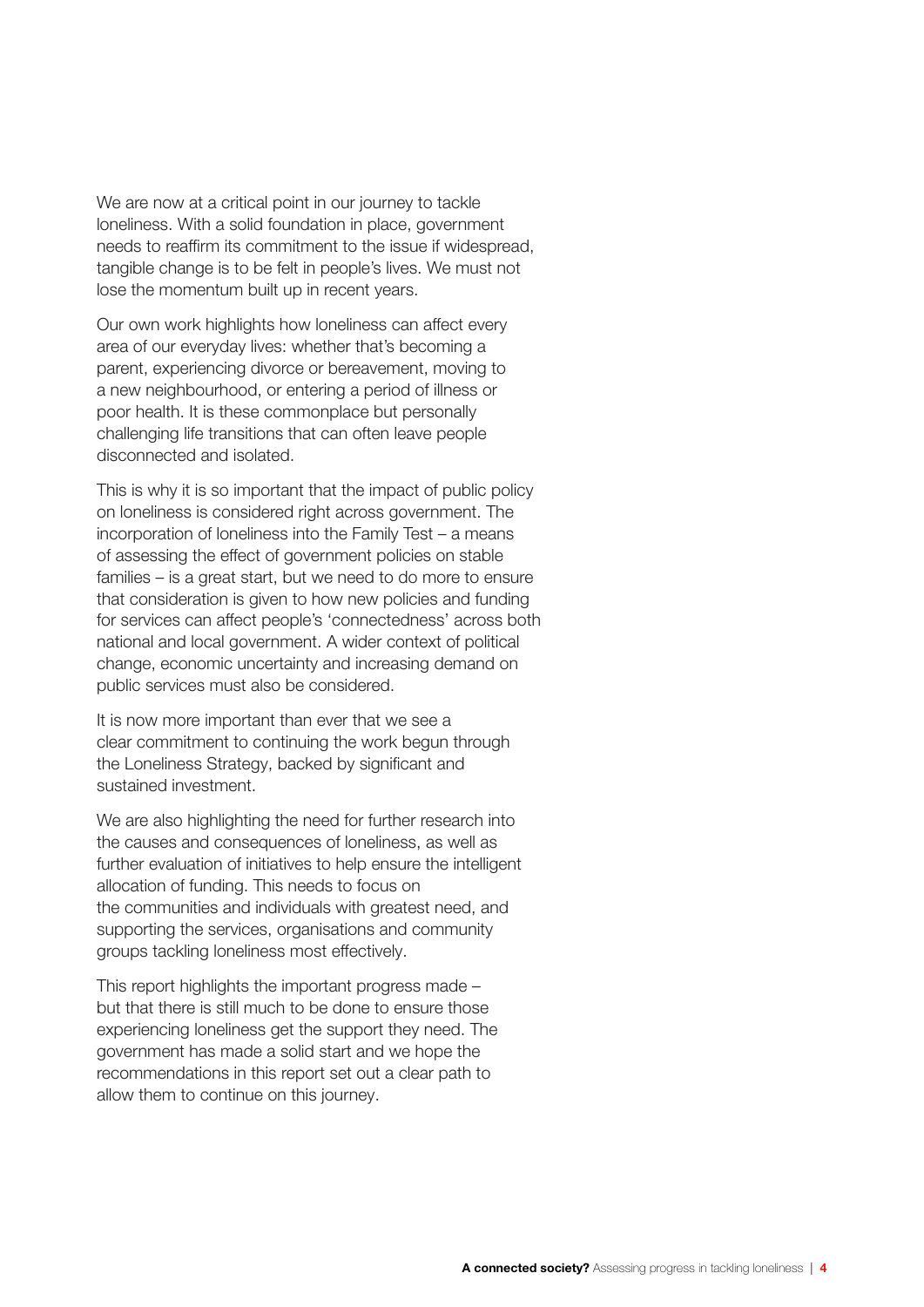# **Executive** summary

In October 2018, the government published its first national loneliness strategy, 'A connected society: A strategy for tackling loneliness – laying the foundations for change'. The strategy was published as part of a wider response to the Jo Cox Commission on Loneliness, including the appointment of the world's first Minister for Loneliness

'The Strategy' contained 58 pledges or commitments, across nine government departments, to lay the foundations for long-term work on loneliness. The government committed to reporting on progress after a year and mandated the Loneliness Action Group – a network of over 50 national public, private and voluntary sector organisations working together to advance the issue of tackling loneliness and social isolation, convened by the British Red Cross and Co-op partnership – to act as a critical friend in this work.

Nearly one year on from the publication of the government's Loneliness Strategy, this shadow progress report examines how it is being implemented. It draws on desk research, written parliamentary questions, surveys and interviews with key stakeholders, undertaken between May and July during 2019. It assesses action taken in the first seven months of the Strategy, highlights activity planned for the rest of the first year, and sets out areas for further work and development in subsequent years.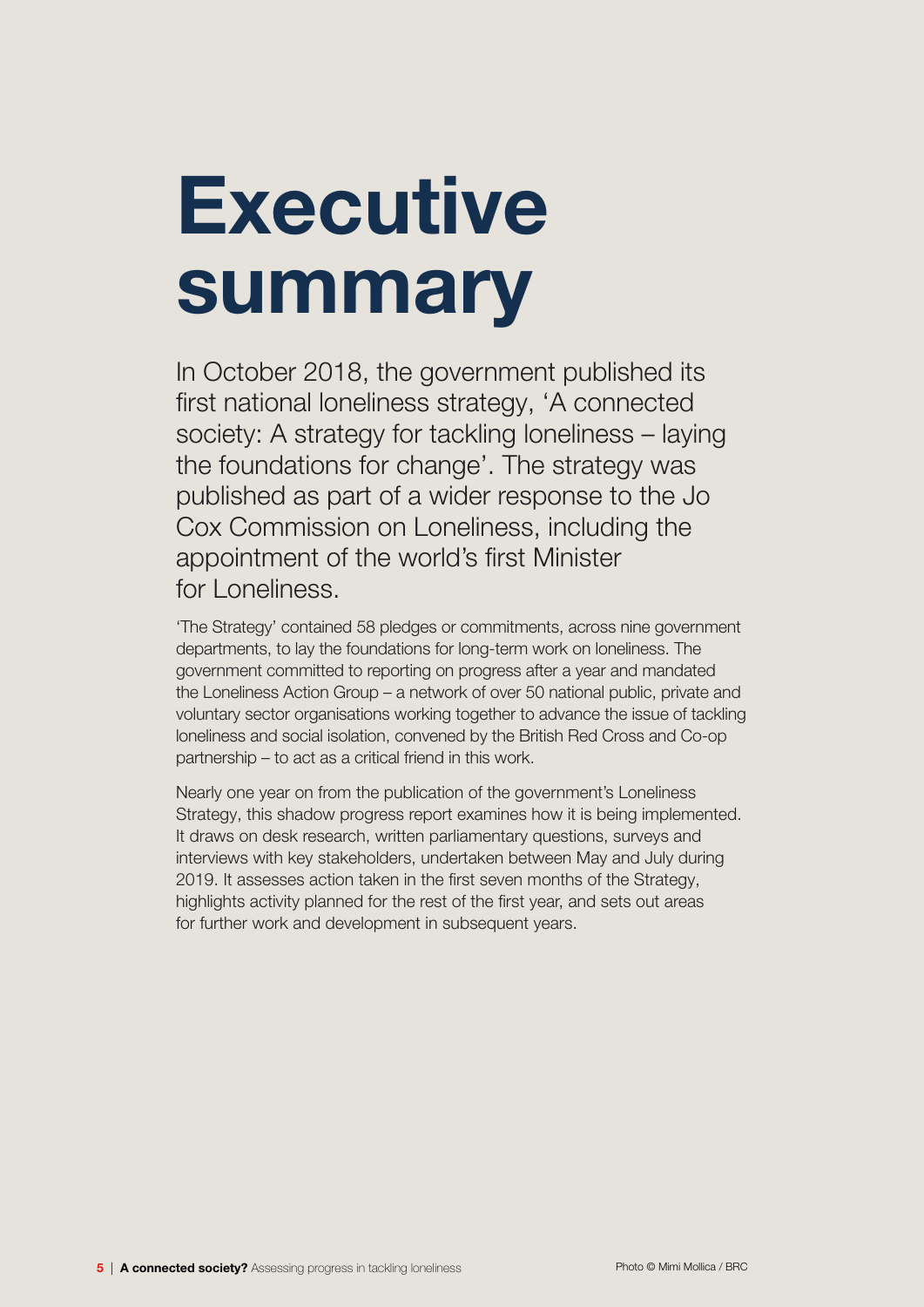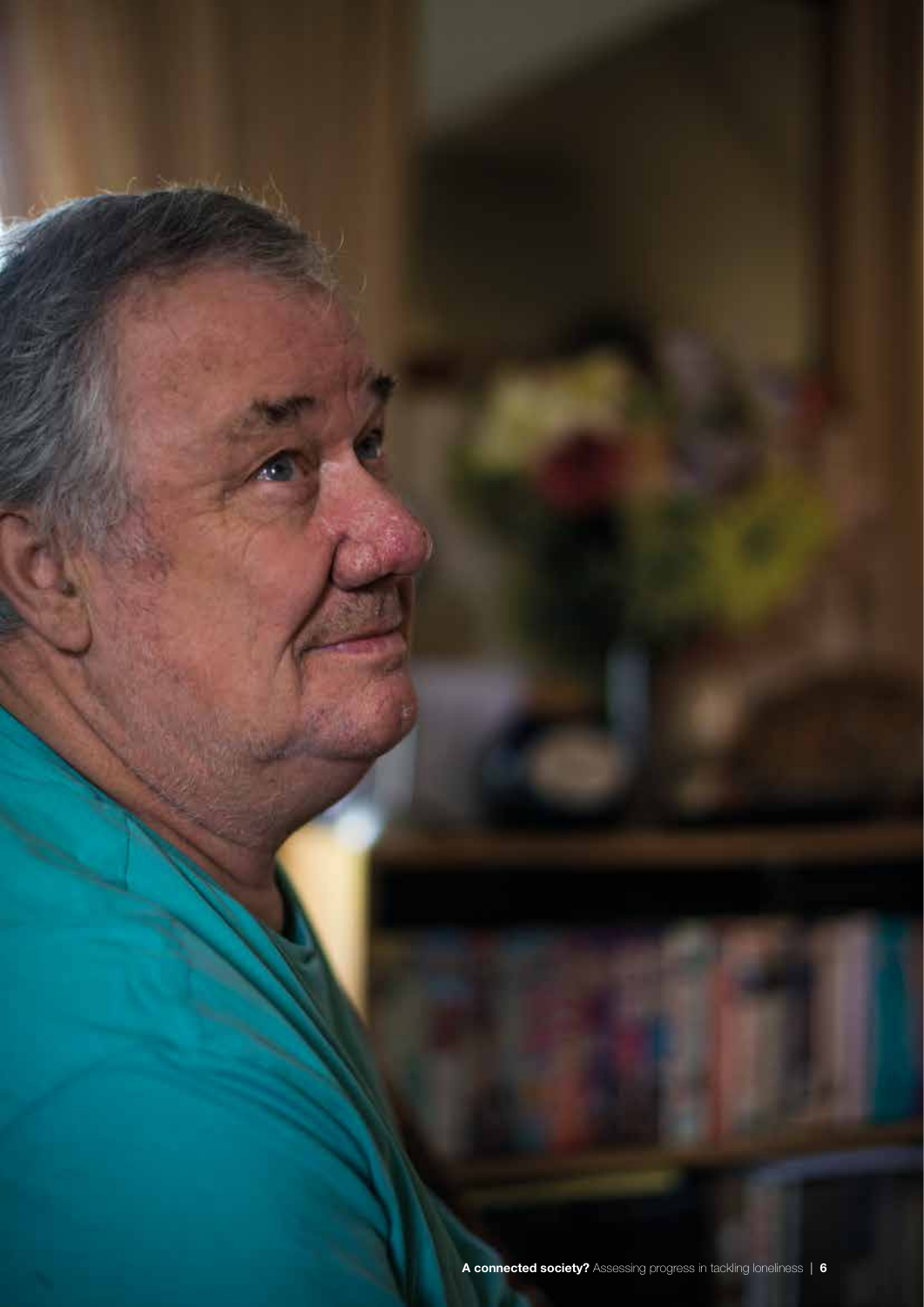#### Progress to date

Across the entire Loneliness Strategy, we can see indications of good progress. While it is still early days, the overall picture is positive. Many pledges have already been delivered and most are on track. The loneliness agenda has been well received across government and is galvanising cross-departmental cooperation. This is a great achievement.

- The loneliness agenda has enjoyed **strong** engagement, with Ministers across government committed to their portfolios and working well together. Action on loneliness has united politicians who are committed to honouring the legacy of Jo Cox MP in this work.
- There has been significant activity within the Department for Digital, Culture, Media and Sport (DCMS) Loneliness Strategy team to set up structures to drive action on loneliness.
- Government departments and arm's-length bodies have worked to deliver pledges and support Ministers with responsibility for this agenda. Organisations outside government have also been involved in delivering pledges.
- There has been strong progress on developing **new measures** on loneliness. rolling out social prescribing and establishing mechanisms to support **action across** government on loneliness, including incorporating loneliness into the Family Test for future policy development.

However, while progress is on track in many areas, this has often been a product of the relative modesty of the original pledges.

- Much of the work done in the first year of the Loneliness Strategy has involved drawing together good practice, convening experts and developing pilot programmes. However, it is not clear how good practice will be **brought to scale** across communities.
- While there has been good progress in setting up the policy structures to drive action on loneliness, this has not yet led to tangible changes in key areas such as transport and housing policy. For example, in future government departments will be required

to assess the impact of proposed policy changes on loneliness as part of the Family Test; but further work is still needed to ensure that the impact of policy on social relationships is also considered, and action will be required to ensure that this has a meaningful effect on decision-making.

- In key areas, there is a risk that the **focus** on loneliness may be lost over time. For example, the lack of monitoring of loneliness specifically may mean that overtime the emphasis on loneliness within social prescribing schemes may be lost. Similarly, it is not yet clear how the impact of changes to the curriculum to educate children and young people about loneliness will be measured.
- While some departments have easily integrated work on loneliness into wider work on wellbeing, others have less experience of work in this area, and have found it **harder** to align with core departmental priorities. These departments will need to continue to work hard to develop networks and build interest in the agenda.
- While it is positive that a new Minister for Loneliness has been appointed following the recent reshuffle, changes in government **pose a risk** to the positive crossgovernmental working that has sustained the Strategy to date.
- Despite guidance highlighting the need to consider loneliness, only the DCMS and Department for Environment, Food and Rural Affairs (DEFRA) included references to loneliness in published Single Departmental Plans. This suggests that wider momentum on loneliness across government may be lacking.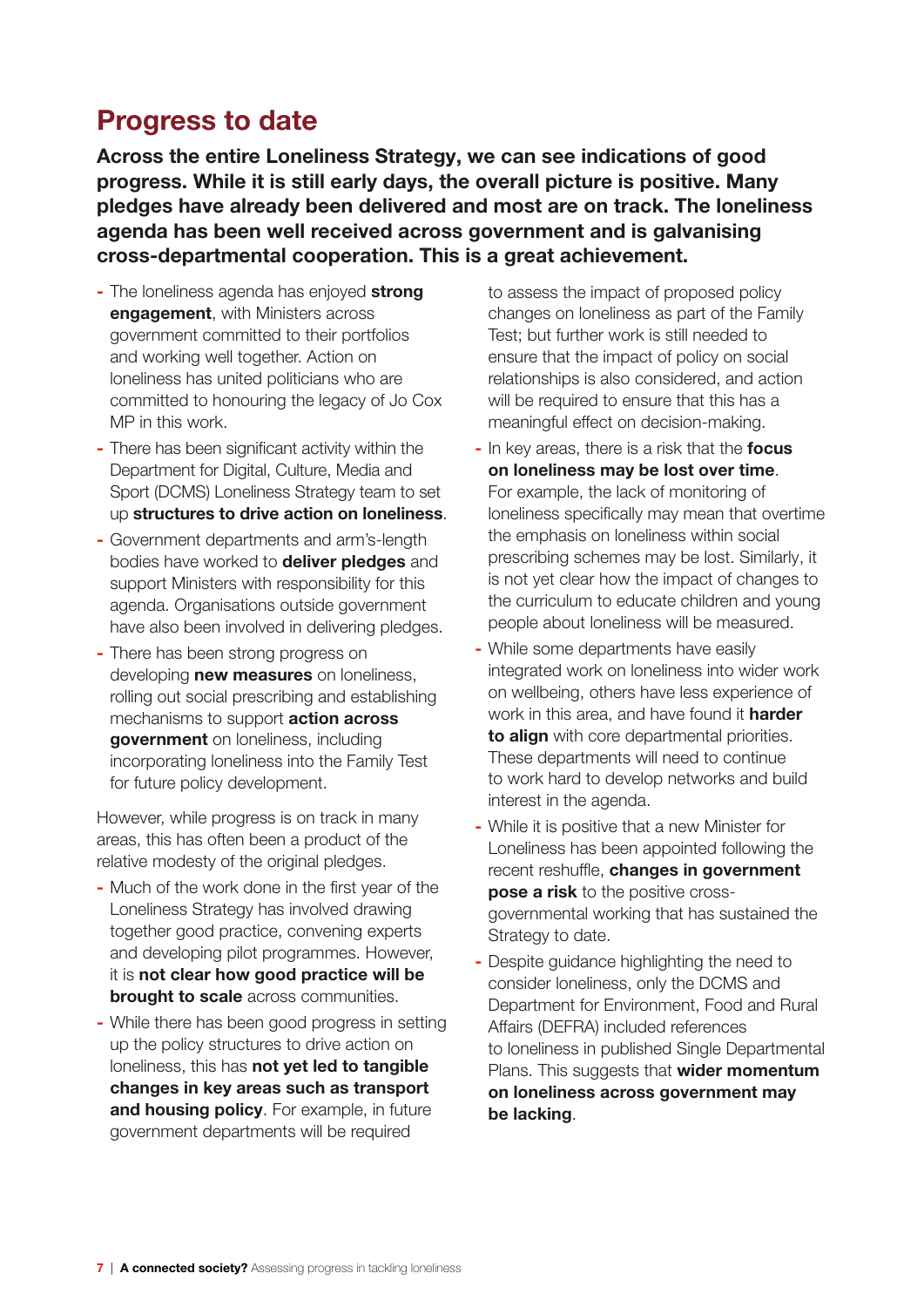#### Priorities for future action

The challenges for the next phase of activity will be to:

- sustain and fund action on loneliness across all sectors
- consolidate progress to date
- build on this to achieve real change.

In this report, we make a series of recommendations for action to build upon the solid foundations of the first year of the Loneliness Strategy. There are six key priorities:

- 1. Sustain and fund action across **government:** We need a renewed commitment to tackling loneliness across government departments. The government must deliver on its pledge to create a Loneliness Test for policy. Plans for sustained action and investment across government should be published alongside the first annual report.
- 2. Measure impact: Government must measure the impact of its activity on loneliness, including through the Public Health Outcomes Framework (PHOF) and ensuring that where public money is spent on tackling loneliness, the impact is evaluated using recommended measures.
- 3. Move from development to delivery: In the next phase of the Strategy, government should build on the learning from pilots and identification of good practice, making plans to embed successful interventions in policy and investing in the replication of effective schemes across the country.
- 4. Invest in the infrastructure communities need to stay connected: Social connection depends on local community infrastructure. Government should invest in the provision of community space, and support activities to enable connection. We also need to ensure that transport policy and investment are loneliness-proofed, and that housing policy supports social connection and participation.

#### 5. Ensure social prescribing delivers for loneliness: Government must continue to deliver on its commitment to tackling loneliness through social prescribing. It can do this by ensuring staff are trained in understanding and addressing loneliness, assessing the impact of schemes using recommended loneliness measures, and funding the services and support that communities need to enable people to reconnect. Primary Care Networks (PCNs) should be encouraged to draw on learning from existing schemes, including the Connecting Communities programme delivered by the British Red Cross and Coop partnership.

6. Build capacity to address loneliness among children and young people: The pledge to teach children about loneliness in schools must be backed with a robust support offer to teachers. Continued investment will be needed to find out what works in addressing loneliness among children and young people, and to roll out effective approaches across the country.

The Loneliness Action Group has been proud to work alongside government through the first year of implementation of this world-leading Loneliness Strategy. Much has been achieved. A wide range of stakeholders across business and civil society, along with the All-Party Parliamentary Group (APPG) on Loneliness, are committed to providing continued support and challenge to government as it takes forward this vital and ambitious agenda.

As we move into the second year of implementation, we need to translate the Strategy's ambitions into tangible differences for individuals and communities up and down the country. This will mean stepping up the pace and scale of action on loneliness throughout the life course across government.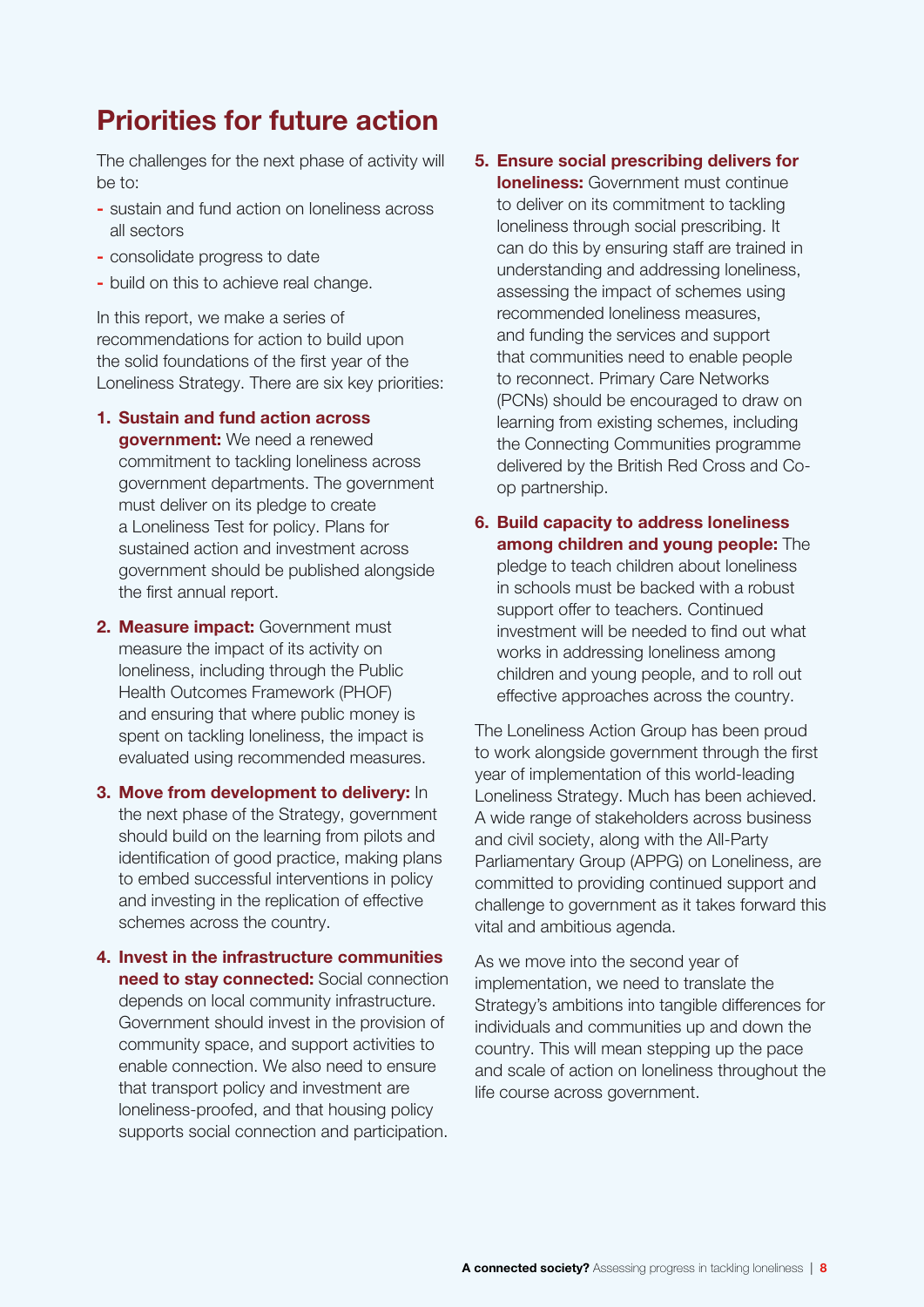# Introduction

#### A national strategy for tackling loneliness

Loneliness is a subjective, unwelcome feeling of lack or loss of companionship. It happens when we have a mismatch between the quantity and quality of social relationships we have and those we want.<sup>1</sup> Over recent years, the increasing evidence that loneliness is linked to poor mental and physical health and is therefore costly to the public purse has led to growing attention to loneliness as a public health issue. $2$ 

In October 2018, the government published the first ever national Loneliness Strategy, 'A connected society: A strategy for tackling loneliness – laying the foundations for change'.<sup>3</sup> This was part of a wider response to the call to action from the Jo Cox Commission on Loneliness, which included the appointment of the world's first Minister for Loneliness.<sup>4</sup>

The strategy contained 58 pledges or commitments to tackle loneliness by nine government departments, to lay the foundations for long-term work on loneliness across government and beyond. The Strategy committed the government to reporting on progress after a year.

#### About the Loneliness Action Group

The Loneliness Action Group is a network of over 50 national organisations working together to advance the issue of tackling loneliness and social isolation. Currently led by the British Red Cross and Co-op partnership, the group was tasked by the Jo Cox Commission on Loneliness partners with securing a legacy for the Commission's work.

Today, the Group brings together leaders from the public, private and voluntary sectors working nationally on loneliness. It has played a role in driving forward crucial developments, including contributing to the development of the Loneliness Strategy.

<sup>4</sup> Jopling, K (2017), Combatting Loneliness One Conversation at a Time: A call to action, Jo Cox Commission on Loneliness

<sup>&</sup>lt;sup>1</sup> HM Government (2018), A connected society: A Strategy for tackling loneliness – laying the foundations for change, HM Government p.18, after Perlman D & Peplau LA (1984) 'Loneliness research: a survey of empirical findings', in Peplau LA & Goldston SE (eds.) Preventing the harmful consequences of severe and persistent loneliness (pp. 13-46), Washington DC: US Government Printing Office.

<sup>&</sup>lt;sup>2</sup> McDaid, D, Bauer, A, Park, A (2017) Making the economic case for investing in actions to prevent and/or tackle loneliness: a systematic review, LSE

<sup>&</sup>lt;sup>3</sup> HM Government (2018), A connected society: A Strategy for tackling loneliness - laying the foundations for change, HM Government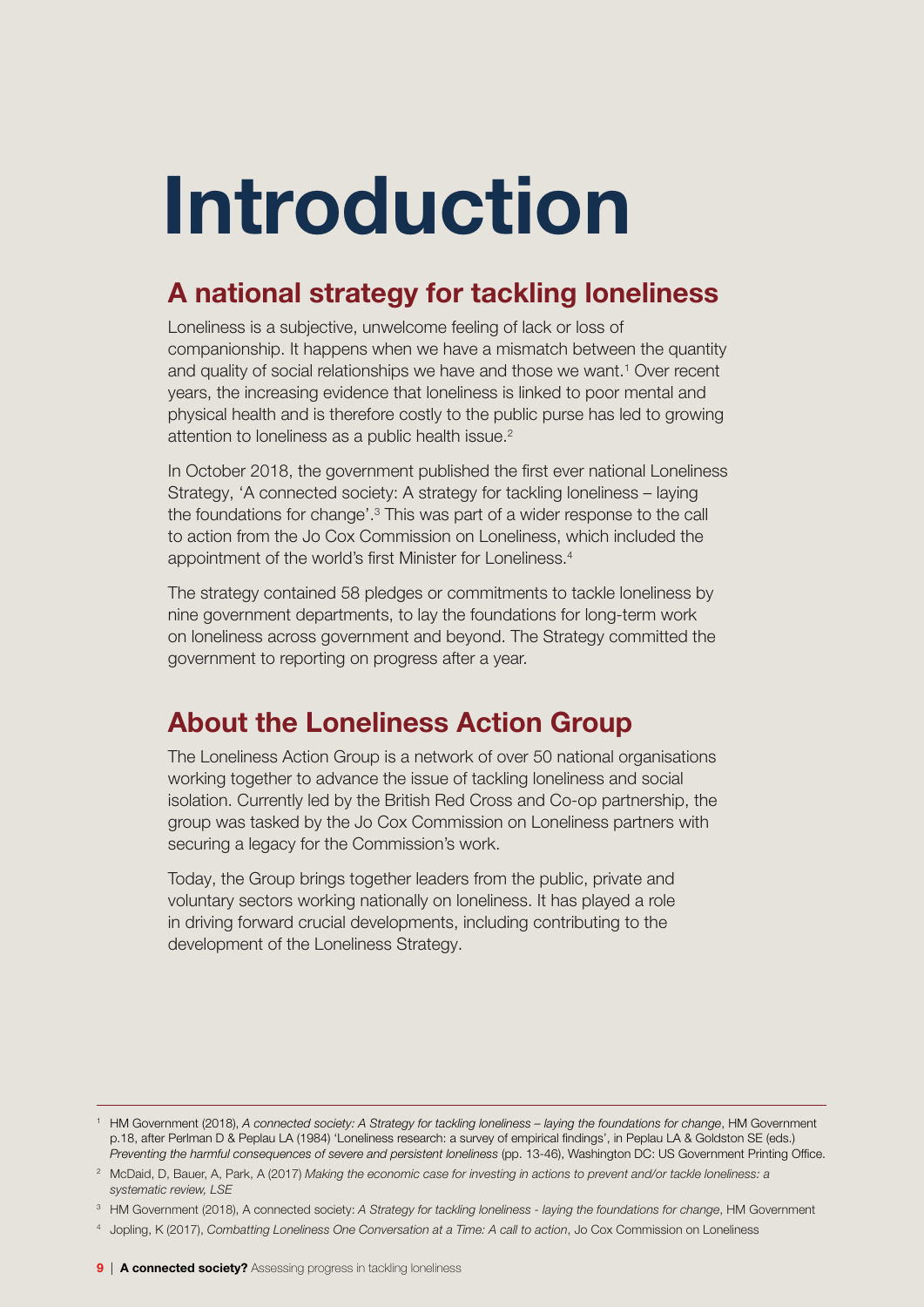

## About this report

The Loneliness Strategy mandated the Loneliness Action Group with acting as a critical friend to government, supporting effective implementation of the Strategy and holding government to account.<sup>5</sup> This shadow progress report has been developed under this remit and has been informed by evidence gathered by independent researchers (Kate Jopling, Dan Jones and Brighter Together Consulting) working on behalf of the Loneliness Action Group

Our analysis has been informed by:

- Desk research
- Interviews with government departments, arm's-length bodies and other organisations involved in delivering the strategy
- Surveys of the Loneliness Action Group and the Campaign to End Loneliness supporter network
- Responses to 29 written parliamentary questions.

The work was conducted between May and July 2019. As such, this report assesses progress on the first seven months of strategy implementation and offers comments on further activity planned within the first year of operation. In the next sections, we examine progress made against the pledges from each chapter of the Loneliness Strategy. We focus particularly on three areas selected by the Loneliness Action Group as priorities for support and challenge during the first year. These were:

- Ensuring social prescribing delivers for loneliness
- Securing meaningful change through the development of a policy test for loneliness
- Addressing gaps in action on children and young people, including through the inclusion of teaching on loneliness in the national curriculum.

<sup>&</sup>lt;sup>5</sup> HM Government (2018), A connected society: A Strategy for tackling loneliness – laying the foundations for change, HM Government, p.61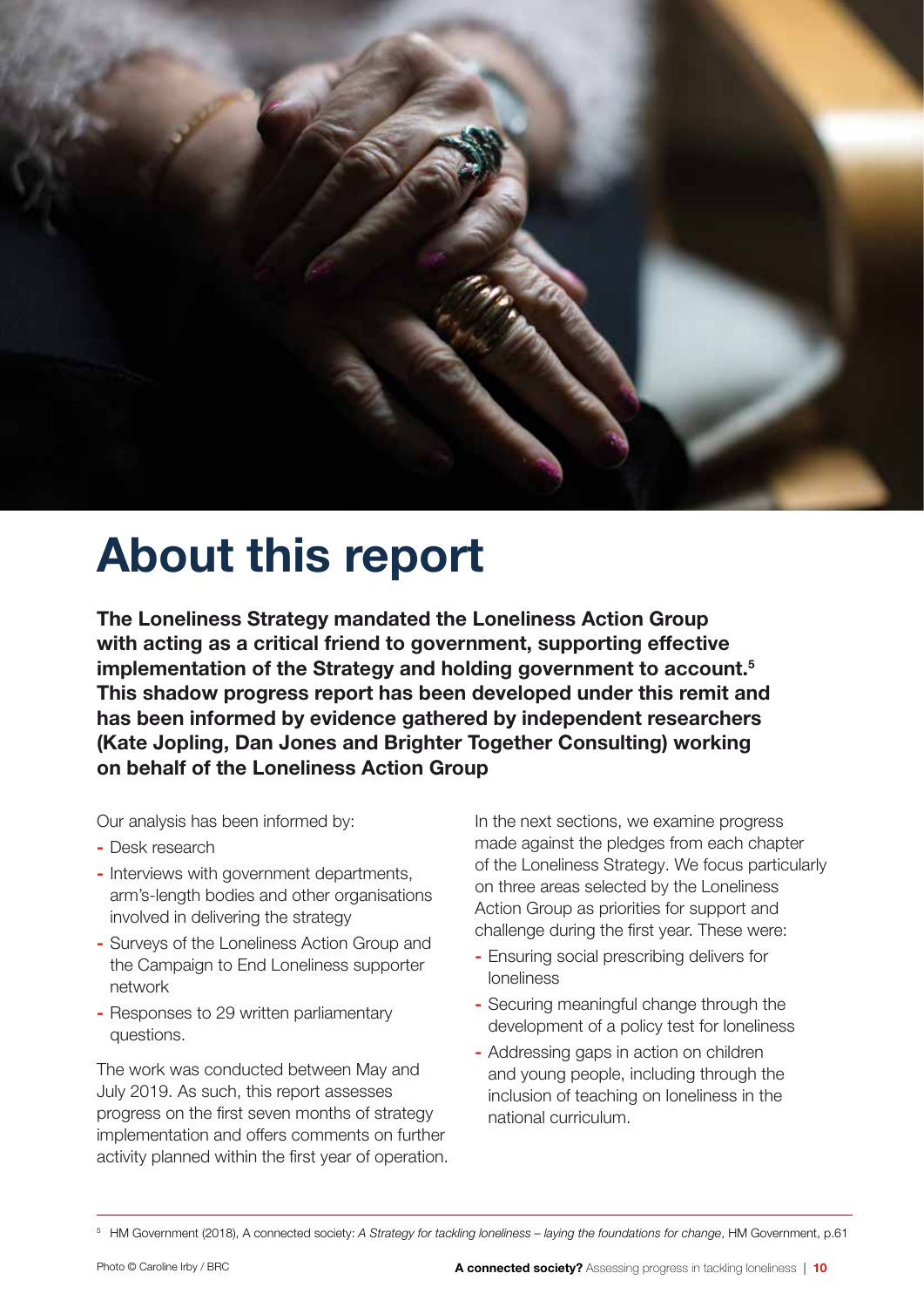# 1

# Progress in developing the evidence base

**Chapter one** of the Loneliness Strategy sets out pledges around building and developing the evidence base around loneliness, its causes, its impacts and what works to tackle it.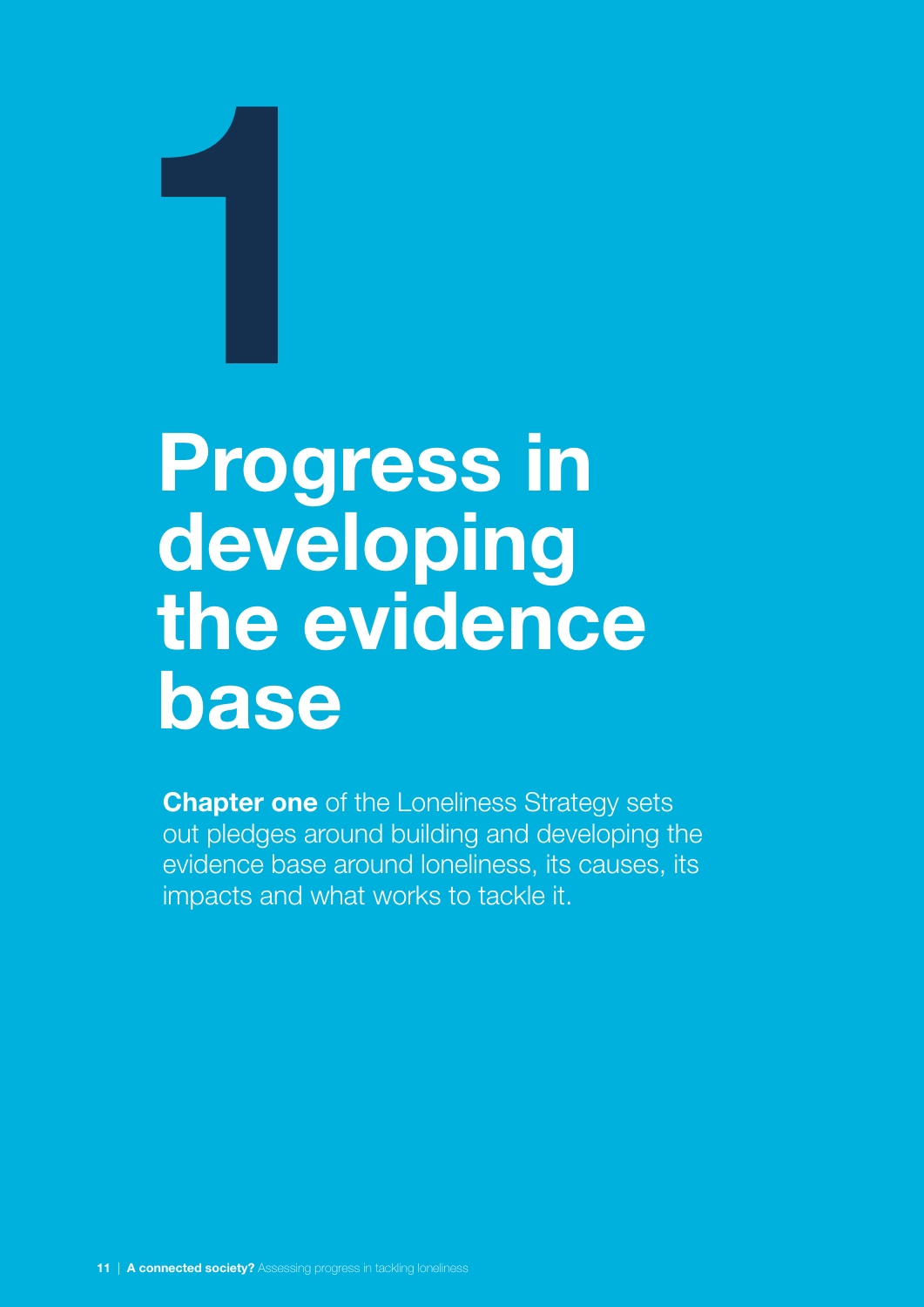#### Areas of progress

#### Measuring loneliness

Improving the measurement of levels of loneliness within the population, and in the evaluation of specific interventions, was a key plank of the Loneliness Strategy. Work to develop national measures was led by the Office for National Statistics (ONS) and these were announced in October 2018 along with the Strategy.

#### The loneliness measures

The recommended package of measures includes:

- A single, direct question: 'How often do you feel lonely?'
- Three questions known as the University of California, Los Angeles (UCLA) 3-item scale for adults:
	- 'How often do you feel that you lack companionship?'
	- 'How often do you feel left out?'
	- 'How often do you feel isolated from others?'

Tailored versions of the UCLA questions were developed for use with children.

We refer to these as 'recommended measures' throughout this report.

Since the launch of the strategy, the DCMS has been working to encourage the incorporation of these measures in key national surveys, including the Understanding Society and Community Life Surveys. Following consultation, Public Health England (PHE) has now committed to including the recommended measures in the Public Health Outcomes Framework (PHOF).

At the same time, work has been under way to encourage the use of the recommended measures to evaluate loneliness initiatives – primarily through their inclusion in the framework for evaluation of the Building Connections Fund and through the development of a guide for the Voluntary, Community and Social Enterprise (VCSE) sector by the What Works Centre for Wellbeing.<sup>6</sup>

#### Building and sharing evidence

Improving the evidence around the experience of loneliness and what works in tackling it, particularly among younger adults and children, was identified as a key priority in the Strategy. Some progress has been made in this area. In particular:

- The What Works Centre for Wellbeing has published a number of reports on loneliness, including a review of gaps in evidence, and a conceptual review of loneliness.7
- In December 2018, the ONS released an analysis of children's and young people's views, experiences and suggestions to overcome loneliness, using in-depth interviews, the Community Life Survey 2016 to 2017 and the Good Childhood Index Survey, 2018. In April 2019, a further report was published examining factors underlying children's and young people's loneliness.8
- Evidence on what works in tackling loneliness is being gathered through the evaluation of the Building Connections Fund, led by New Philanthropy Capital (NPC).

What Works Wellbeing (2019) A brief guide to measuring loneliness, for charities and social enterprises What Works Wellbeing / National Lottery Community Fund

<sup>7</sup> See: whatworkswellbeing.org/loneliness

<sup>8</sup> ONS (2018) Children's and young people's experiences of loneliness: 2018, ONS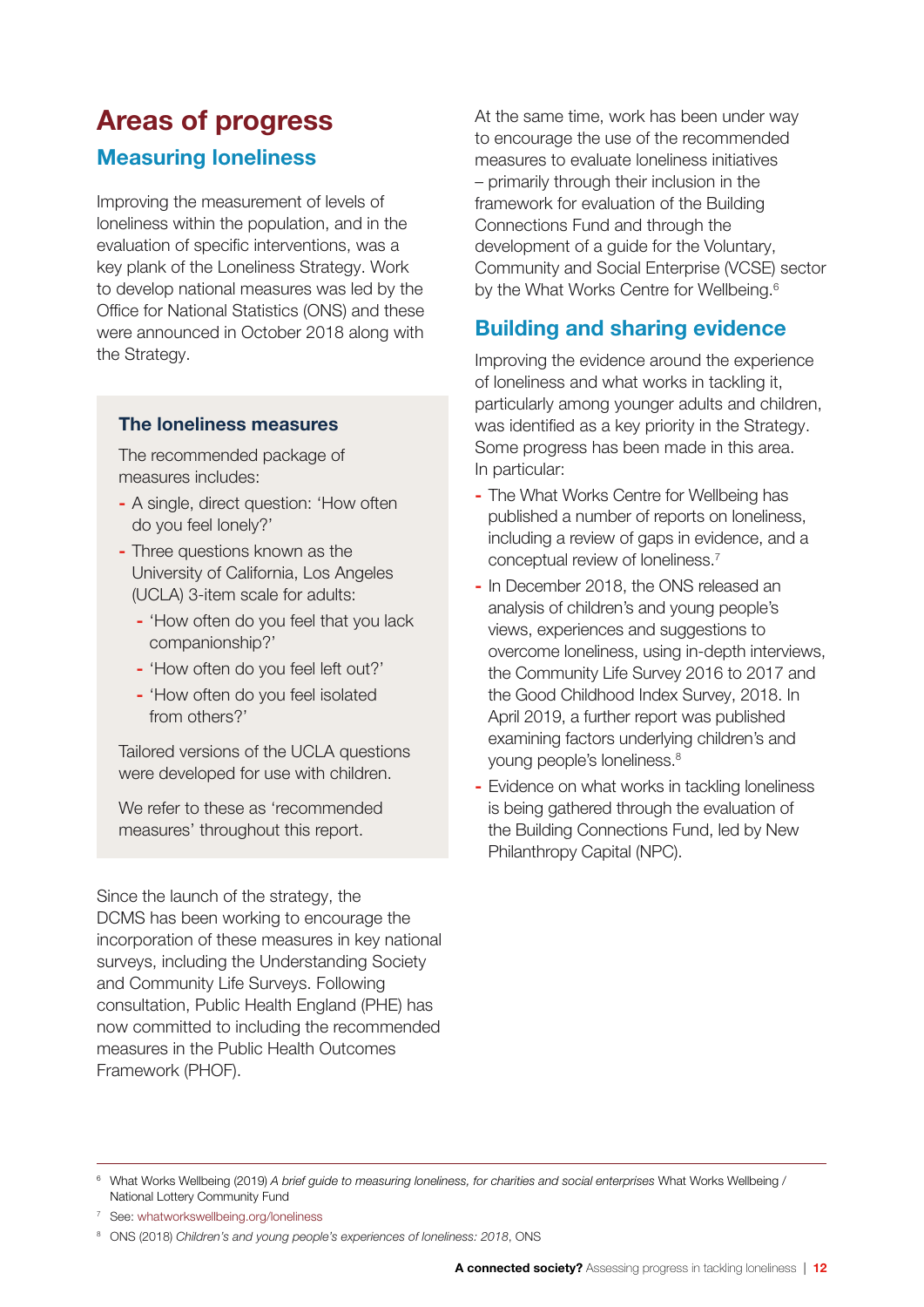#### The Building Connections Fund

The Building Connections Fund, funded by The National Lottery Community Fund, the Co-op Foundation and government, was launched in advance of the Strategy, both to stimulate and support activity on loneliness in communities, and to develop the evidence base around what works in tackling loneliness.

There are two strands of work – a main fund distributed by The National Lottery Community Fund and designed for organisations working with adults of all age groups, and a separate strand for projects with young people distributed by the Co-op Foundation. Projects under both strands are well under way and are making good progress.

Both funders are encouraging projects to use recommended measures where appropriate to assess the impact of their work on loneliness. However there is a recognised gap around how to measure the impact of preventative interventions. It is already clear, therefore, that not all schemes will use the recommended measures. Some flexibility has been built into the programmes and funders continue to work with grantholders to consider how best to evaluate impact. Furthermore, while all projects are monitoring progress, only a small number of schemes will be studied in depth as part of the evaluation. As a result, the contribution of the Building Connections Fund evaluation to the overall picture of what works is, as yet, unclear.

#### Other efforts to build evidence

Work has also been under way across a number of departments to encourage measurement of impact on loneliness using government's recommended measures. Pledges in relation to evidence appeared throughout the Loneliness strategy and most appear to be in progress or completed. For example:

- The Arts Council has been in close contact with DCMS/OCS through the development of the loneliness strategy, including the development of the new loneliness measure; and has incorporated the measure into current thinking for the evaluation of relevant future programmes.
- The Libraries Taskforce ran masterclasses on measuring impact in August 2018 and on conducting evaluations in March 2019. These focused on ways of measuring the impact of library services on its users including in reducing loneliness.

In addition, the DCMS team have been leading efforts to consider how government can contribute to wider work to build and share the evidence around loneliness. A wide range of evidence, including qualitative as well as quantitative data, is needed to support future work. Roundtables with the (now disbanded) Technical Advisory Group and other key stakeholders took place in early 2019 to consider what role government might play in bringing together evidence on loneliness. However, next steps have yet to be clarified.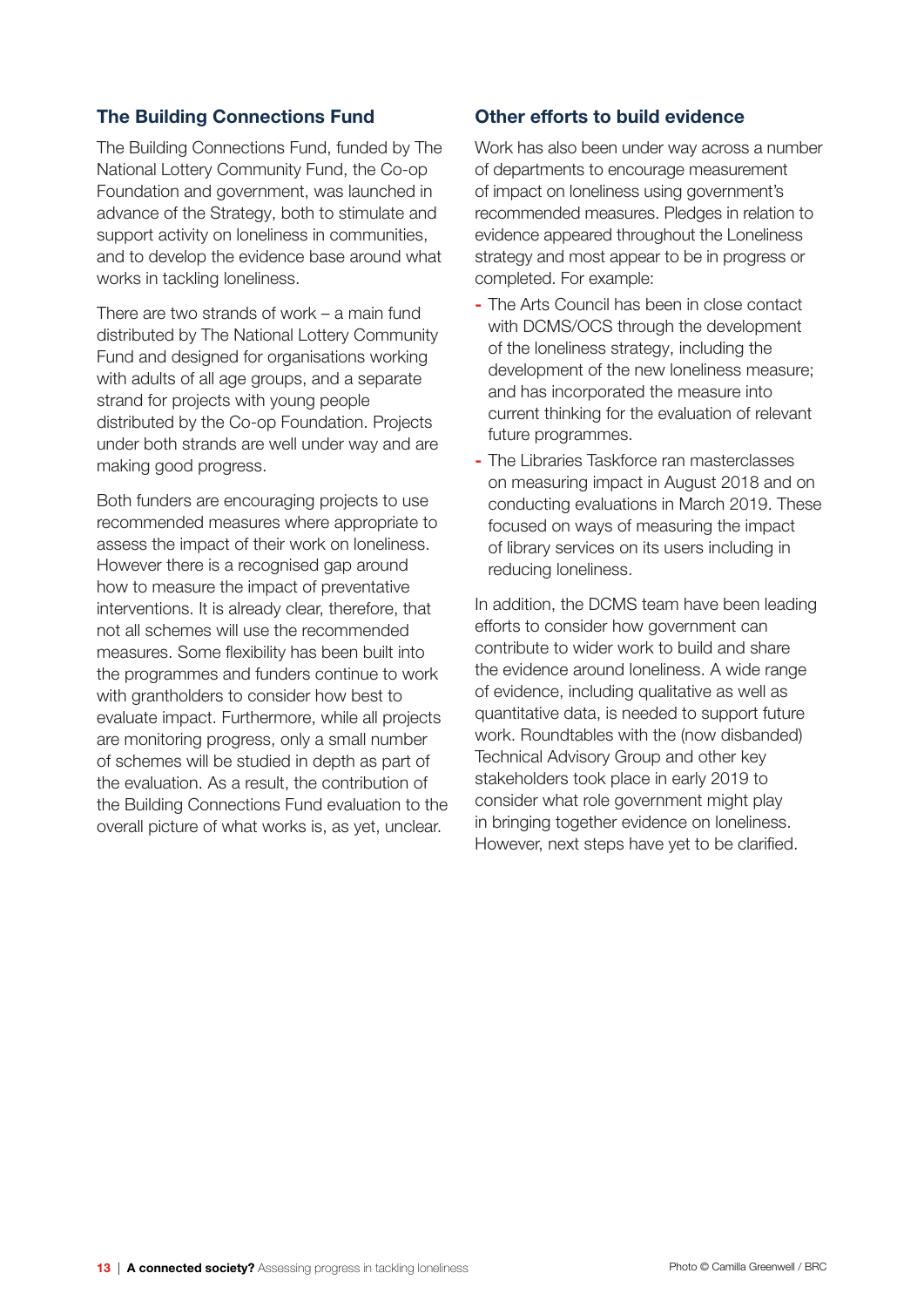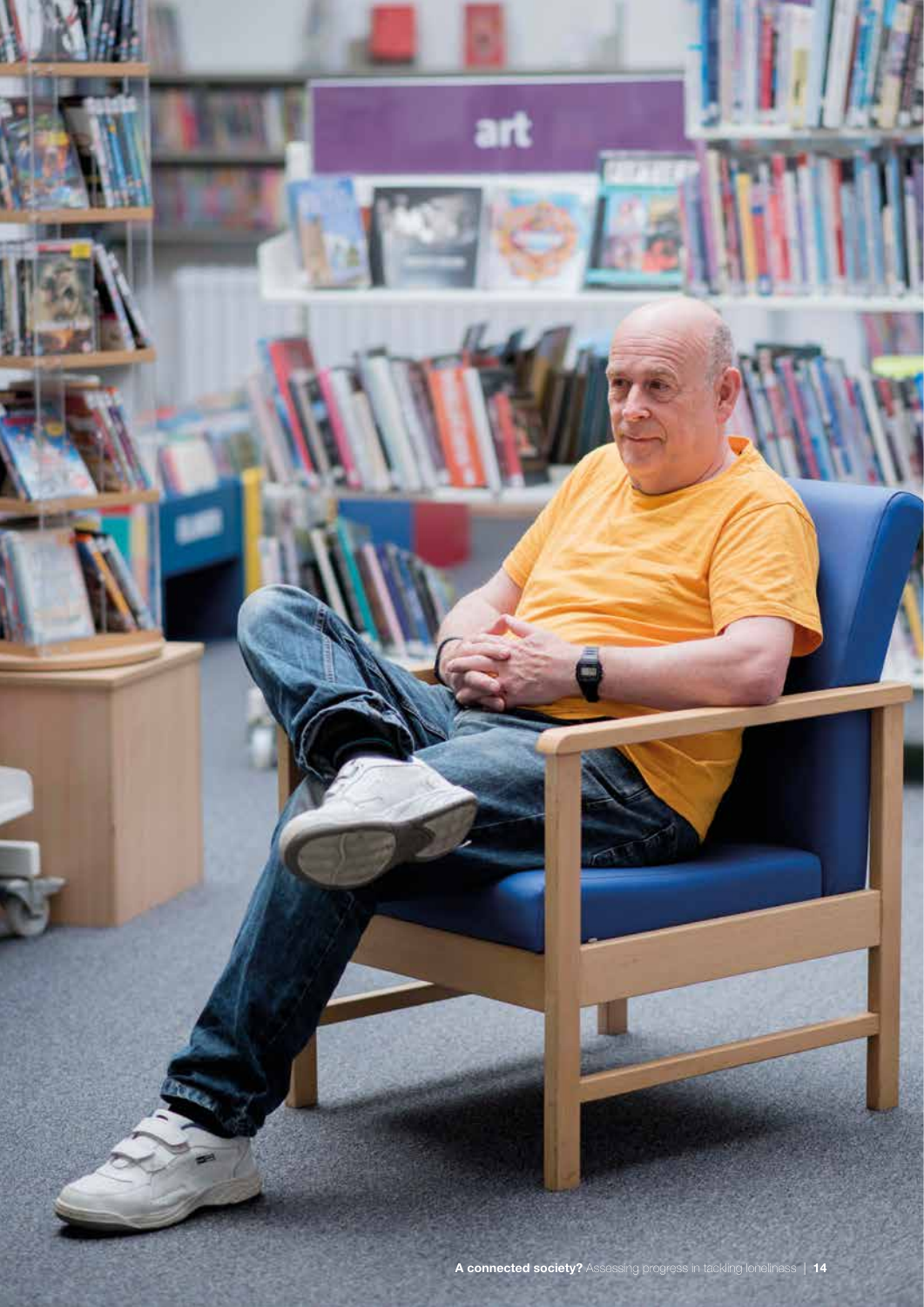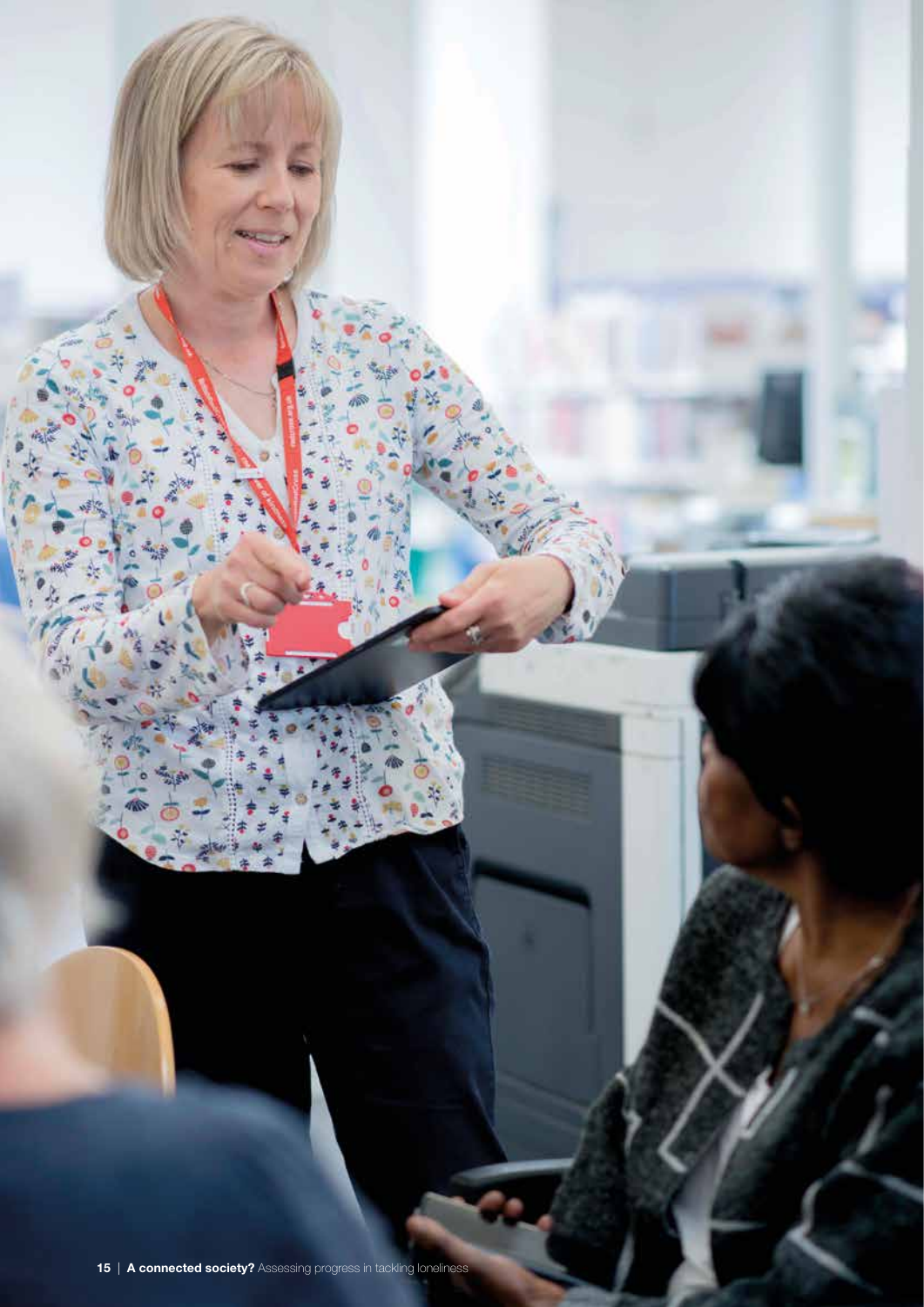#### Areas for future focus

Continued work to incorporate the loneliness measures into relevant surveys is crucial to assess how the Strategy is affecting overall levels of loneliness. Ensuring that levels of loneliness can be measured at a local level will be vital for local authorities to target their efforts on loneliness effectively. It will therefore be important to ensure that loneliness measures are incorporated in large-scale surveys so that results can be broken down to a local level.

In relation to the evidence around what works, continued efforts must be made to measure the impact of initiatives on loneliness specifically. This requires consistent use of the validated recommended measures across funded schemes so that results can be compared and used to build a wider national evidence base around what works, for whom and in what circumstances. Loneliness is an individual experience, and so there are no 'one size fits all' solutions. A wide-ranging evidence base is therefore required, encompassing both qualitative and quantitative data. There may also be a need to support further work to develop appropriate measures for use in preventative interventions where before and after measures of levels of loneliness may not be appropriate.

It will also be important to ensure that evidence emerging from both government-funded and other initiatives to reduce loneliness is brought together to create a more consistent evidence base. There are a number of bodies already involved in gathering and sharing evidence on loneliness – including the Campaign to End Loneliness' research and policy hub and the What Works Centre for Wellbeing evidence and conceptual reviews.<sup>9</sup> Coordinating and reinforcing this work will be vital if gaps in evidence are to be addressed.

#### Recommendations

We recommend that:

- Recommended measures of loneliness are included in the large-scale surveys which allow assessment of levels of loneliness at local as well as national levels.
- Government should invest in the further development of the evidence around loneliness across the life course, funding further research and evaluation of what works.
- Work on loneliness that has been supported by public funds should be evaluated using recommended loneliness measures.
- Government should build on existing efforts to draw together the evidence, encouraging the use of recommended measures, and enabling organisations working to address loneliness to share the results of their own evaluations and learn from the experiences of others in the field.



<sup>&</sup>lt;sup>9</sup> See: whatworkswellbeing.org/loneliness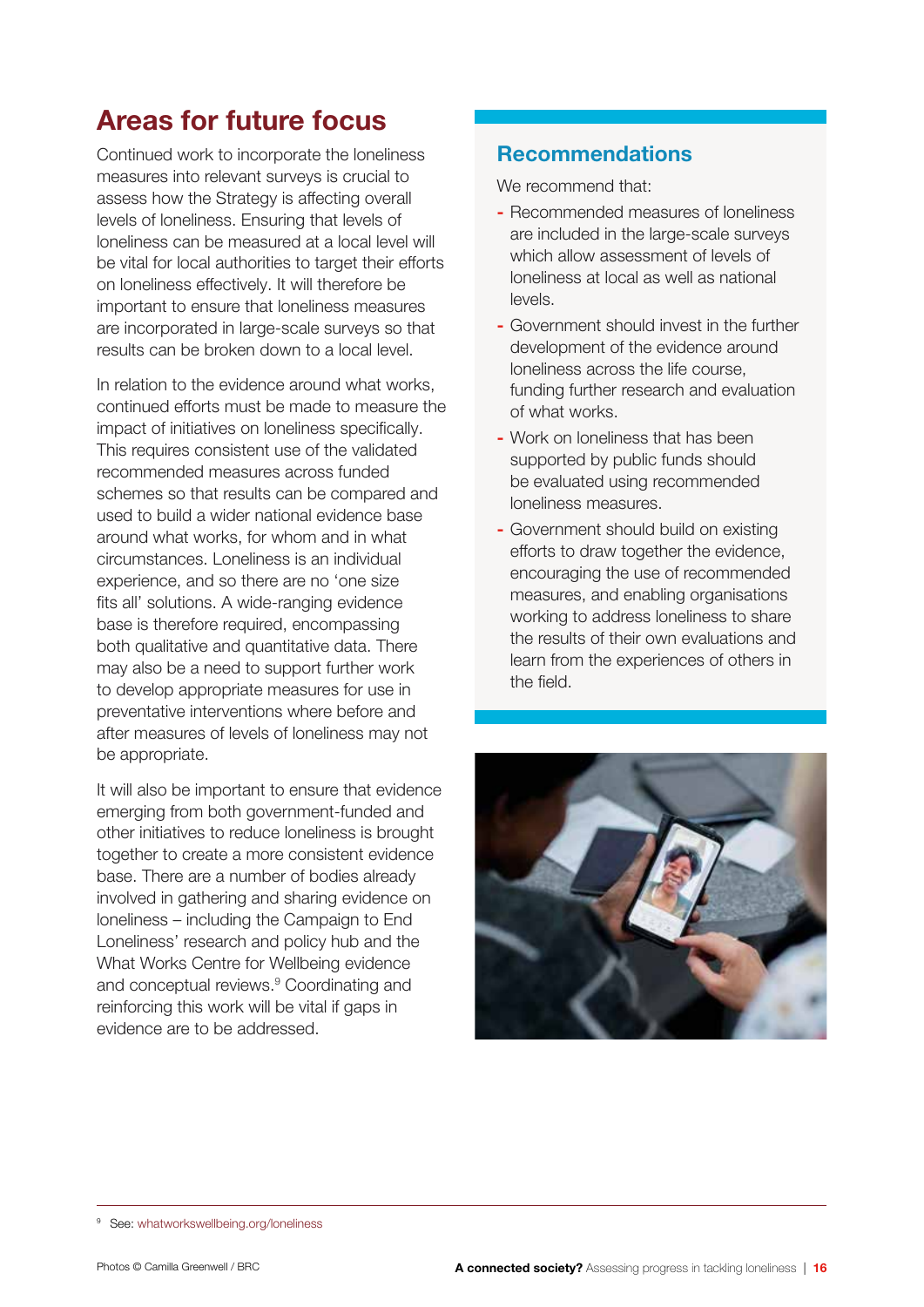2

# Progress in supporting and enabling relationships

**Chapter two** of the strategy focused on ensuring that organisations across the public and private sectors were effective in promoting social connections and tackling loneliness. It included a range of commitments around ensuring public services were equipped to connect people at risk of loneliness to information about local community groups, activities and support services, as well as a pledge to support and encourage action by businesses.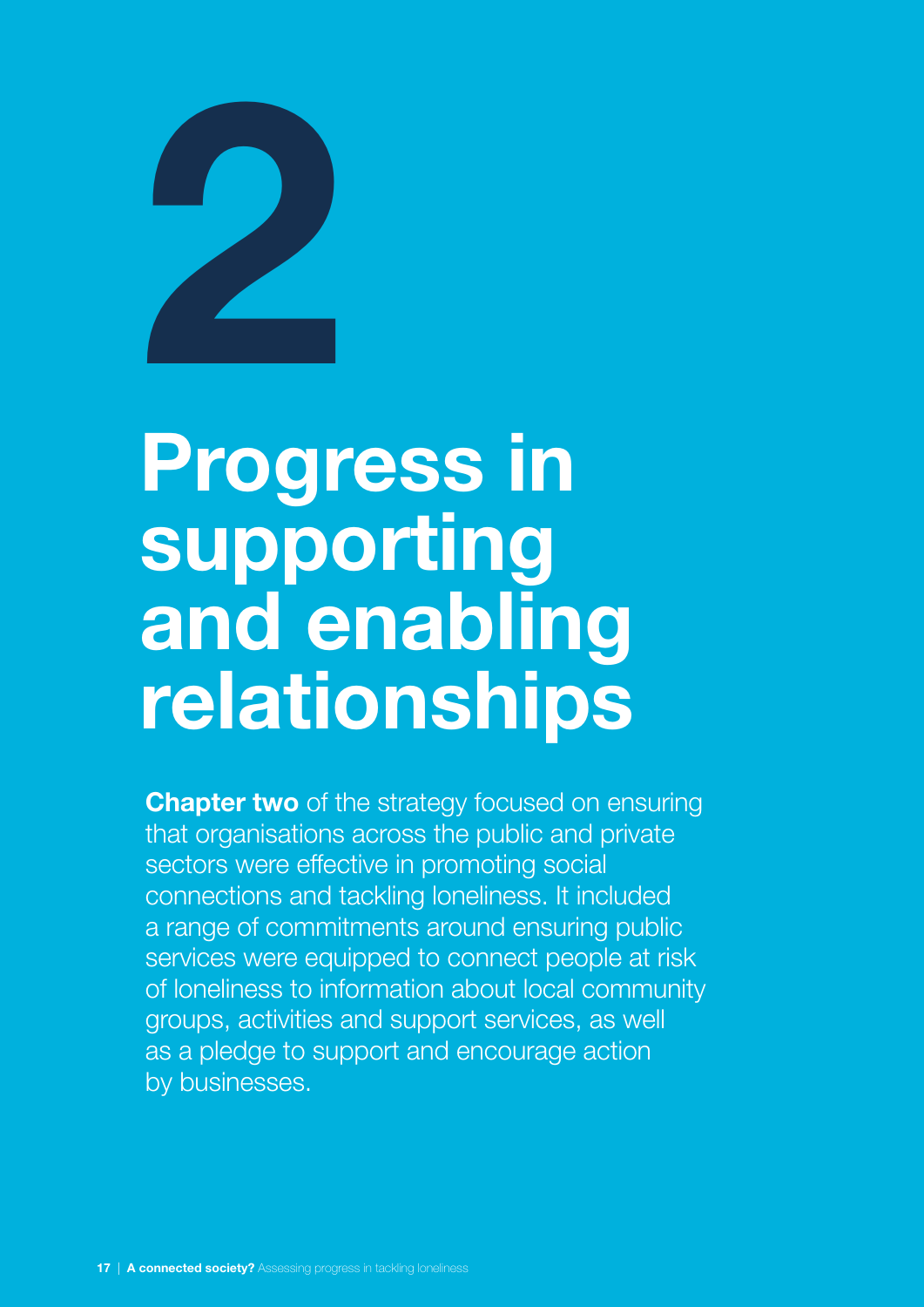#### Areas of progress

#### Focus on: social prescribing

The commitment to roll out social prescribing nationally was a major part of the loneliness strategy. There were eight pledges relating to social prescribing in the strategy, and there has been positive progress against all of these, with work ahead of schedule in many areas.

#### What is social prescribing?

Social prescribing is a means of enabling GPs, nurses and other health and care professionals to encourage and support people to access a range of local, nonclinical services by referring people to a 'link worker' (known variously as navigators, connectors etc.). It is a means to an end, with emerging evidence showing that social prescribing can lead to a range of positive health and wellbeing outcomes including, but not limited to, reducing loneliness.10

The roll-out of social prescribing is being led by NHS England and now sits under the wider commitment to Universal Personalised Care within the NHS Long Term Plan (LTP), which was published in January 2019.11 The LTP included funding for social prescribing link workers in all of the approximately 1,250 Primary Care Networks (PCNs) across England. This commitment and the linked funding have enabled progress against the key pledges in the Loneliness Strategy at a faster pace than was originally envisage, in particular:

- NHS England report that the roll-out of social prescribing is now on track to achieve a universal offer in English PCNs by 2023, with 1,000 link workers in post by 2020/21, rising to 4,000+ by 2023.
- The Common Outcomes Framework for social prescribing has now been published.
- Mapping of social prescribing schemes is being undertaken, with Clinical Commissioning Groups (CCGs) leading on developing plans for social prescribing in their localities.
- Guidance on social prescribing best practice has now been published and a social prescribing platform has been launched to share learning and good practice, attracting over 1,000 registered members.12
- A learning programme has now been developed for link workers with fortnightly webinars planned from September 2019. An online certificated learning programme for all link workers is being developed and will form part of core training. NHS England has recruited a network of regional learning coordinators to facilitate learning events, webinars and peer support for link workers.
- Regional social prescribing facilitators are also supporting regional social prescribing steering groups.

In addition to the work pledged in the Strategy, there has been further progress in a number of areas including:

- The establishment of a cross-departmental social prescribing group bringing together government departments and arm's-length bodies to enable coordination of learning and practice.
- NHS England are also working with partners to establish a new Social Prescribing Academy, to promote social prescribing across the public, and voluntary and community sectors.

Social prescribing is being led from within the NHS and is linked to a range of wider objectives related to health system reform, not just loneliness. Officials within NHS England and Department for Health and Social Care (DHSC) emphasised their commitment to making sure social prescribing is effective in tackling loneliness and this has been reflected in its publications and public statements. However, for this aspiration to be realised we need to ensure that:

<sup>&</sup>lt;sup>10</sup> The King's Fund (2017). What is social prescribing? Available at: www.kingsfund.org.uk publications/social-prescribing

<sup>&</sup>lt;sup>11</sup> See: www.longtermplan.nhs.uk

<sup>&</sup>lt;sup>12</sup> NHS England (2019) Social prescribing and community-based support: Summary guide. Available at: www.england.nhs.uk/ publication/social-prescribing-and-community-based-support-summary-guide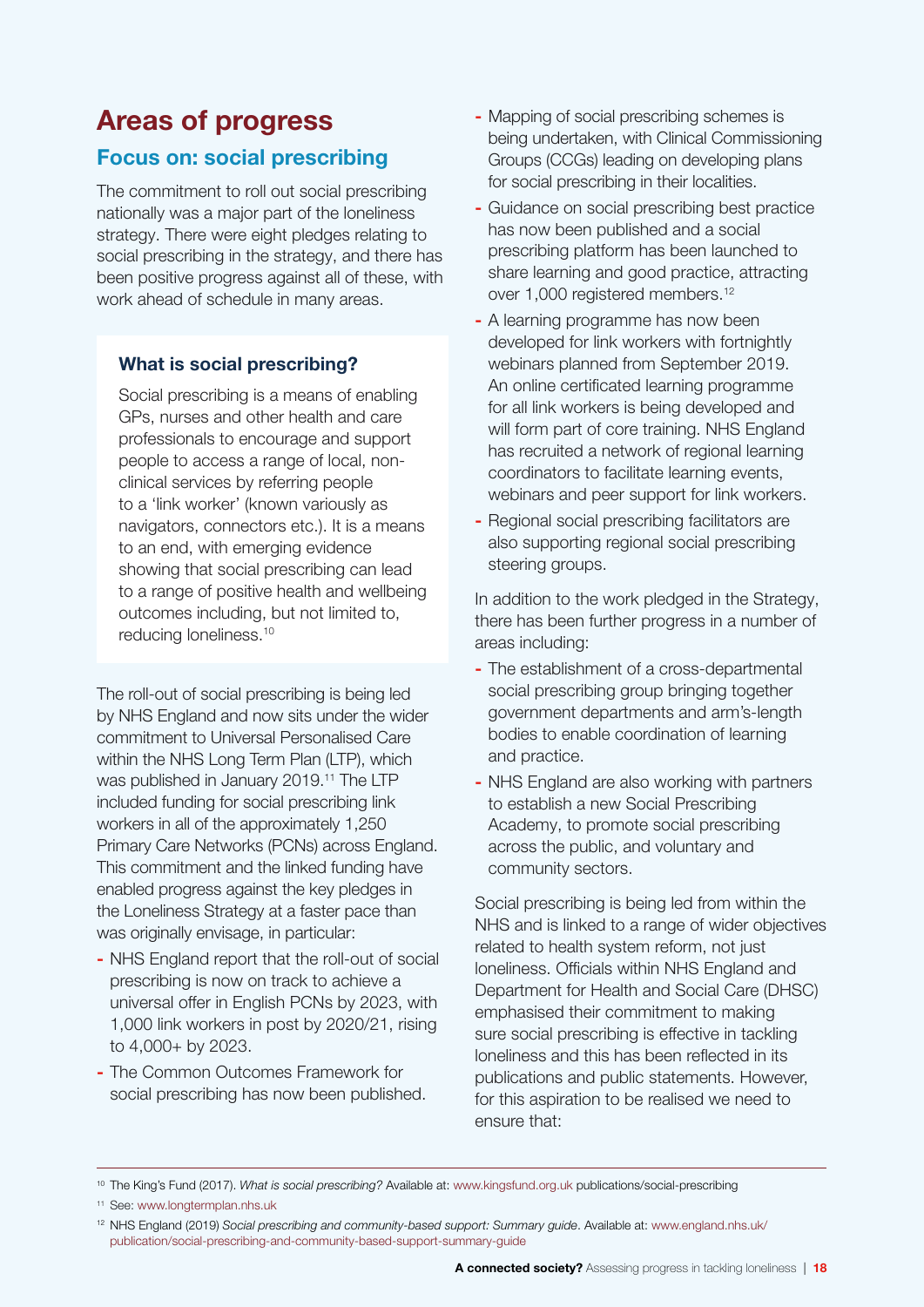- Social prescribing schemes are designed to meet the specific needs of people experiencing loneliness: Link workers and referrers may need specific training to ensure that they are able to identify people who are lonely, and there is likely to be a need for specialist support in the community into which people can be referred, for example to address issues such as lack of social skills and confidence.
- Data on loneliness is collected: The Common Outcomes Framework for social prescribing does not include measures of loneliness, but this data will be vital if the effectiveness of social prescribing in tackling loneliness is to be assessed.
- There is a wide range of referral routes into social prescribing: Not all of those who are lonely will be in touch with primary care services, so other referral routes are important. Under current plans all schemes will accept wider referrals in year two, but individual PCNs can choose to allow wider referrals from the outset.
- Funding for community support and activity is made available: Guidance for social prescribing highlights the need for PCNs to consider how to ensure support is available in the community, and the Common Outcomes Framework includes a requirement to monitor impact on the local VCSE sector. However, all partners at local system level need to ensure that there is adequate funding to support community activity, for example through the development of shared VCSE investment strategies at Integrated Care System and local level. Concerns over the potential impact of increased demand on community services was a key issue highlighted by the Loneliness Action Group in their responses to our survey, and was reflected in British Red Cross and Co-op's recent publication 'Fulfilling the Promise' which drew on insights from schemes already working in this field.<sup>13</sup>
- Schemes are built on the foundations of existing good practice: Loneliness is a complex issue and there is already considerable expertise in delivering effective connector services to reduce loneliness in

communities – it will be vital that this is drawn upon if social prescribing is to be effective in reducing loneliness<sup>14</sup>. However, the fast pace of roll out and the fact that funding for link workers is only available for new posts, creates a risk that existing providers of connector schemes may lose out in favour of new schemes. It is positive that NHS England is already encouraging local areas to map existing provision and to work with the local VCSE sector to develop shared local social prescribing plans. This work will need to continue throughout the roll out phase and beyond to avoid duplication and ensure local VCSE organisations are adequately supported.

#### For the future

The government must ensure that new social prescribing schemes are effective in tackling loneliness. As social prescribing is rolled out, it will be vital to measure its impact on loneliness. Government will also need to be ready to act if social prescribing leads to unsustainable increases in demand for community activities and services.

#### Recommendations

We recommend that:

- All those involved in social prescribing, including link workers and those referring into them, should receive training on loneliness. This should draw on learning from existing schemes, including the British Red Cross and Co-op partnership's Community **Connectors**
- NHS England should include the recommended loneliness measures in the Outcomes Framework for social prescribing.
- Government should commit to taking action if social prescribing creates unsustainable demands on the VCSE sector, as identified through Outcomes Framework monitoring or other sources of information.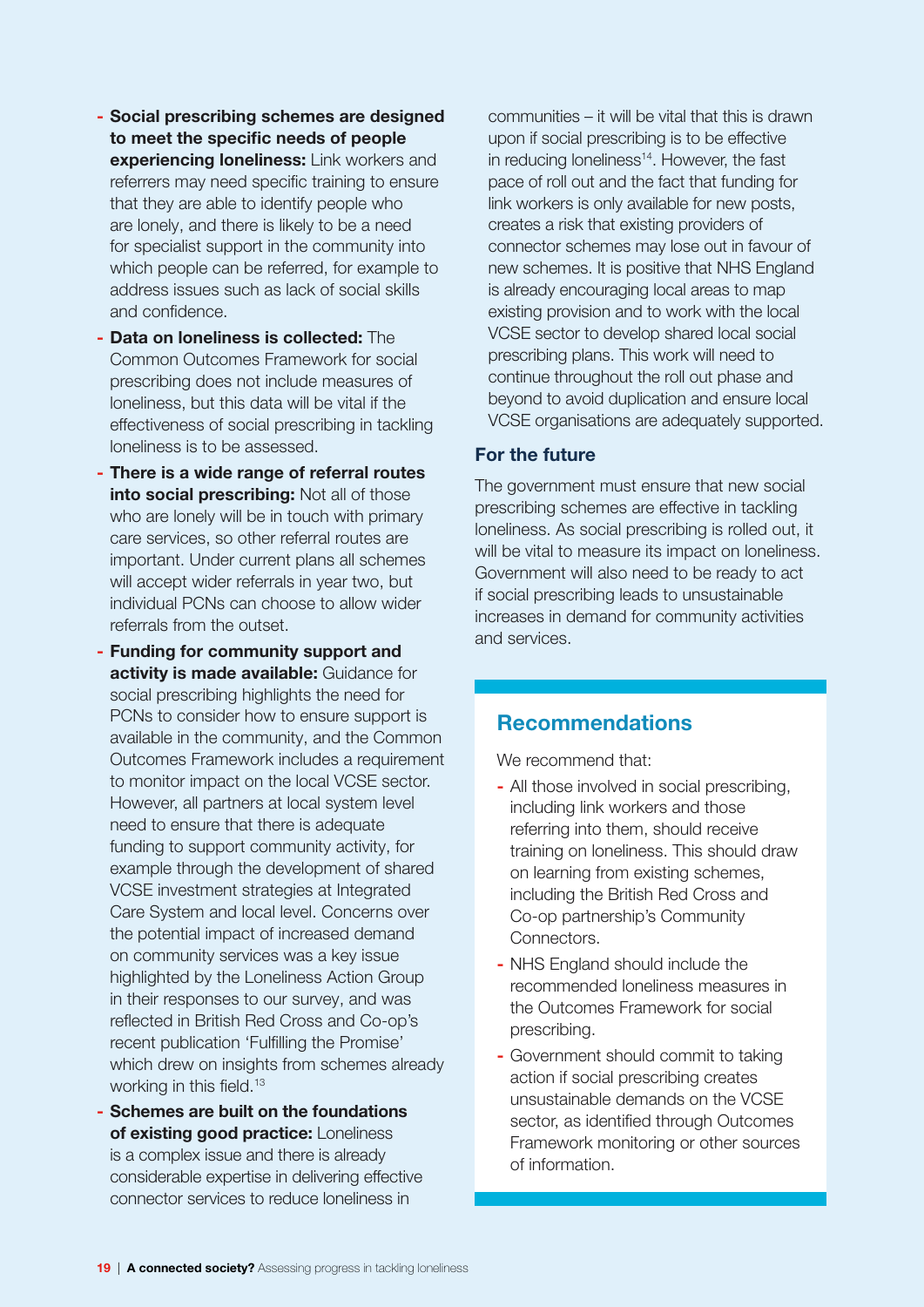#### Tackling loneliness through public services

Progress has been made against pledges relating to the role of Jobcentre Plus in tackling loneliness. Nearly 20,000 staff members across approximately 600 Jobcentre Plus sites have taken part in a bespoke two-day training on mental health, which includes a focus on loneliness. The Department for Work and Pensions (DWP) staff are keen to engage with social prescribing.

There has also been progress in establishing open data pilots exploring how to better map, capture and share information about local loneliness support in three local authorities: Elmbridge Borough Council, Hull City Council and Blackburn with Darwen Borough Council, with additional support and input from other councils too. Results are expected by March 2020.

In addition, government has started work against commitments to pilot new initiatives to tackle loneliness through other public services, like transport and postal services. There has been good progress against most of these pledges. However, not all schemes are tracking their impact on loneliness among beneficiaries and, in some cases, the link between planned activities and loneliness is not clear.

Examples of action to tackle loneliness through public services:

- The DWP added information about loneliness to its bereavement Tell us Once initiative.<sup>15</sup>
- The Home Office, in partnership with Royal Mail, piloted a scheme where postal workers engage with older people on a regular basis and by asking a series of questions, they can also be referred on to other services. Pilots in New Malden, London, Liverpool and Whitby showed that three quarters of people valued visits by postal workers. The Home Office is exploring options to further refine the scheme and to consider whether it can be fully rolled out.
- The Department for Transport (DfT) is working with seven mobility centres to trial how staff can help raise awareness of loneliness and work with others, such as local VCSF organisations, to support them. Interim results from the trial are due at the end of 2019, after which a decision will be made about further funding.
- The Home Office has supported the recruitment of over 1,000 Scam Marshals as part of a scheme run by National Trading Standards.<sup>16</sup>

<sup>13</sup> British Red Cross, Co-op, Kaleidoscope Health and Care (2019) Fulfilling the promise: How social prescribing can most effectively tackle loneliness British Red Cross / Co-op

<sup>&</sup>lt;sup>14</sup> Jopling, K, Howells, A (2018) Connecting Communities to tackle loneliness and social isolation: Learning report, British Red Cross / Co-op

<sup>15</sup> See: www.gov.uk/after-a-death/organisations-you-need-to-contact-and-tell-us-once

<sup>16</sup> See: www.friendsagainstscams.org.uk/scammarshals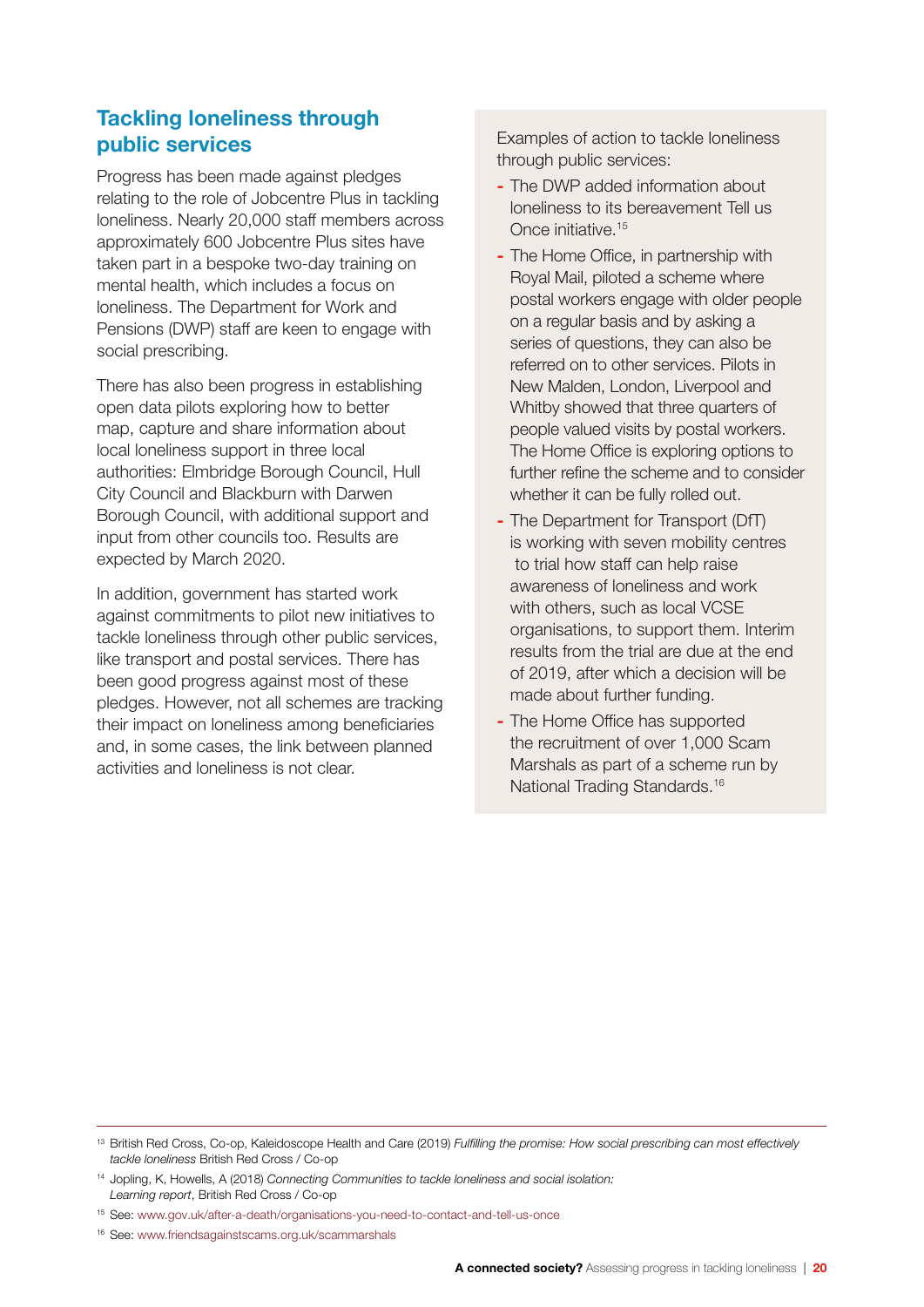#### Sharing and spreading best practice

There has also been good progress against pledges to develop best practice guidance around tackling loneliness. However, again, further action in the form of funding and/or policy guidance is likely to be needed to ensure that identified good practice is replicated across the country.

#### Examples of good practice guidance:

- The Ministry for Housing, Communities and Local Government (MHCLG) has worked with the Local Government Association (LGA) and the National Association of Local Councils (NALC) to develop guidance on combatting loneliness to be published in autumn 2019.
- The Chief Social Worker has been working to share best practice in tackling loneliness and hopes to publish guidance later in 2019.



#### Action by employers and businesses

As well as encouraging action across public services, government has sought to encourage action on loneliness across other sectors including businesses. Since the launch of the strategy, there has been positive progress against pledged activity through joint working between the Department for Business, Energy, and Industrial Strategy (BEIS) and the Campaign to End Loneliness.

An employers' network, convened to champion the government's Employer Pledge (around supporting employees' social wellbeing), has met twice since the launch of the Strategy and involves participants from across the public, private and voluntary sector including the British Red Cross and Co-op. A good practice guide highlighting examples of how employers have taken action to promote connection and reduce loneliness among their employees is being developed. The Campaign to End Loneliness continues to receive interest from new organisations in joining the network and/or signing the pledge.

A second strand of work around encouraging and supporting businesses that undertake work in the community to reduce loneliness (such as the Co-op Funeralcare's bereavement support groups and the Chatty Café initiative which is being rolled out in Costa coffee shops) is under development, but is at an earlier stage.

While business interest in the loneliness agenda has been strong, there have been challenges in converting this into concrete action. In some cases, businesses have been reluctant to claim any leadership on this agenda despite their positive practice. Looking to the future, there will be a need to convert interest in tackling loneliness into practical action by businesses, and to spread action beyond those who have already engaged.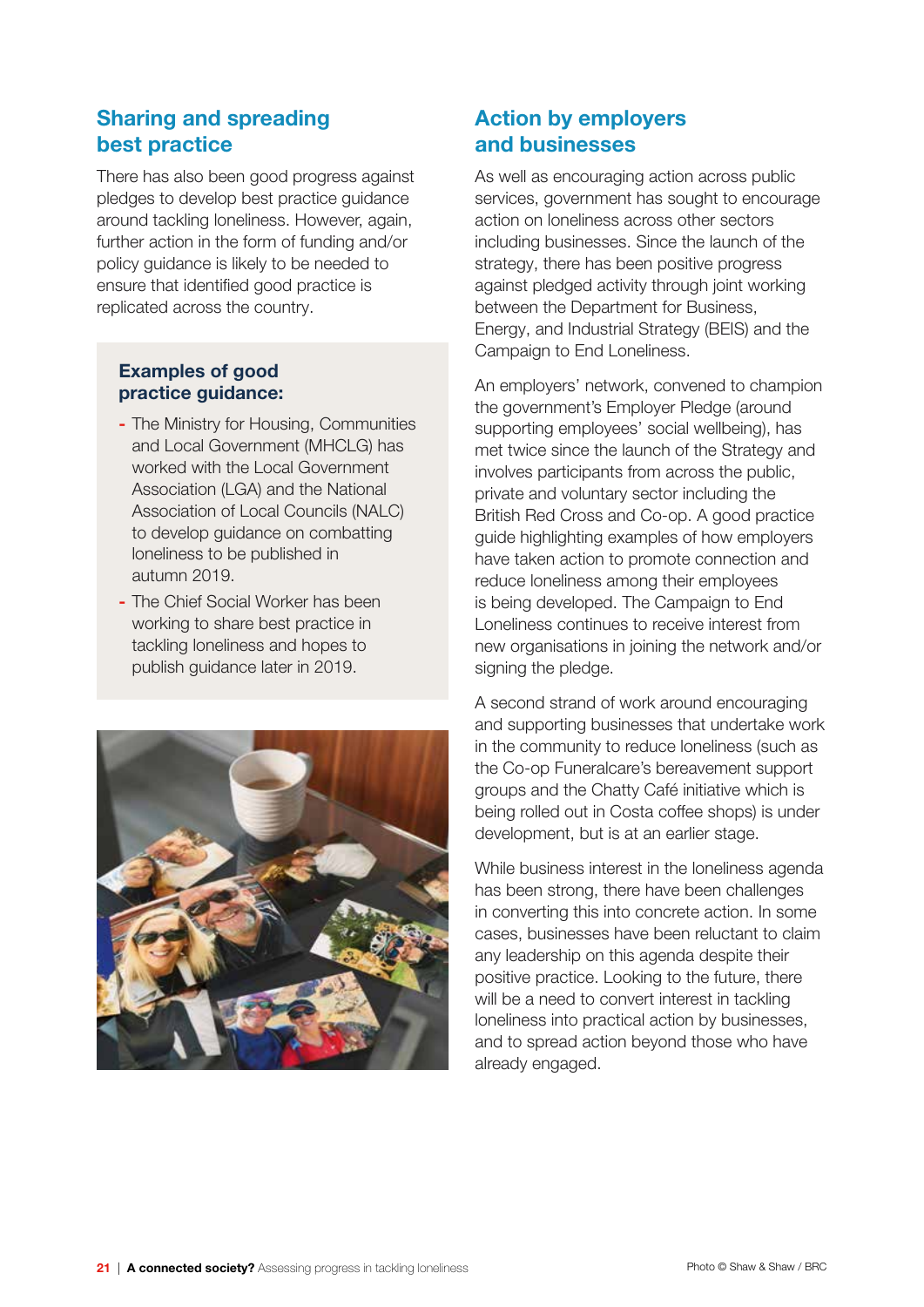

#### Areas for future focus

Frontline public services and businesses can play a vital role in supporting individuals who are at risk of or experiencing loneliness, and in creating the right conditions for people to develop and retain positive social connections.

Positive progress has been made in sharing good practice and establishing pilot schemes across a number of public services. However, it will be important that the impact of this work is evaluated using recommended loneliness measures. This data will be vital in determining which schemes should be prioritised for roll-out. Government should make clear how it intends to build upon this work, either through the incorporation of effective practice into policy and/ or the provision of funding to support replication.

In relation to business activity, spreading engagement with the loneliness agenda beyond those businesses that are already enthused will be a challenge. However, government has considerable power to bring together business leaders and to create incentives to tackle this agenda, for example, through its procurement activity and its wider work to promote positive business practice.

#### Recommendations

In addition to the recommendations on social prescribing set out above, we recommend that:

- Government should set out a clear plan of action for rolling out those pilot programmes across departments which are shown to be effective in tackling loneliness, either through policy guidance and/or the provision of funding.
- Ministers should use their convening power to encourage more businesses to engage with the loneliness agenda, and to consider how this work can be incentivised.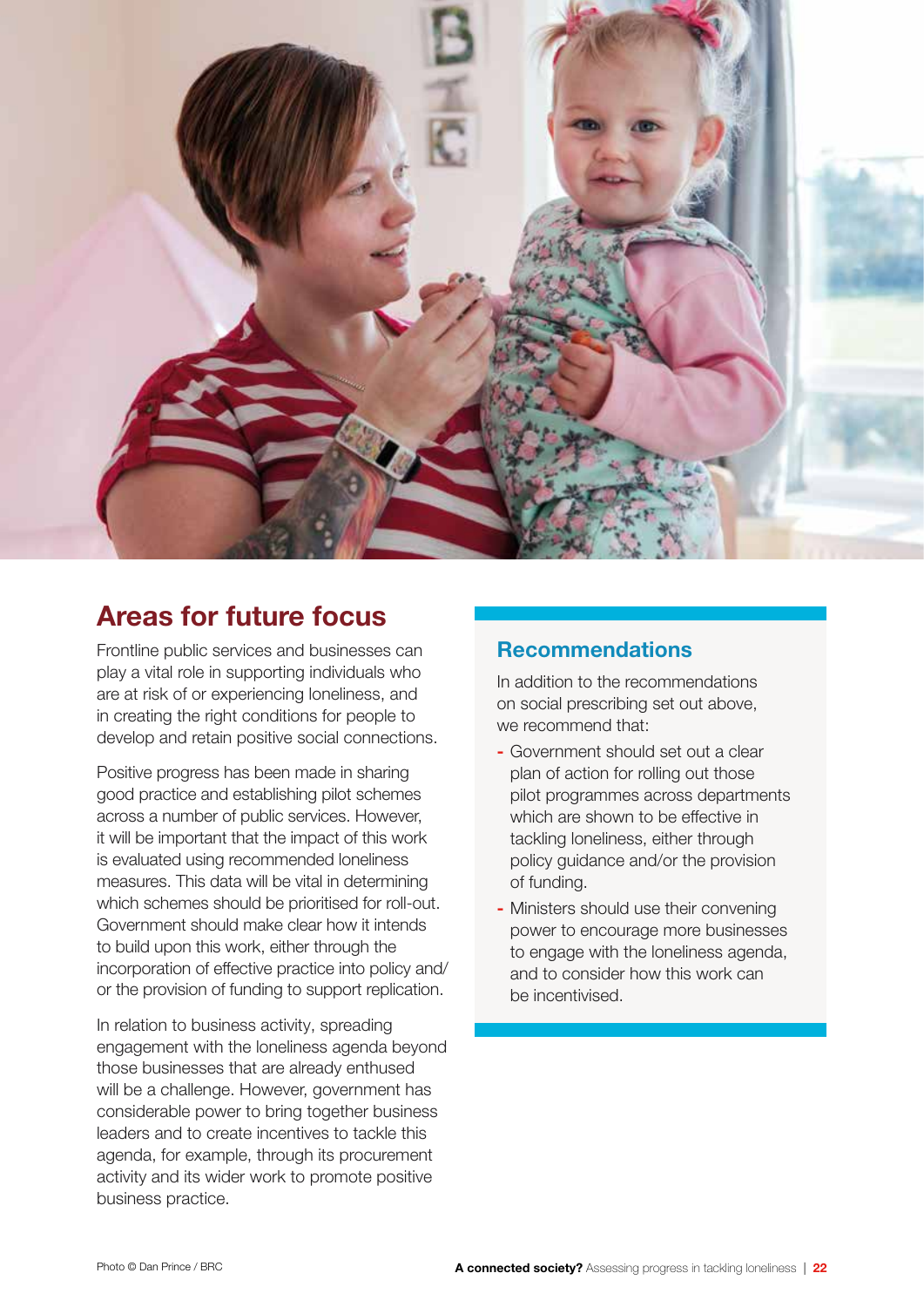# 3

# Progress in improving community infrastructure

**Chapter three** of the Strategy set out plans for ensuring community infrastructure, such as community spaces, transport and housing, could be used to bring people together and to address loneliness.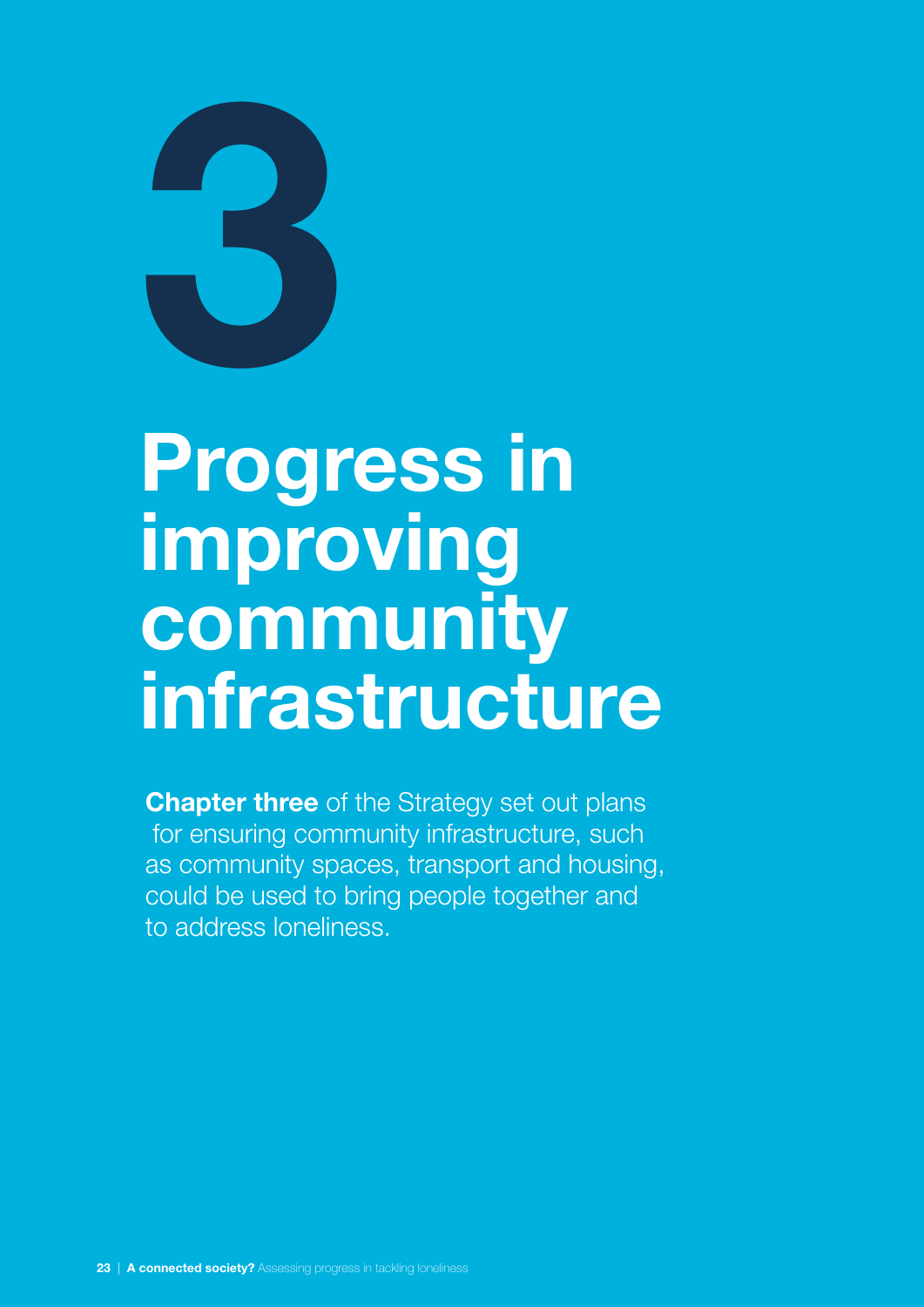#### Areas of progress

#### Opening up public space – pilots and good practice

Opening up community spaces to encourage people to come together and build relationships was a key area of the Strategy. The government has already distributed several million pounds to support pilot programmes around opening up community spaces. However, plans for future roll-out of initiatives which prove successful are not yet clear.



#### Examples of pilot programmes around community infrastructure:

- £1.8m of funding was pledged by the government to help local people maximise the potential of underutilised community spaces in innovative and creative ways. An initial pot of £1.4m (made up of £1m from the announced fund plus £400k of additional funding) was distributed by the Co-op Foundation to 144 projects working with young people to design improvements to local services and spaces. The money funded co-creation and co-design of plans to improve existing services or to influence change in local provision of community spaces or activities for young people. A learning publication from this exercise has been published.<sup>17</sup>
- A further £1.6m, provided through a match-funding partnership between the government and the Co-op Foundation, is now being distributed through a new fund, Space to Connect. Community organisations across England can apply for funds to improve spaces where people can connect and co-operate. The scheme will be subject to a full evaluation.<sup>18</sup>
- To tackle loneliness in rural areas, £3m has been provided via Action with Communities in Rural England (ACRE) to improve village halls.19
- Loneliness was featured in the criteria for bidding for the DCMS' new £400,000 Digital Inclusion Innovation Fund. Grants were awarded in early 2019.20

<sup>17</sup> Man, M, Abrams, T, McLeod, R (2019) Building Connections Fund: Co-design and Community Spaces: Final Report, NPC Available at: www.thinknpc.org/resource-hub/the-building-connections-fund

<sup>18</sup> See: www.coopfoundation.org.uk/funding\_support

<sup>19</sup> See: acre.org.uk/our-work/village-hall-improvement-grant%20fund.php

<sup>20</sup> See: www.gov.uk/government/news/new-funds-to-boost-diversity-of-people-working-in-digital-and-tech-jobs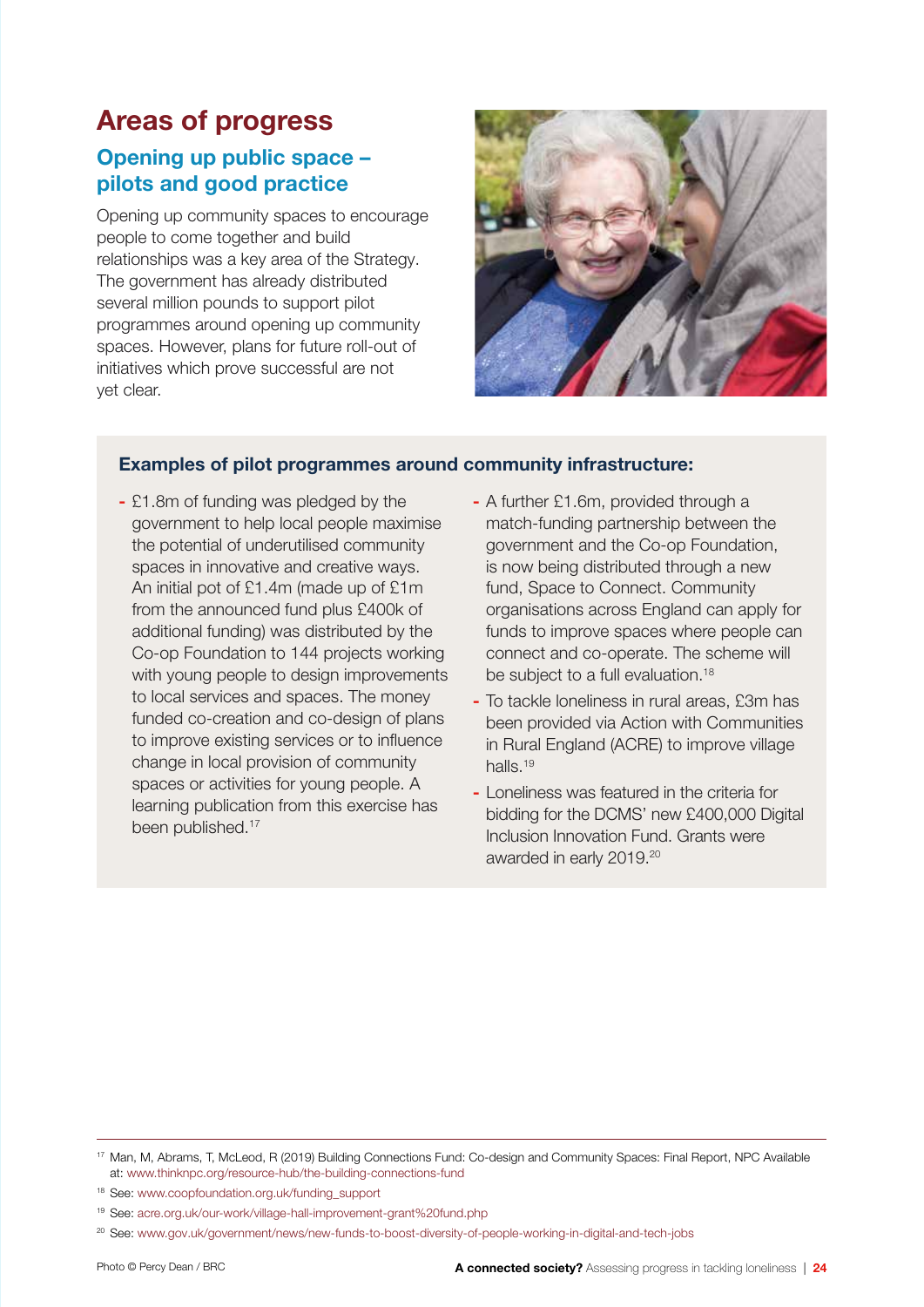There has also been work undertaken to share and spread best practice on the use of various types of community spaces such as schools, rail properties, business premises, Jobcentre Plus etc. In some areas, progress is on track. For example, guidance on the use of school premises has been drafted and monitoring is under way via existing school reporting mechanisms. Also, the DWP has encouraged the use of Jobcentre Plus for social groups through its staff intranet. In other areas, guidance has been stalled, sometimes due to practical challenges which have emerged around opening these spaces.

#### **Housing**

The strategy included several commitments around housing. Work is broadly on track but, in some areas, plans have been scaled back or remain yet to be delivered. Furthermore, commitments to include loneliness in key strategies and programmes have been met by the inclusion of very limited references to loneliness, and in some cases references to concepts linked to loneliness rather than loneliness itself.

#### Activities on housing

- The assessment process for new garden communities, announced by Homes England, included considerations around loneliness and social cohesion (although loneliness was not mentioned explicitly in the design principles). There are also new requirements on the existing 23 garden communities to show how they address health and wellbeing.<sup>21</sup>
- Research on the impact of communityled housing and cohousing solutions on loneliness and the development has yet to start, but procurement is now in train and it is expected to report in March 2020.
- Planning Practice Guidance around the principles of good design for health and wellbeing, which is expected to feature loneliness, is expected to be published in Autumn 2019.

#### **Transport**

In relation to transport, the picture is similar to that in housing.

- A pledge to address loneliness through the Future of Mobility Grand Challenge has been met through reference to loneliness in its urban strategy. The strategy highlights the role of transport innovation in tackling loneliness, and names inclusion as one of its core principles, such that transport innovation should benefit all parts of society, including those who are older or who have disabilities or are otherwise less well connected.<sup>22</sup>
- Pledges around community transport, a sector under considerable pressure, have been met in part. However, vital funding for the Community Transport Association was not expected to deliver until September 2019, enabling community transport-specific training to be recognised as part of the qualification for professional coach and bus drivers.
- While pledges to create new partnerships with transport providers and community organisations already working to tackle loneliness, and to use industry-wide forums to promote their work, have been met, there is no clarity around how the good practice being identified will be rolled out across the country.

#### Activities to encourage good practice on loneliness among transport providers:

- At the UK Bus Summit, Ministers announced a new partnership with Greener Journeys to encourage bus operators to come together to tackle loneliness.<sup>23</sup>
- The DfT has been working in partnership with the Association of Community Rail Partnerships (ACoRP), which is raising awareness about how activities such as volunteering on the railways can help to tackle loneliness.
- Ministers have spoken about the importance of the transport sector supporting the loneliness agenda with a wide range of stakeholders at the Department's Transport Communications Network in January 2019.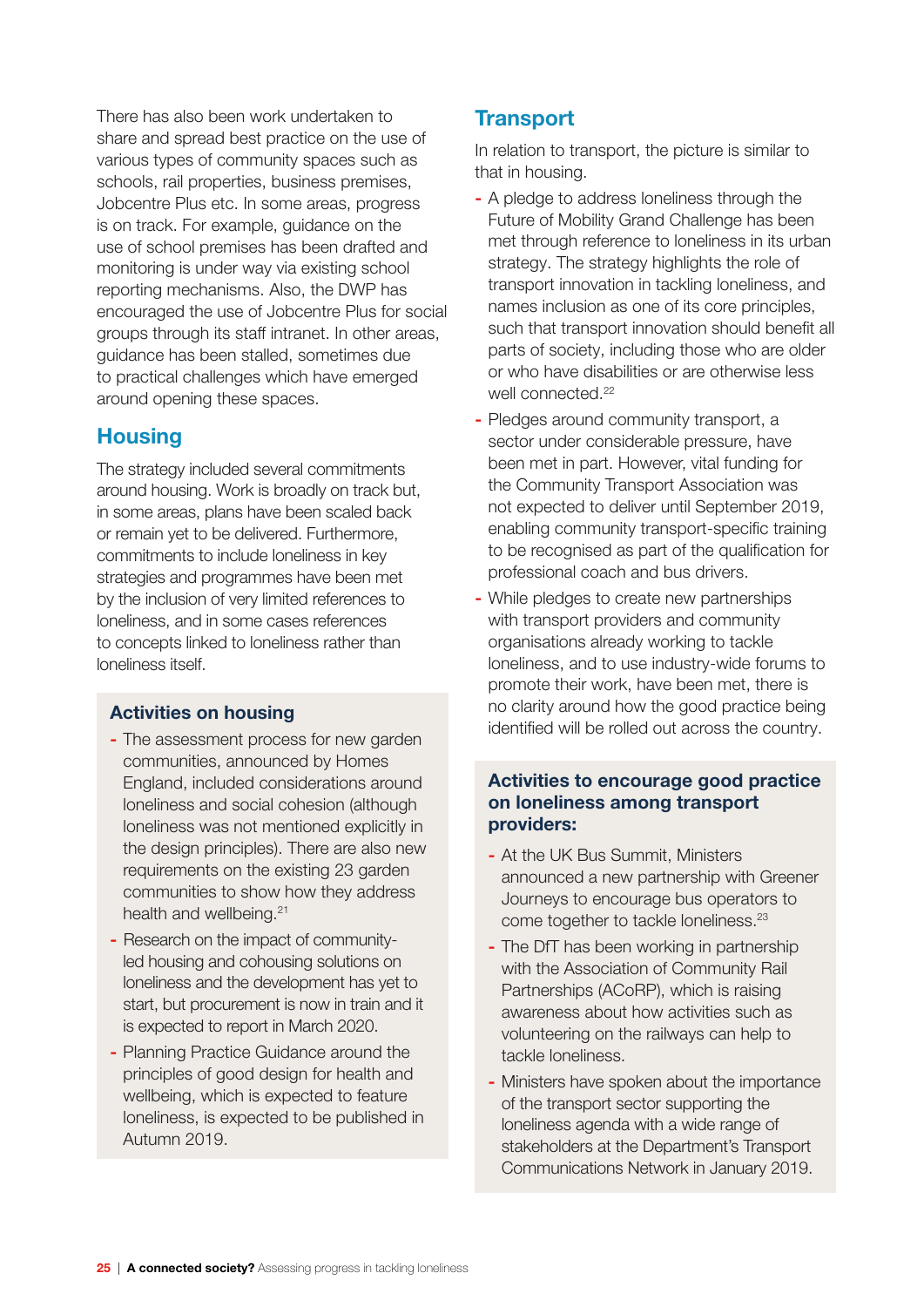#### Areas for future focus

Ensuring that communities have the right infrastructure in place to support social connection will be vital, but work against the strategy in these areas has been characterised by piloting and promoting good practice rather than significant policy to address gaps that are perceived on the ground.

Government has yet to make clear how learning from pilot programmes and good practice initiatives on opening up community space will be rolled out across the country. In our engagement with stakeholders, we also heard real concern about the wider context of ongoing loss of community spaces. Clear plans for rolling out effective initiatives will be vital and is likely to need specific investment.

Furthermore, while opening up public spaces is a positive step, new space alone is unlikely to address loneliness. Without specific action to link these initiatives to support for those who are lonely, this work will mainly benefit those who are already socially connected and engaged. It is vital that these initiatives are integrated into wider work to tackle loneliness, for example through social prescribing.

Transport and housing have consistently been identified as areas in which action on loneliness will be needed. However, government action in this area is modest compared to the scale of need perceived by stakeholders, with a focus on promoting good practice and encouraging activity, rather than addressing gaps in provision.

While progress is on track with most actions, the extent to which these activities will result in meaningful impact on levels of loneliness is less clear. Much of the commitment has been met by including loneliness, or concepts relating to it, in strategy documents. Often these strategies or plans were already well developed, and the loneliness strategy pledge has been met without significant new policy development work occurring. In some cases, including new concepts within strategies is a vital first step in

informing a wider programme of work, but it is not yet clear how these new commitments to tackling loneliness will translate into tangible action. It will, therefore, be important that strategies are monitored to understand the true impact of including loneliness within them.

In the next phase of the Strategy, it will be important to spread learning from pilots and good practice exercises, and to develop more concrete work in the areas of housing and transport.

#### Recommendations

We recommend that:

- In the next phase of the Strategy, government should move from developing good practice and pilots to robust action to secure the infrastructure required to support connection. This should include:
- Funding for local authorities to provide community spaces for people to connect, drawing on the learning from current pilots.
- Ensuring new planning practice guidance is developed in collaboration with experts in tackling loneliness, and its impact on social connection and loneliness monitored.
- Action to loneliness-proof decisions on housing, and transport planning, funding and provision, with examples of substantive changes made to such policies included in the government's 2020 progress report on the Loneliness Strategy.

23 See: www.gov.uk/government/speeches/buses-that-build-a-better-society

<sup>&</sup>lt;sup>21</sup> See: www.gov.uk/government/publications/garden-communities

<sup>&</sup>lt;sup>22</sup> HM Government (2019) Future of Mobility: Urban Strategy, HM Government Available at: www.gov.uk/government/publications/futureof-mobility-urban-strategy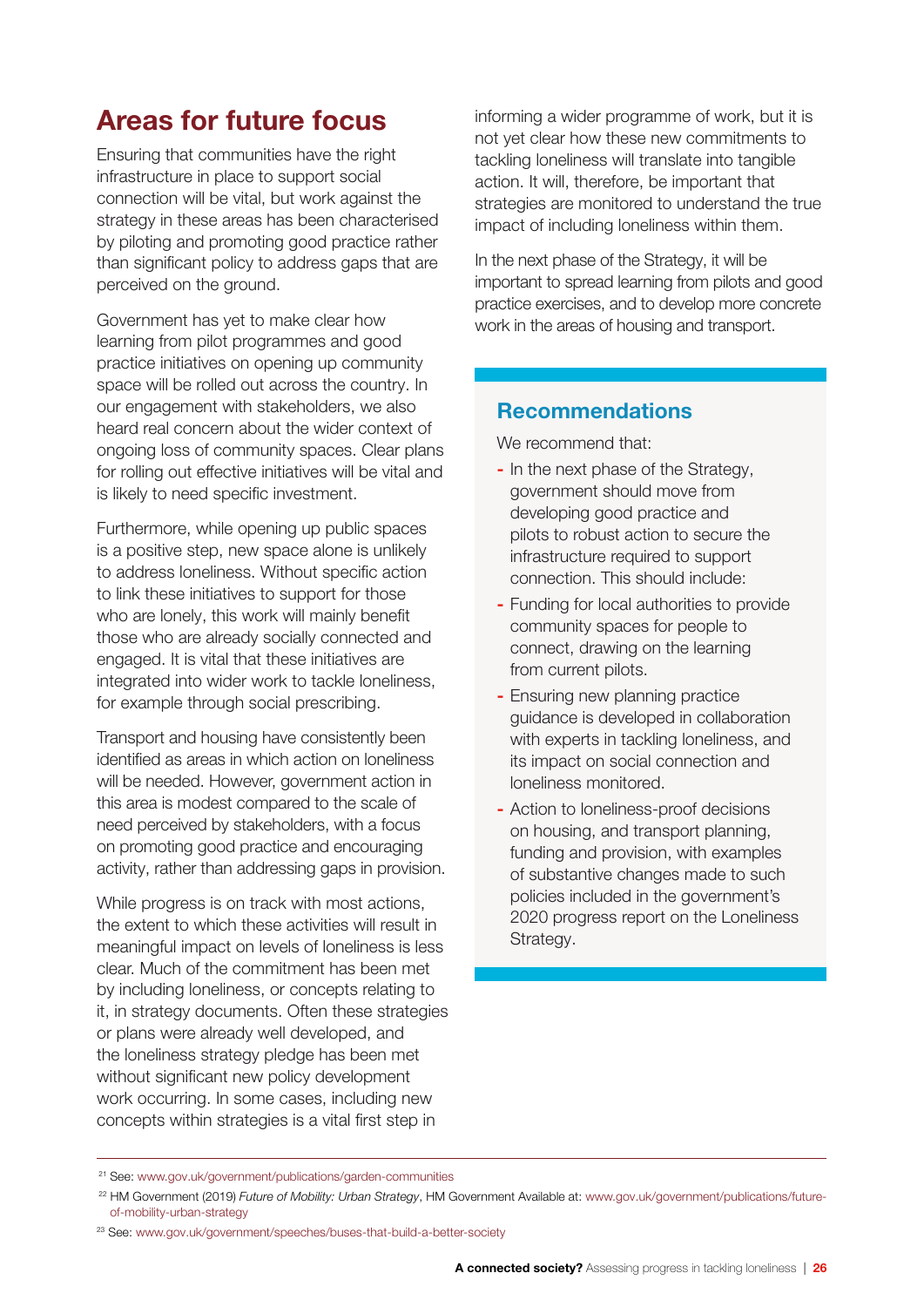# 4

# Progress in building a culture of connected communities

**Chapter four** of the Strategy sets out how the government will tackle the stigma surrounding loneliness and build people's awareness of what they could do to help themselves and others by building a national conversation and supporting community groups to thrive.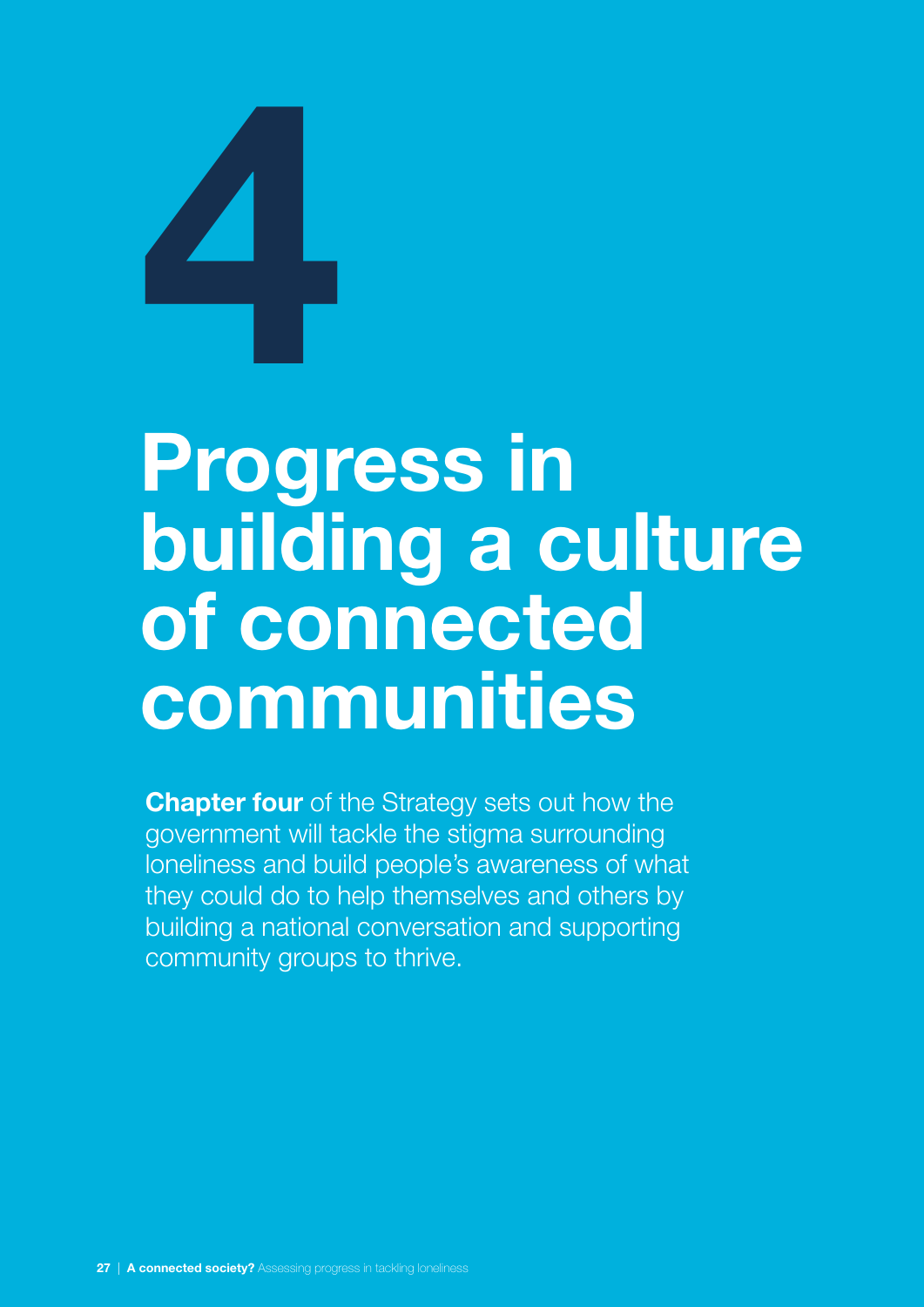#### Areas of progress

#### Campaign to end the stigma of loneliness

There is significant evidence of a stigma associated with loneliness, with 30 per cent of Britons saying that they would be embarrassed to say they felt lonely.<sup>24</sup> Tackling this stigma will be vital if people are to feel able to access the support they need.<sup>25</sup> The government made a number of pledges towards tackling this stigma and there has been good progress against these to date.

- The Let's Talk Loneliness campaign was launched in June 2019 with the aim of encouraging people to talk about their feelings of loneliness. Key elements of the campaign included adverts across 20 big screens around the country and provision of social media assets to a wide range of stakeholders. The campaign was developed in consultation with stakeholders in the Loneliness Action Group.
- The Co-op Foundation was given £25,000 by government, which they match-funded, to commission a specialist agency to work with young people to develop a campaign that works for them, and to fund further research on youth loneliness.
- PHE is launching the mental health campaign Every Mind Matters in autumn 2019, which will include information on loneliness.

Stakeholders welcomed the government's efforts to spark a wider conversation to help break down stigma. However, the limited



budget has restricted the campaign's reach. The learning from previous public campaigns, such as Time to Change around mental health, is that both significant and sustained investment is required to make a difference to public attitudes. However, at present, there is little clarity around how the loneliness campaign will be sustained.

Furthermore, while stakeholders were pleased to feed in to the development of the campaign, the evidence base on which it was built was very limited, as little is known about what kinds of public campaigning are effective in tackling loneliness. Measuring the impact of the government's campaign as a trailblazer in this area, and using this data to inform future work, will be vital.

<sup>&</sup>lt;sup>24</sup> Mental Health Foundation (2010) The lonely society. Available at: www.mentalhealth.org.uk/sites/default/files/the\_lonely\_society\_ report.pdf

<sup>&</sup>lt;sup>25</sup> Lau, S., Gruen, G. E., (1992) The social stigma of loneliness: Effect of target person's and perceiver's sex. Personality and Social Psychology Bulletin, 18(2), 182-189; Rotenberg, K. J., Kmill, J. (1992) Perception of lonely and non-lonely persons as a function of individual differences in loneliness. Journal of Social and Personal Relationships, 9(2), 325-330; Rotenberg, K. J., Bartley, J. L., & Toivonen, D. M. (1997) Children's stigmatization of chronic loneliness in peers. Journal of Social Behavior and Personality, 12(2), 577; Mental Health Foundation (2010) The lonely society. Available at: www.mentalhealth.org.uk/sites/default/files/the\_lonely\_society report.pdf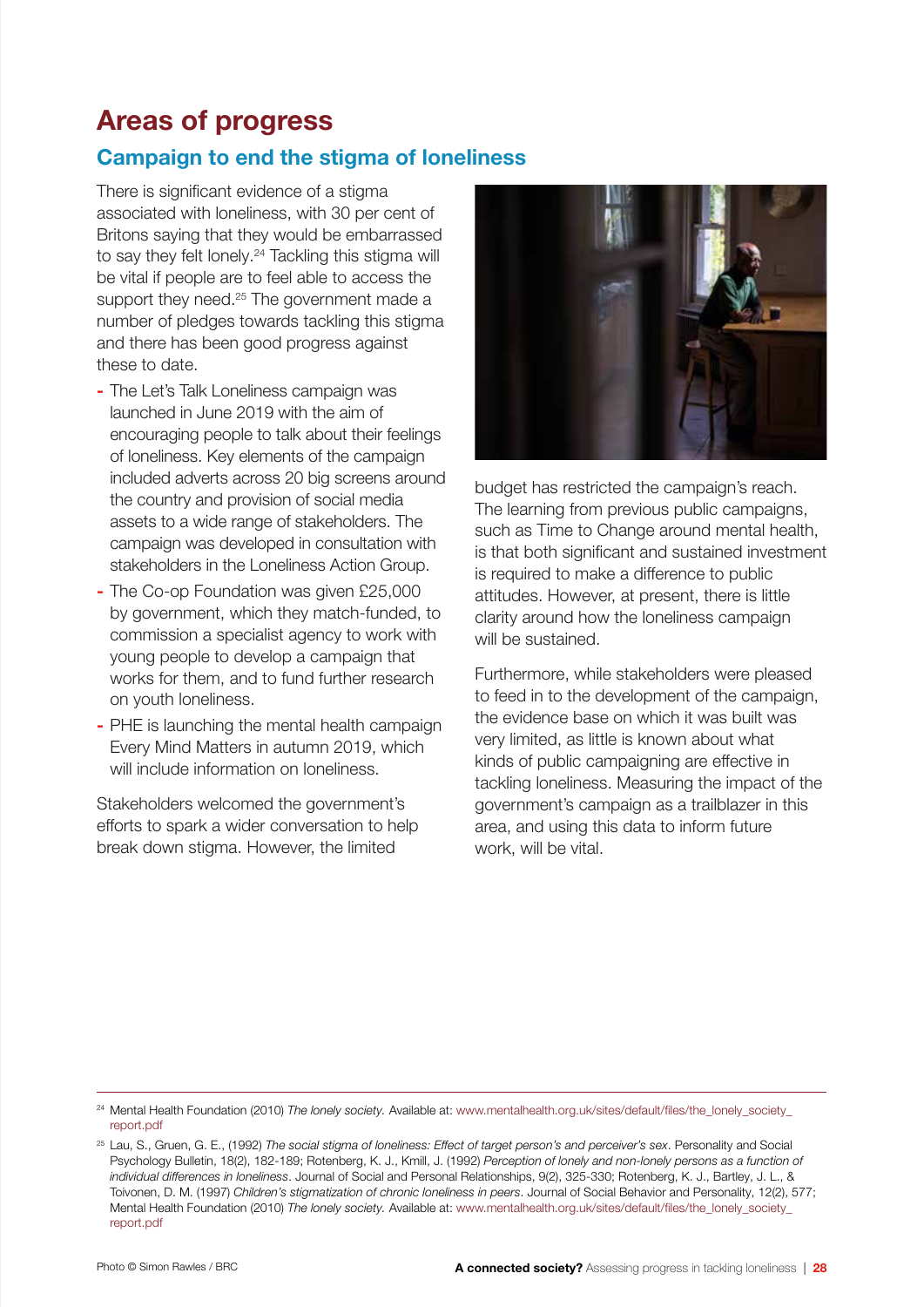#### Focus on: reducing loneliness among children and young people

Tackling loneliness among children and young people is a key priority – not just due to the relatively high levels of loneliness being recorded in the surveys among these groups, but also due to the potential for work with children and young people to have a preventative impact right across the life course. One of the biggest challenges government faced in developing its Strategy was the relatively limited evidence to inform this work. As such, improving the evidence around children and young people has been a key priority for government. Alongside this, the Strategy included a range of other pledges relating to reducing loneliness among young people, from children to university students.

#### Loneliness in the curriculum

A major focus of work on children and young people has been to build teaching on loneliness into the curriculum for schools. Good progress has been made in this area on the back of the introduction of the new subjects of Relationship and Sex Education (RSE) and Health Education (HE) for primary and secondary school children. Statutory guidance for the new subjects was published in June 2019 and some pilot schools will begin teaching from September 2019, with teaching in all schools from September 2020. Loneliness is referenced within the guidance for the new subjects, with a focus on making sure pupils are aware of how loneliness can affect children and how they can be supported. There is also a focus on how to build healthy relationships.

Ensuring that this teaching on loneliness is meaningful and makes a difference will now be vital. To advance this, the Department for Education (DfE) has assigned £6m to the development of a support programme which will be ready for 2020, and has committed to seeking input from the Loneliness Action Group.

#### Other action on loneliness among children and young people

There has also been positive progress against most of the other pledges relating to children and young people. However, again, a key

challenge will be ensuring that the activity is having the desired effect on loneliness. Given the lack of evidence available on children and young people's loneliness, these activities represent a 'best guess' at what might be effective in reducing loneliness. Rigorous monitoring will therefore be needed to work out which activities are most effective in practice.

#### Examples of work to address loneliness among children and young people:

- Recognising the transition to higher education as a key trigger for loneliness, the DfE has established a working group, the Transition Network, which is addressing loneliness as part of a wider agenda around supporting students with life skills training.<sup>26</sup>
- Best Practice Guidance has been published on the inclusion of young people with special educational needs and disability (SEND) in work placements. A similar document is planned for apprenticeship training suppliers and employers.
- As part of the Building Connections Fund, two different partner organisations will be developing sectorwide work on youth loneliness. A youth loneliness learning network for organisations to share their knowledge is being developed by UK Youth, and the National Youth Partnership is developing a suite of resources for the youth sector, drawing on previous practice recommendations.
- The 2019 #iwill campaign focused on supporting young people to look after local green spaces and wildlife habitats while allowing young people to build social connections.<sup>27</sup>
- There has been positive progress against a range of pledges relating to care leavers, a group recognised as particularly vulnerable to loneliness. This includes £6 million funding for two innovation programme projects focused on reducing isolation and loneliness.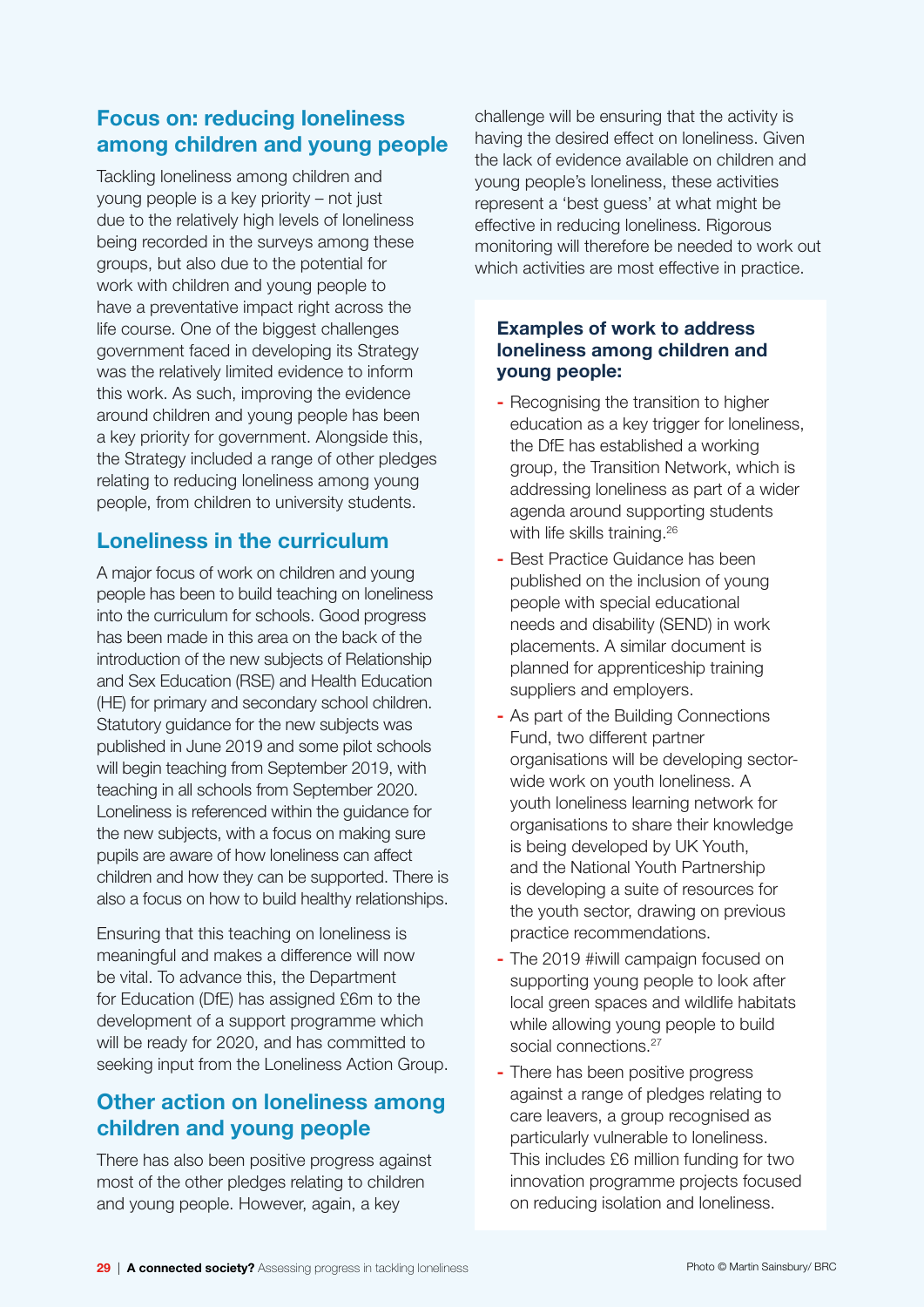

 $^{26}$  See: www.gov.uk/government/news/government-creates-new-student-mental-health-taskforce

<sup>27</sup> See: www.iwill.org.uk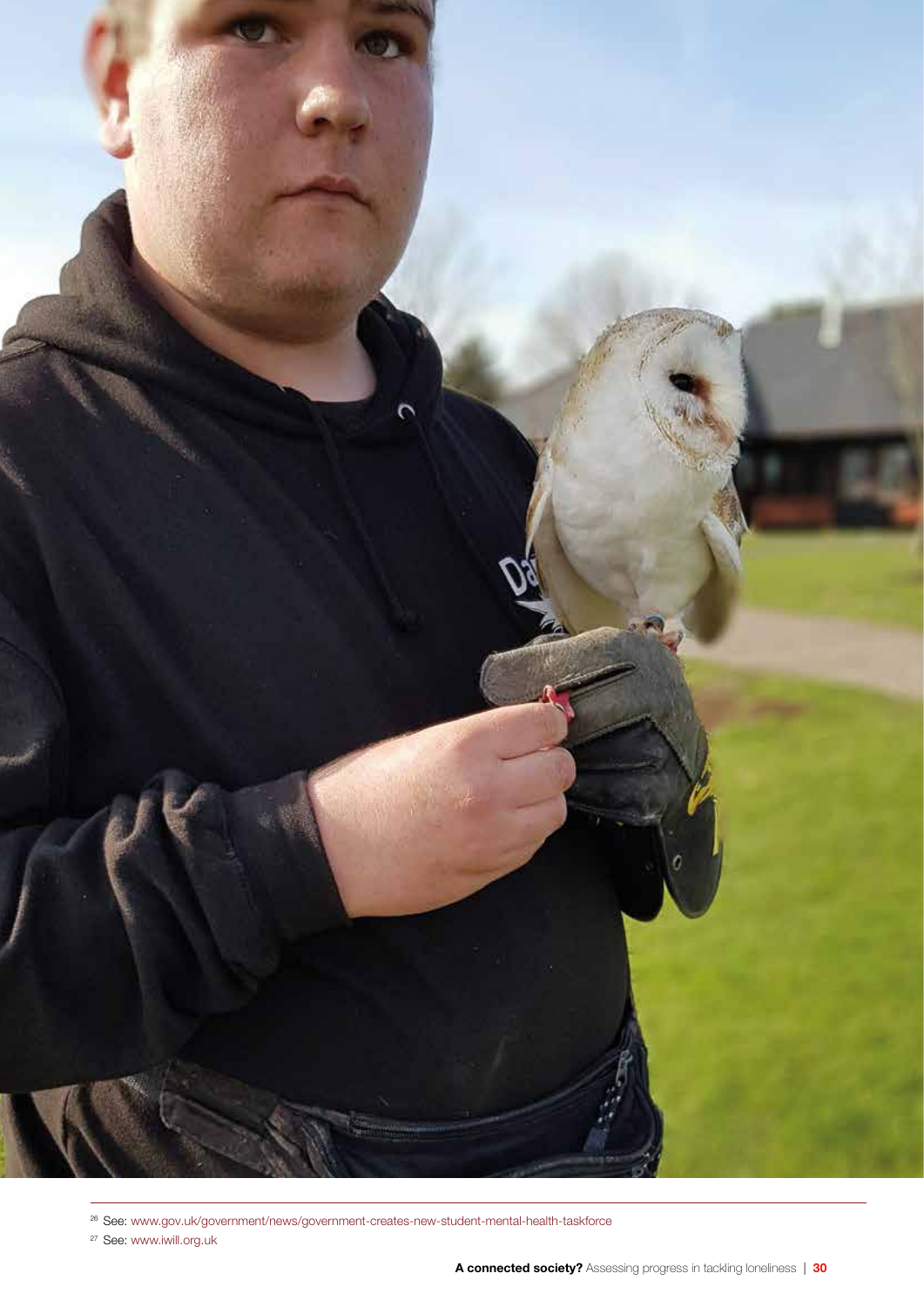#### For the future

Work on a number of pledges made in the Strategy is now being taken forward as part of wider action to develop a Youth Charter.28 This is a positive step as it will ensure that the priorities of children and young people are reflected in government policy and that work across government on these issues is better coordinated. However, it will be important to ensure that the focus on loneliness is retained as this project develops. Bringing together stakeholders working across different departments on youth loneliness with those working on the Charter would be a good first step in developing a coherent agenda for loneliness.

As the new curriculum is rolled out, the government must ensure that teachers are supported with adequate materials and training on loneliness specifically to teach this new subject. This will be crucial to ensure that loneliness is not lost within the wider curriculum. Naturally, schools will adopt a wide range of approaches in the delivering the new curriculum, so tracking the impact of this work on pupils' understanding and experiences of loneliness will also be vital. Additional funding must be provided and adjustments must be made to the support package if they are needed beyond the pilot year.

There is also a need for training and support around loneliness to be provided to other practitioners working with children and young people, particularly those most at risk, to improve the number of young people who are identified for early help and support.

The various programmes that have been launched for young people need to both inform, and be informed by, the emerging evidence base around what works. It will be important that learning from the Building Connections Fund, and from organisations working with

at-risk groups of young people such as those with special educational needs and care leavers, is pooled and shared rapidly. Rigorous monitoring of the impact of work being undertaken under the Strategy, using recommended loneliness measures, will be key.

#### Recommendations

We recommend that:

- The impact of the introduction of loneliness to the new curriculum for RSE and HE should be monitored, and teachers should be supported to implement this effectively, for example, through high-quality learning materials and training around loneliness.
- Initiatives to reduce loneliness among children and young people should be evaluated using recommended loneliness measures and evidence pooled to increase understanding of what works.



<sup>&</sup>lt;sup>28</sup> The Youth Charter evolved from a roundtable the Prime Minister and Secretary of State for Digital, Culture, Media and Sport, held in April 2019 with the youth sector, sports bodies, charities and creative organisations as part of the Prime Minister's Serious Youth Violence Summit to tackle knife crime. The Youth Charter is currently in development by the government alongside youth sector organisations and young people, and will set out to give young people a voice on the issues of importance to them and coordinate government youth policy. This work is being led by DCMS.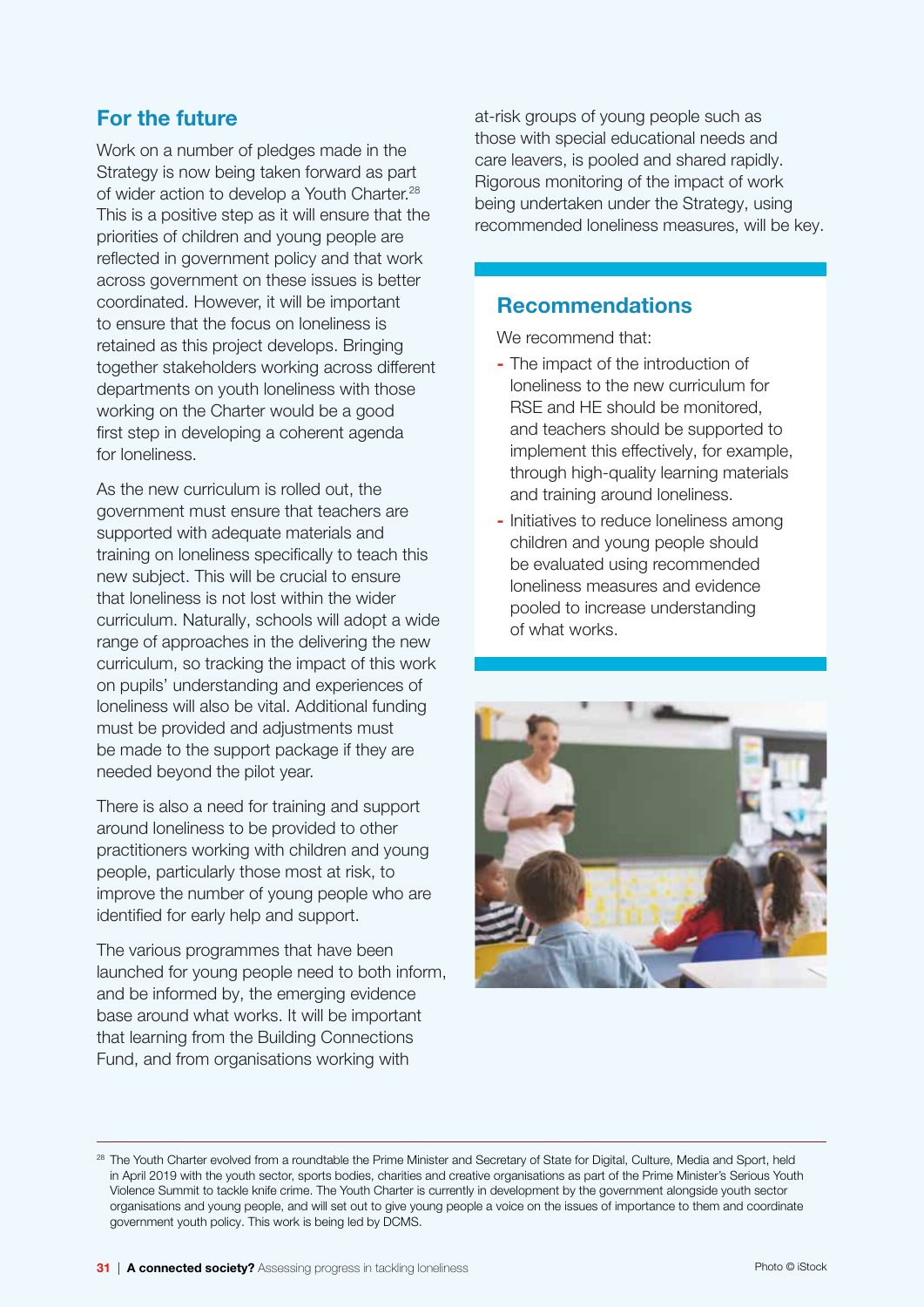#### Supporting group activities

The government has worked with a range of organisations to take forward work to support group activity to strengthen local social relationships and community ties. This has included:

- Providing grants to youth groups to fund 6,250 additional places for disadvantaged and underrepresented young people and 1,000 adult volunteers. Research to support this has also been commissioned with Youth United, taking a largely youth-led approach.
- Launching five pilot projects to test and develop new models to support age-friendly and inclusive volunteering opportunities. The Centre for Ageing Better provided match funds and is managing the programme.
- Sport England awarded grants from its Active Ageing Fund to two programmes which specifically tackle loneliness through sport and physical activity for people over 55. Programmes will be launched in August 2019.
- Through the celebrating age programme, ACE has funded 32 projects that seek to increase engagement of older people with the arts, some of which focus specifically on tackling isolation. Likewise, the creative people and places programme also includes projects that incorporate these issues.

However, as in other areas of the strategy, plans for future roll-out and scaling of these initiatives are not yet clear.

#### Areas for future focus

Ensuring that loneliness across the life course is part of the national conversation will be vital if we are to continue to make progress on this issue. In the next phase of its work, government needs to restate its commitment to tackling loneliness and to supporting a national conversation. To do this, it will need to sustain and build upon its national loneliness campaign, learning from the Let's Talk Loneliness campaign to further develop and refine its work.

While a whole host of activity is being developed through grants programmes to encourage community activity to promote connection and reduce isolation, there is a risk that opportunities are missed to develop the evidence base around what works in tackling loneliness. Where government is supporting activities aimed at reducing loneliness, the recommended measures should be used to identify their impact on loneliness, so that this can inform policy and funding decisions. Government should set out clear plans for rolling out effective practice – either by building such approaches into policy or by working with funders to identify resources to support scaling.

#### Recommendations

In addition to the recommendations on work with children and young people set out above, we recommend that:

- Government commits to future funding of public campaigns on loneliness, drawing on learnings from the Let's Talk Loneliness campaign, and building in robust evaluation.
- Government should continue to focus work on groups at particular risk of loneliness – including children and young people, those from socio-economically disadvantaged backgrounds, those from black, Asian and minority ethnic (BAME) backgrounds, new parents and carers, and more.
- Where public money is being used to support activities to reduce loneliness, the impact should be monitored using recommended measures, and emerging evidence should be fed into the wider evidence base on loneliness.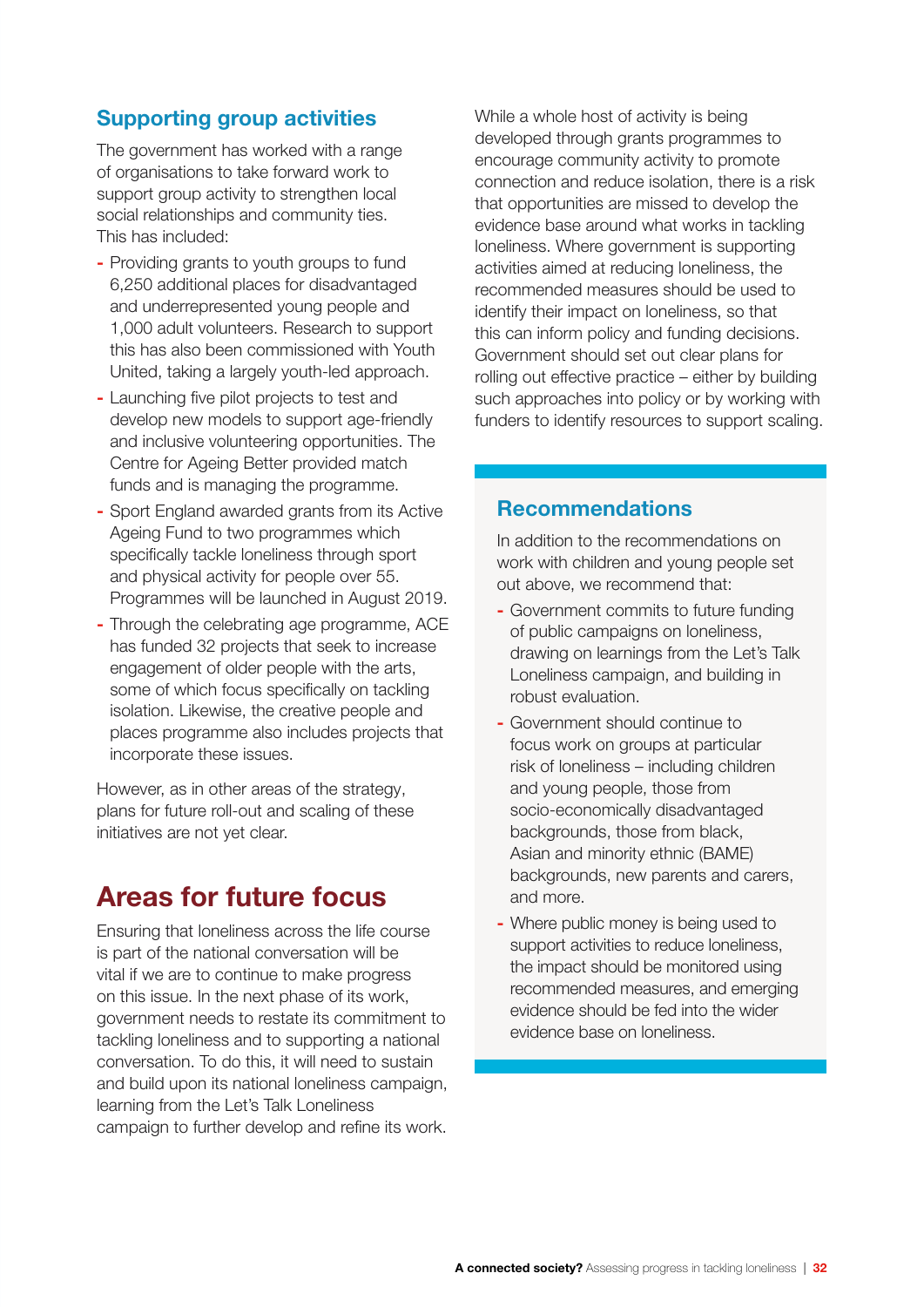

## Progress in developing a cross-governmental approach to loneliness

**Chapter five** set out how the government would build on the Loneliness Strategy, recognising that it was a first step in addressing this issue. Pledges related to how the Strategy would be taken forward across government and embedding loneliness in policy-making across government.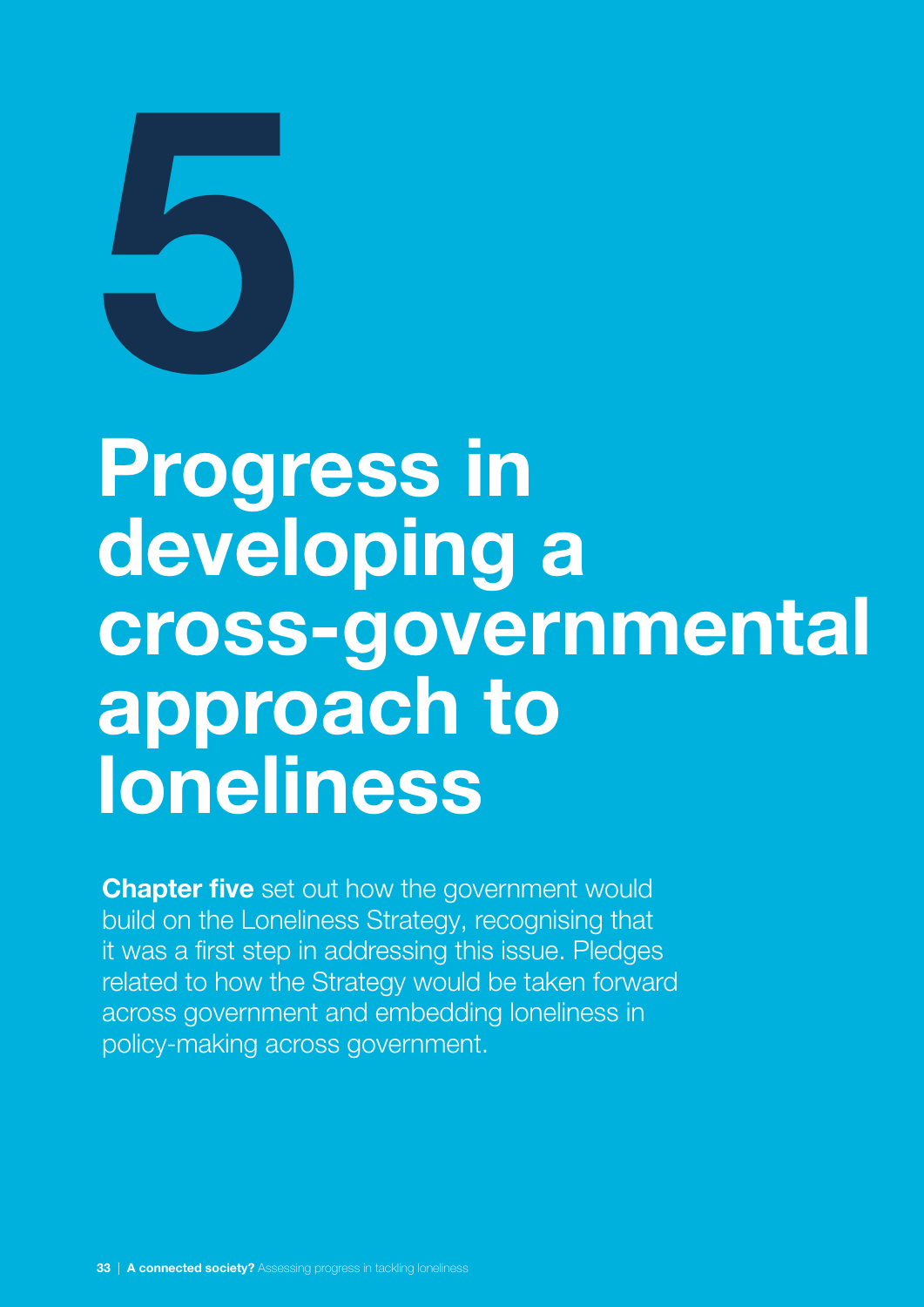#### Areas of progress

#### Maintaining focus on the Strategy

Since the launch of the Loneliness Strategy, a significant amount of work has gone into establishing the Whitehall infrastructure needed to drive forward this cross-cutting agenda. Progress against the pledges made in these areas is harder to assess because work is ongoing, but we have seen positive signs of commitment to the Loneliness Strategy across government.

- Ministers across government who had loneliness written into their portfolios have taken an active interest in the agenda, despite some churn in ministerial positions. Ministers have been committed to tackling loneliness and to honouring the legacy of Jo Cox MP.
- Ministers and officials attend regular crossgovernment meetings, to share ideas and report on progress. Since the Strategy was launched, the ministerial group has met twice and further meetings are planned.
- Government has engaged with the Loneliness Action Group in the implementation of the Strategy. The Minister for Loneliness spoke at a conference hosted by the British Red Cross and Co-op on behalf of the Group in May 2019 and officials from various departments and arm's-length bodies have attended meetings.
- Work has begun on developing the first annual report on tackling loneliness, which is expected to be published later in 2019.



It is heartening to see the commitment to the delivery of the Loneliness Strategy across government, by both Ministers and officials. Officials cited the Loneliness Strategy as a good example of effective and collaborative crossgovernment working. Several interviewees talked about how the Strategy had encouraged teams and departments out of siloed working.

However, as would be expected, some departments have made more progress than others, both in taking forward their pledges and in embedding this agenda in their work. Some departments have found loneliness to be a natural fit, and have been able to slot loneliness into wider work relatively easily. For others, work on loneliness has entailed laying the groundwork by engaging with new stakeholders and building new relationships. The delivery and development of the Loneliness Strategy is only possible with cross-government working and it is hoped that the recent changes in government will not affect this commitment.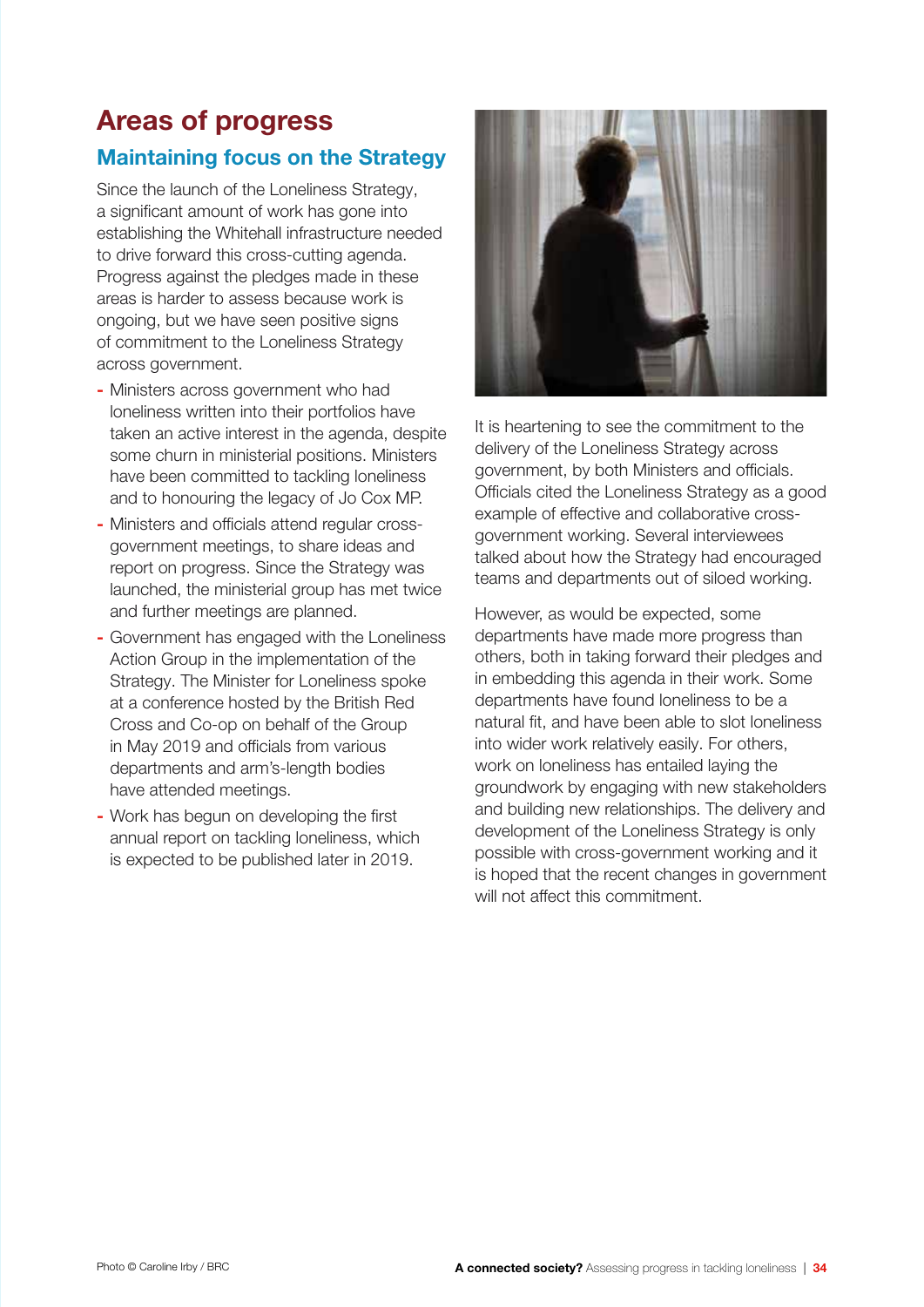#### Focus on: the Loneliness Test

The development of an ongoing mechanism through which the impact of policy on connection and relationships could be assessed was a key ask of the Jo Cox Commission on Loneliness.

The Commission argued that government should develop a policy test around loneliness such that all new government policy would need to be assessed against its potential impact on loneliness and social connection. When the Strategy was launched, the government committed to ensuring that impacts on loneliness were considered across policy, and indicated that it was minded to deliver this pledge by incorporating consideration of impact on loneliness into the current Family Test. The Family Test has been in place since 2014 and is led by the DWP.29 It requires all government departments to consider the impact of their policies on family relationships.

Since the publication of the Strategy, the inclusion of loneliness within the Family Test has been confirmed and DCMS officials have been working with colleagues at the DWP to develop guidance to support this. Guidance on the revised Family Test, including reference to the connection between family relationships and loneliness, is due to be published in autumn 2019.

#### For the future

The new guidance that has been produced to encourage consideration of loneliness as part of the Family Test is a positive step forward. However, it is too early to assess how the new Test will be received across government or what its impact on loneliness will be.

It is not clear that the Family Test has been very effective in driving better policy for families to date, or that the Test is taken seriously across government.30 Fresh efforts will therefore be required to ensure that the new Test makes a difference on loneliness.

There is also a need for further work to deliver the promise to consider the impact of policy on loneliness in the round. The work done to date falls short of delivering a full-scale Loneliness Test, because the new guidance will see loneliness considered only in so far as it may be the result of change to family relationships. As such, impact of policy on social relationships, and the resulting impact on levels of loneliness, will not be considered.

In the coming year, the government will need to do more to deliver a true Loneliness Test – this could be achieved by further extension of the Family Test to cover impact on social as well as family relationships, or by the development of a new test. Once tests are established, Ministers will need to champion them across their departments and government will need to celebrate examples of their effective implementation against key policy agenda, to ensure that the changes made have a tangible impact on loneliness.

As well as action within government, ongoing external scrutiny will be needed to ensure that policy tests are being used and are making a difference. Bodies such as the APPG on Loneliness and third sector campaigning organisations will have a vital role to play in providing support and challenge around these tests.

<sup>29</sup> Abreu, L, Bellis, A (2019) The Family Test House of Commons Briefing Paper Number 07714

<sup>&</sup>lt;sup>30</sup> Centre for Social Justice (2019) A review of the Family Test Centre for Social Justice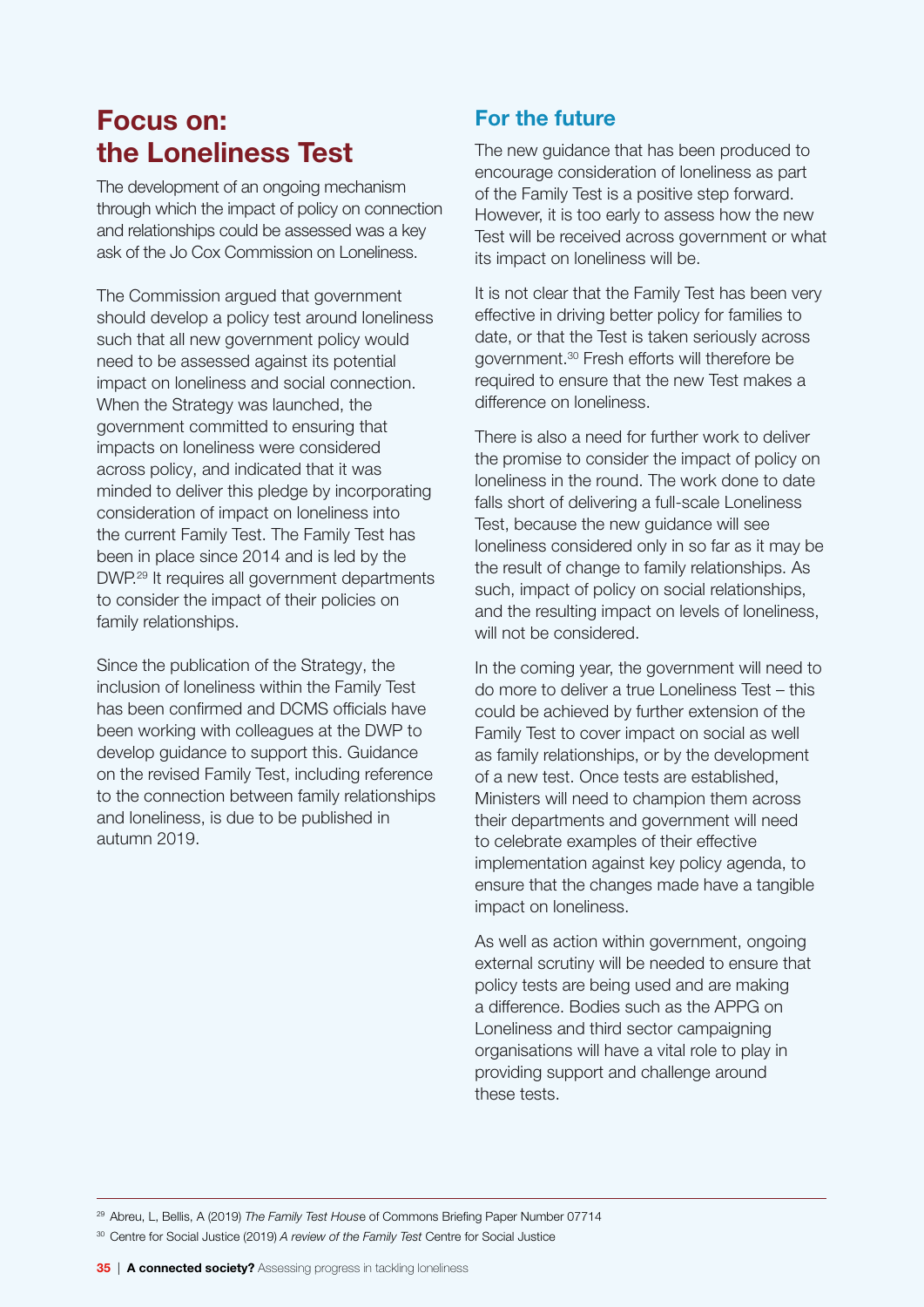However, even when maximally effective, policy tests such as the Family Test still have some limitations. Tests are applied to new policies, but they cannot address gaps where no policy development is planned. Results of any future Loneliness Test must therefore be reported upon as part of a wider assessment of the nature and impact of government action on loneliness, so that areas of inactivity and gaps can be identified.

#### We recommend:

- The government should continue work to develop a full-scale Loneliness Test, through which the impact of policy on both family and social relationships and the resulting impact on loneliness is considered and acted upon.
- Ministers should champion the new inclusion of loneliness in the Family Test and celebrate examples of its use.
- By the time it publishes its second annual report on loneliness in 2020, a Loneliness Test should be in place and government should set out examples of how the Test has impacted public policy, as part of a wider assessment of the impact of government policy on loneliness.



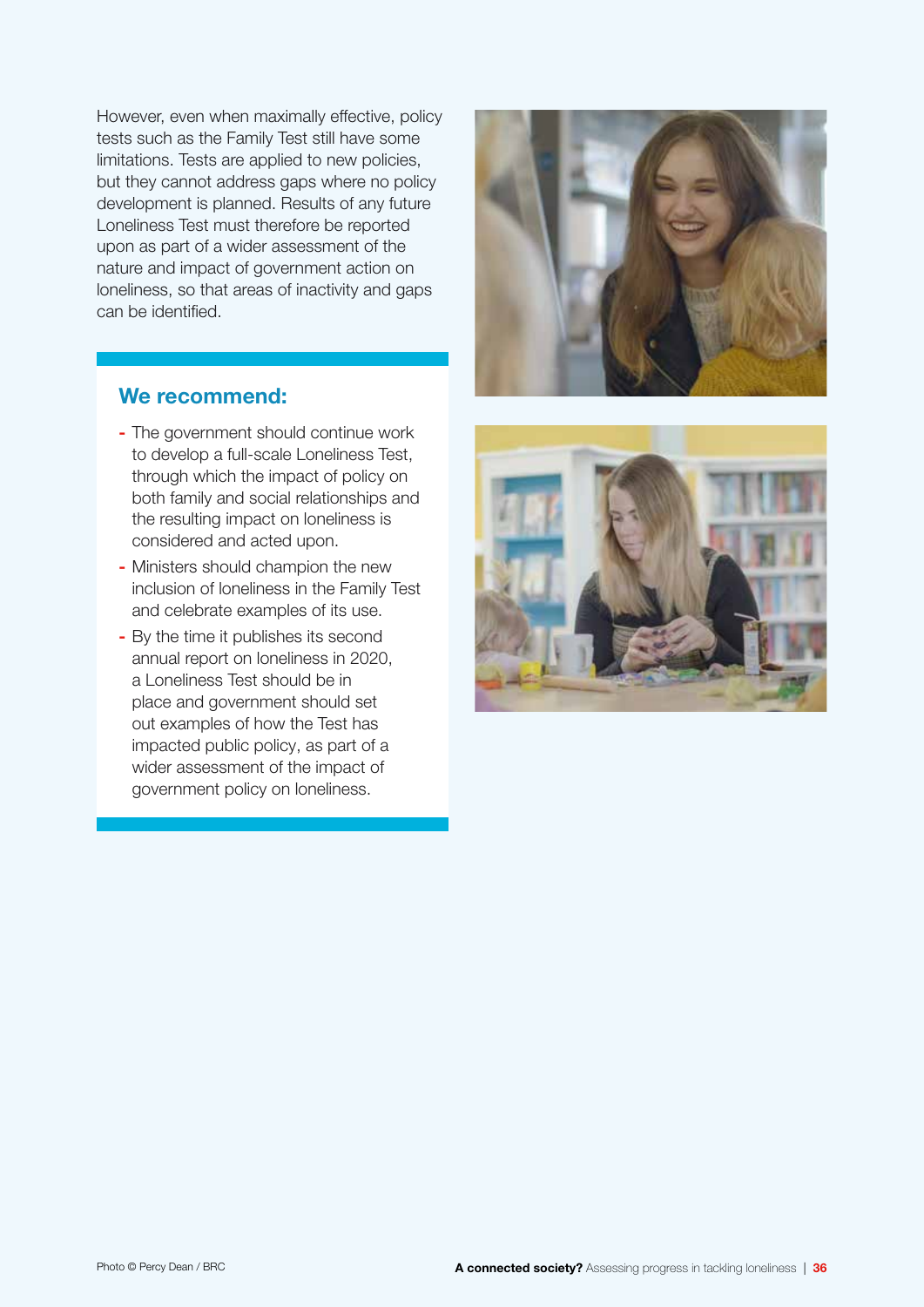#### Engagement with stakeholders

The Strategy committed the government to engaging with stakeholders, including the Loneliness Action Group. The evidence we gathered through this review showed that this pledge was being met:

- Government has engaged with the Loneliness Action Group through formal meetings and informal consultations.
- The Campaign to End Loneliness has worked closely with officials within BEIS to support its new employers' champions network and to develop the Employers Pledge, as well as meeting regularly with the team at DCMS.
- Grant-making bodies including The National Lottery Community Fund and Co-op Foundation have worked closely with government to pool and distribute funds.
- Stakeholders have been engaged in a wide range of discussions both with the Loneliness Strategy team and with individual government departments.

The strong engagement between the Loneliness Action Group and the government was reflected in a broadly positive assessment of progress by its members who were surveyed for this report. 53 organisations responded to the survey, of which:

- 50 per cent felt that progress against the Strategy had been as good as expected
- 3 per cent felt that progress was better than expected
- 21 per cent said it was slower than expected
- 27 per cent not as good as expected or behind.

Respondents praised cross-departmental working and involvement of other stakeholders, as well as the appointment of a Loneliness Minister and the availability of funding behind the Strategy. With 64 per cent of respondents reporting that they had been involved in the delivery of the Strategy, this group has a close view of what the government is doing, and this is reflected in the positive assessment of progress.

However, among those perhaps less closely involved in the work of the government, views were less positive. Members of the supporter network of the Campaign to End Loneliness (made up of grassroots organisations and individuals) were also surveyed on their sense of progress. 36 responses were received, of whom:

- Only 8 per cent felt that progress had been as good as expected
- 44 per cent said it was slower than expected
- 47 per cent said it was not as good as expected or behind
- No respondents felt that progress was better than expected.

When asked to name the most important actions that government has taken so far, the majority struggled, stating that they did not know or were unaware of actions the government has taken. A few named the appointment of a Loneliness Minister and others that awareness of the issue had been raised among the public.

The differences between the responses from the Loneliness Action Group and the Campaign to End Loneliness supporter network may reflect the limited public reporting on action on loneliness, such that those not so closely involved in the Strategy are less aware of its progress. More regular reporting on progress may therefore help to address this.

However, it is also likely to reflect the reality that, while positive work is being done to pilot new approaches and share good practice, the wider context of cuts, particularly to local government funding, continues to heavily impact the social infrastructure upon which people rely to support their connections.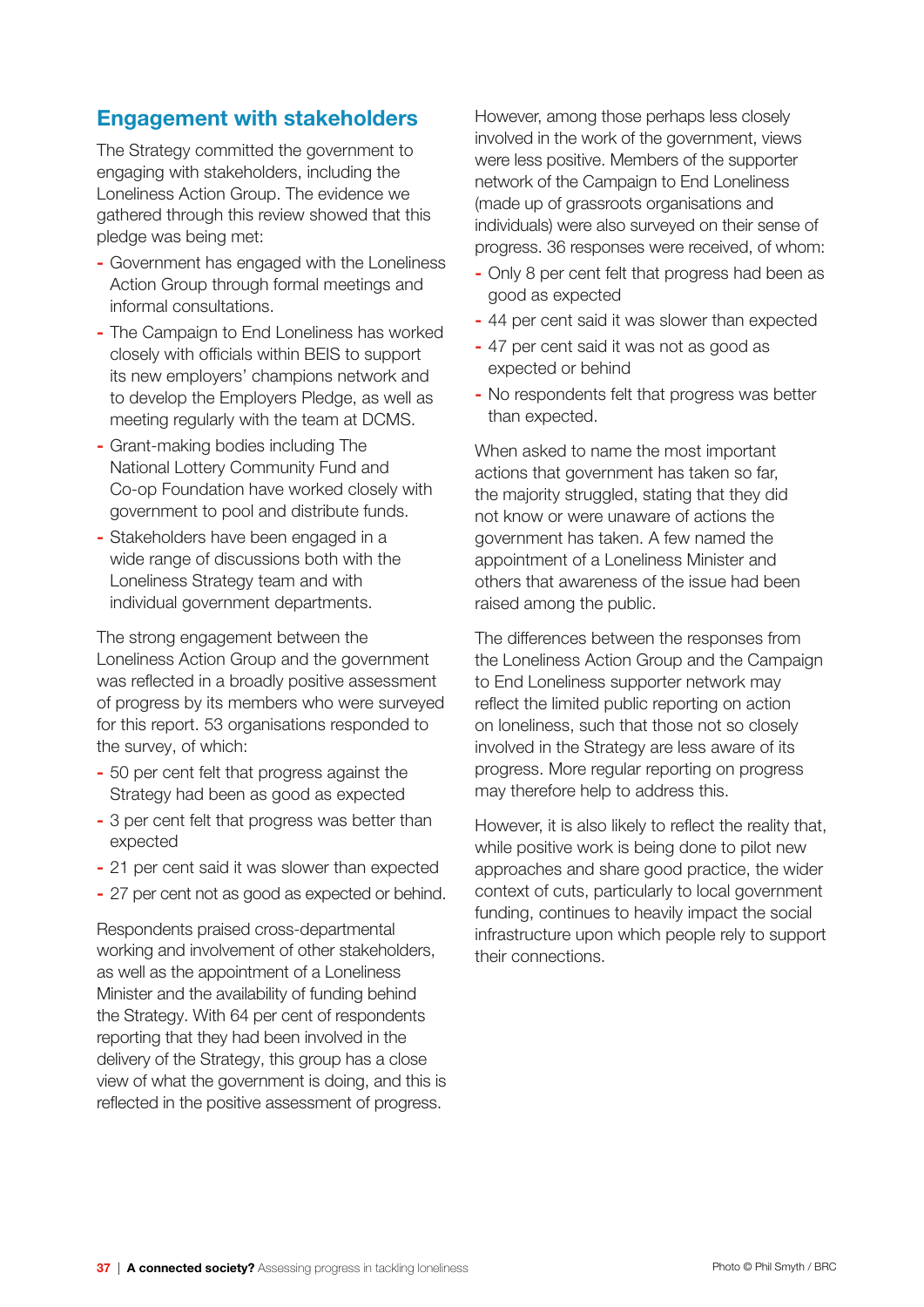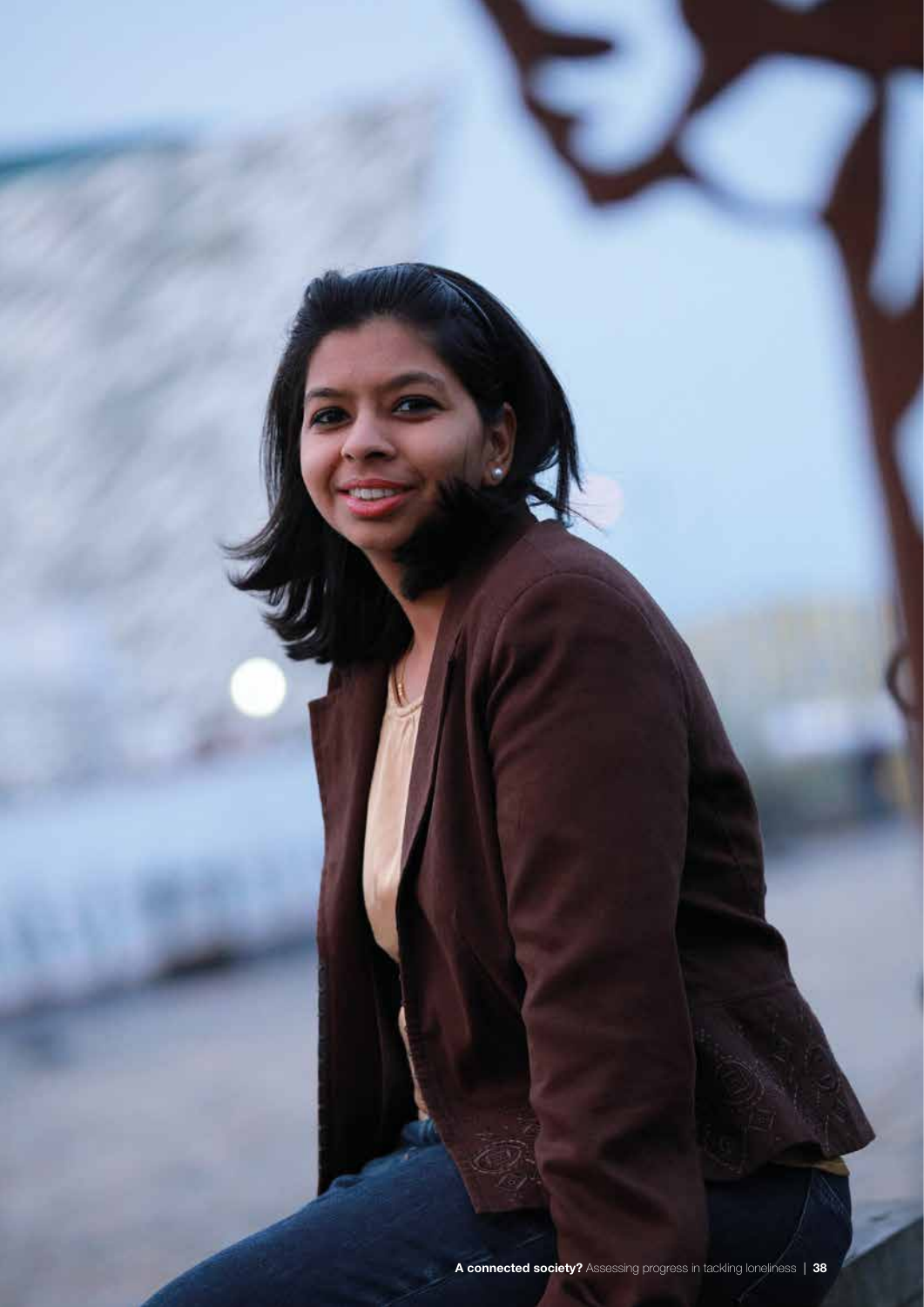

 $104014.$ 

1684

ä **Septe** 

大 にんきょう

z.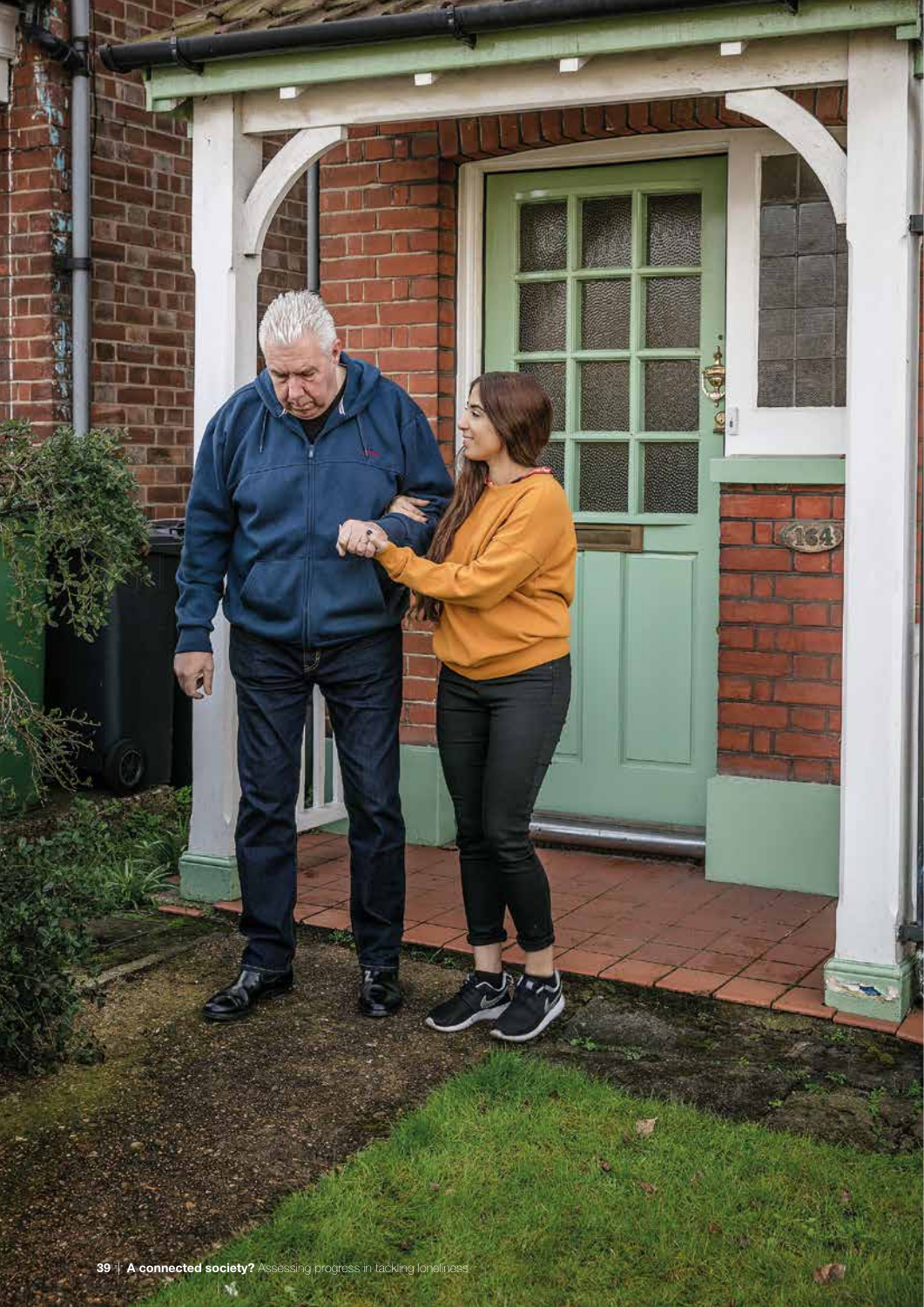#### Areas for future focus

The Loneliness Strategy was an important first step in tackling loneliness. The commitment from government at all levels is very welcome and has been essential in driving progress to date. This needs to continue if loneliness is to be addressed.

However, there are worrying signs that crossgovernmental commitment may be weakening – for example, despite the provision of guidance to government departments on including loneliness in Single Departmental Plans, only the DCMS and DEFRA refer to activity on loneliness in their published plans.

As we move into the second year of the Strategy, government must make a renewed commitment to the loneliness agenda – setting out a concrete plan for embedding this work and making sure that efforts to assess policy for its impact on loneliness lead to tangible changes which support connection and reduce loneliness.

It will also need to increase the pace and scale of roll-out of learning on loneliness – scaling up successful pilots and spreading good practice by embedding these within policy guidance and providing funding for replication across the country.

#### Recommendations

In addition to the recommendations on the Loneliness Test set out above, we recommend:

- Government should restate its overall commitment to tackling loneliness as a priority – with continued emphasis on loneliness as a cross-governmental responsibility, coordinated by the Minister for Loneliness and a dedicated team of officials.
- Government should set out plans for sustained action and investment in tackling loneliness across all departments. These should be published alongside the first annual report.
- Government should demonstrate its ongoing commitment to a national conversation on loneliness by providing additional and sustained support for the national loneliness campaign, building on the learning from its Let's Talk Loneliness campaign.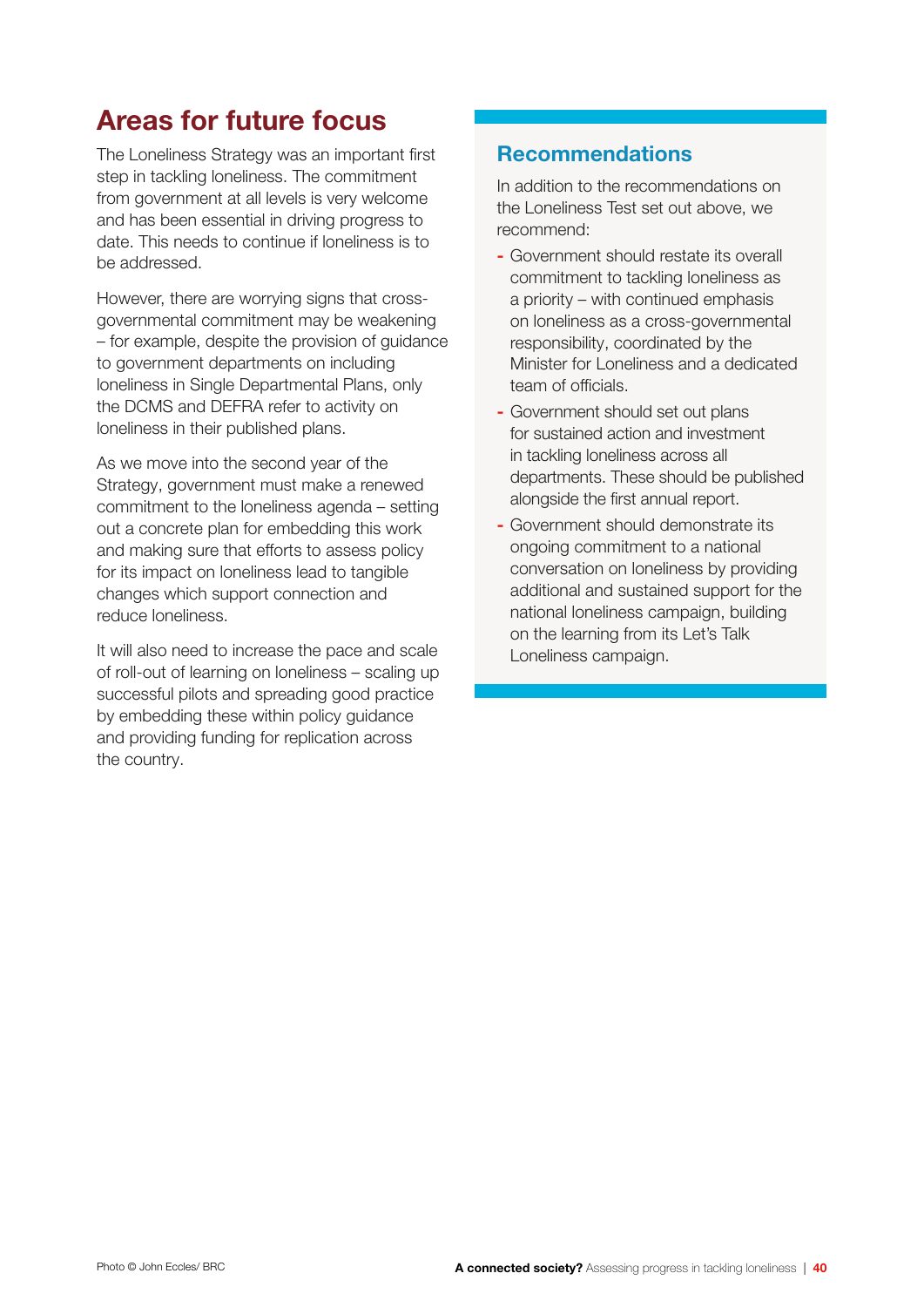## Conclusion and recommendations

While it is still early days in the implementation of the Loneliness Strategy, the overall picture is one of positive progress. Many of the pledges made in the Strategy have already been delivered and the remainder are on track. The loneliness agenda has been well received across government and is galvanising positive cross-departmental cooperation. This is a great achievement.

Strong progress has been made in relation to the development of new measures on loneliness and the roll-out of social prescribing. There have also been positive moves to embed loneliness in the machinery of government and in the policy-making process, particularly through the work to incorporate loneliness into the Family Test.

However, in other areas, apparent progress perhaps reflects the relative modesty of the original pledges, and there is still more to do to secure tangible change in the levels of loneliness found in communities up and down the country.

The Strategy was always billed as a first step. As we move into another year, there is a need to consolidate and build upon the progress made to date. Without action at greater scale and pace, the impact of the Loneliness Strategy is unlikely to be felt in communities – many of which are struggling in a context of cuts to a range of key public services, and squeezes on the VCSE sector. For example, there is still more to be done to improve the provision of community support and activities and around key agendas such as transport and housing.

Translating the Strategy's ambitions into tangible differences in people's lives will require a step change in the nature of activity across government – from development all the way to delivery.



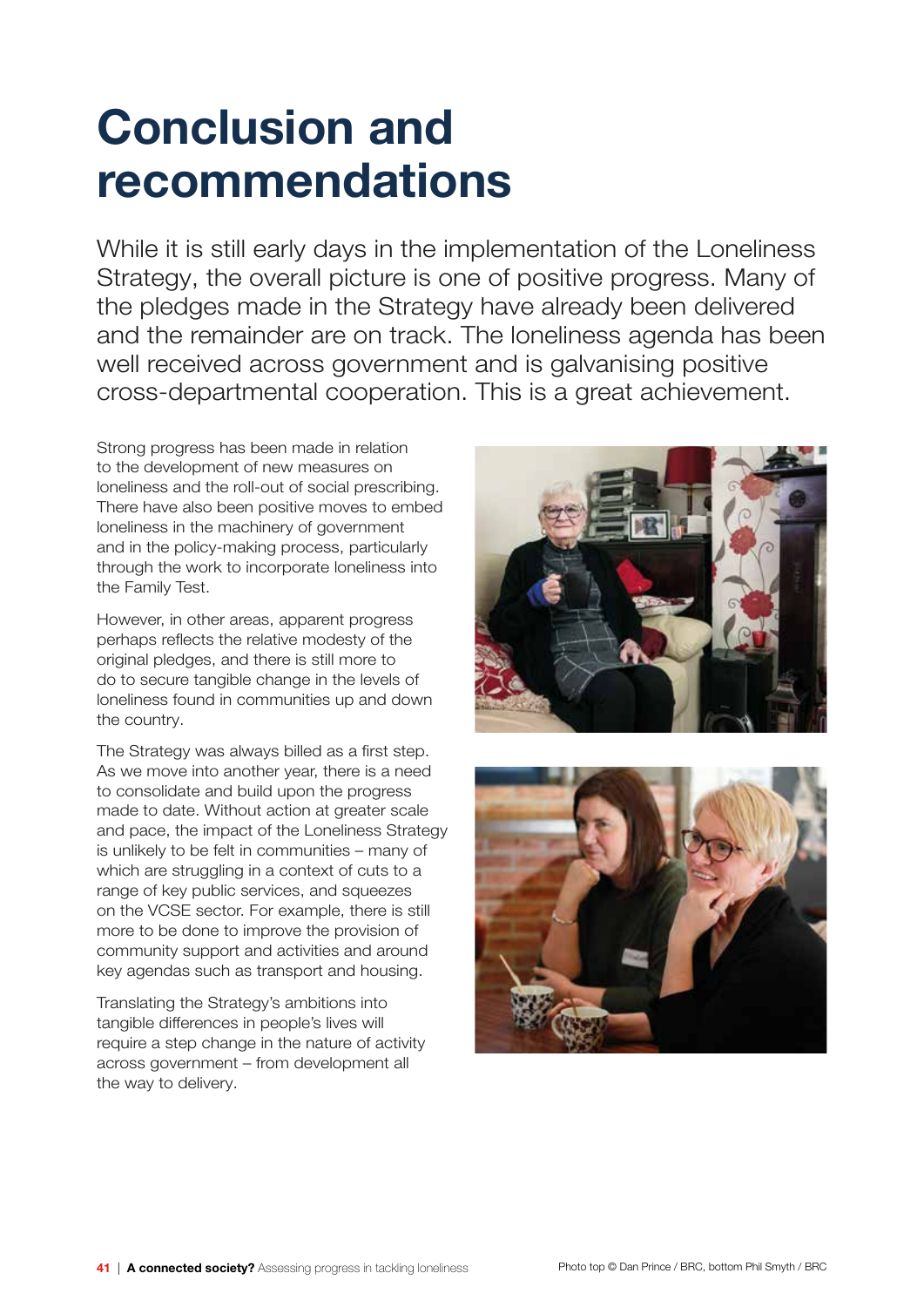#### There are six key areas for priority action:

- 1. Sustain and fund action across government: We need a renewed commitment to tackling loneliness across government departments. The government must deliver on its pledge to create a Loneliness Test for policy. Plans for sustained action and investment across government should be published alongside the first annual report.
- 2. Measure impact: Government must measure the impact of its activity on loneliness, including through the Public Health Outcomes Framework (PHOF) and ensuring that where public money is spent on tackling loneliness, the impact is evaluated using recommended measures.
- 3. Move from development to delivery: In the next phase of the Strategy, government should build on the learning from pilots and identification of good practice, making plans to embed successful interventions in policy and investing in the replication of effective schemes across the country.
- 4. Invest in the infrastructure communities need to stay connected: Social connection depends on local community infrastructure. Government should invest in the provision of community space, and support and activities to enable connection. We also need to ensure that transport policy and investment are loneliness-proofed, and that housing policy supports social connection and participation.
- 5. Ensure social prescribing delivers for **loneliness:** Government must continue to deliver on its commitment to tackling loneliness through social prescribing. It can do this by ensuring staff are trained in understanding and addressing loneliness, assessing the impact of schemes using

recommended loneliness measures, and funding the services and support that communities need to enable people to reconnect. PCNs should be encouraged to draw on learnings from existing schemes, including the Connecting Communities programme delivered by the British Red Cross and Co-op partnership.

6. Build capacity to address loneliness among children and young people: The pledge to teach children about loneliness in schools must be backed with a robust support offer to teachers. Continued investment will be needed to find out what works in addressing loneliness among children and young people, and to roll out effective approaches across the country.

The Loneliness Action Group has been proud to work alongside government through the first year of implementation of this world-leading Loneliness Strategy. Much has been achieved. But there remains much to do. As we move into the next year of implementation, a wide range of stakeholders across business and civil society, working alongside the APPG on Loneliness, is committed to providing continued support and challenge to government as it takes forward this ambitious agenda and vital work.

#### Next steps

To continue the work of this report in assessing the progress made in tackling loneliness, the APPG on Loneliness will be conducting an inquiry throughout the year ahead.

For more information and to stay in touch with the work of the APPG, please contact LonelinessAction@redcross.org.uk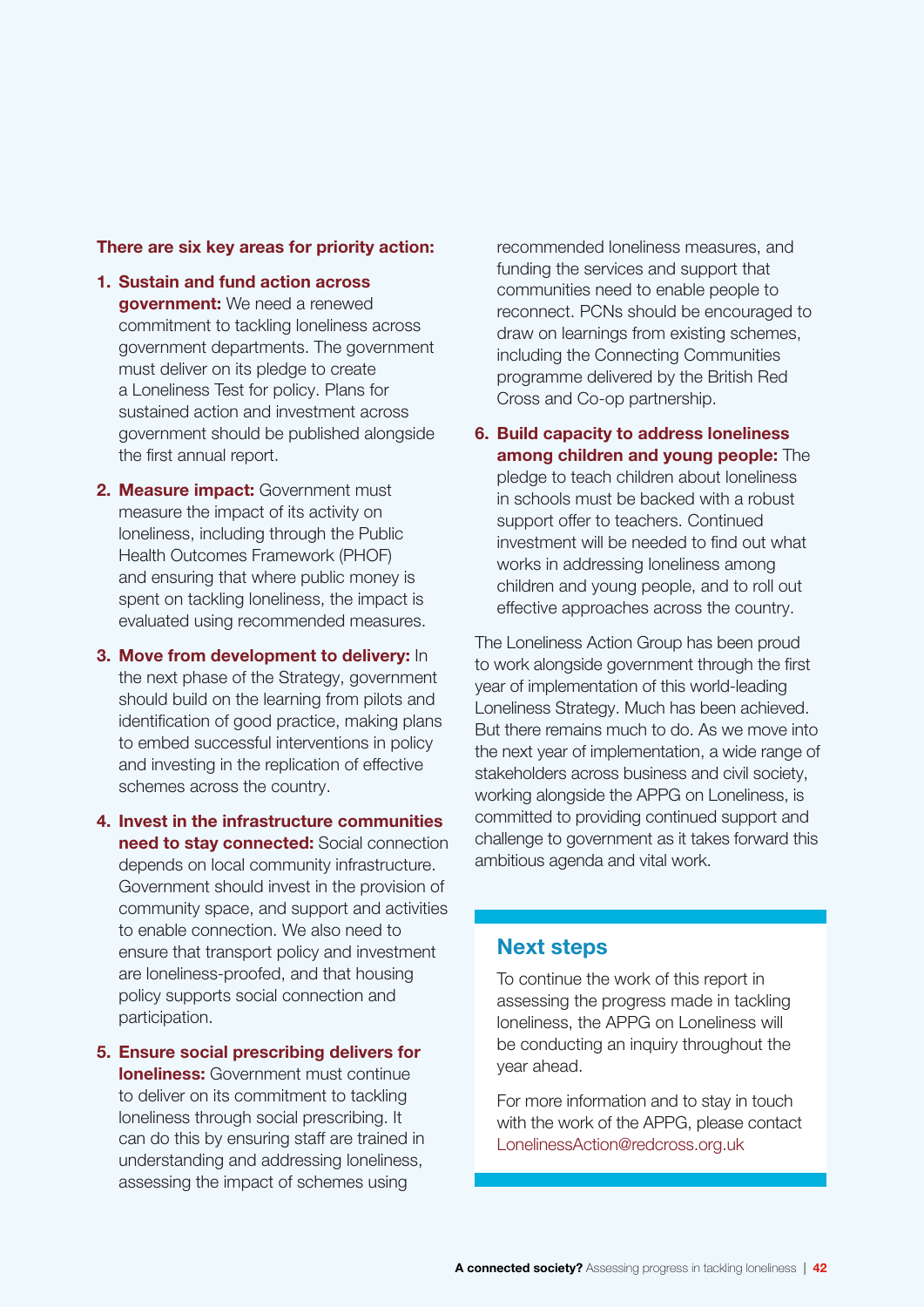### Appendix 1: Interviewees

The following government departments and arm's-length bodies were interviewed as part of the development of the shadow report:

- Department for Business, Energy and Industrial Strategy
- Department for Digital, Culture, Media and Sport
- Department for Education
- Department for Environment, Farming and Rural Affairs
- Department for Health and Social Care
- Department for Transport
- Department for Work and Pensions
- Home Office
- Ministry of Housing, Local Government and Communities
- NHS England
- Office for National Statistics
- Public Health England

The following non-governmental organisations were also interviewed:

- Age UK
- Arts Council England
- Campaign to End Loneliness
- Co-op Foundation
- The National Lottery Community Fund
- What Works Centre for Wellbeing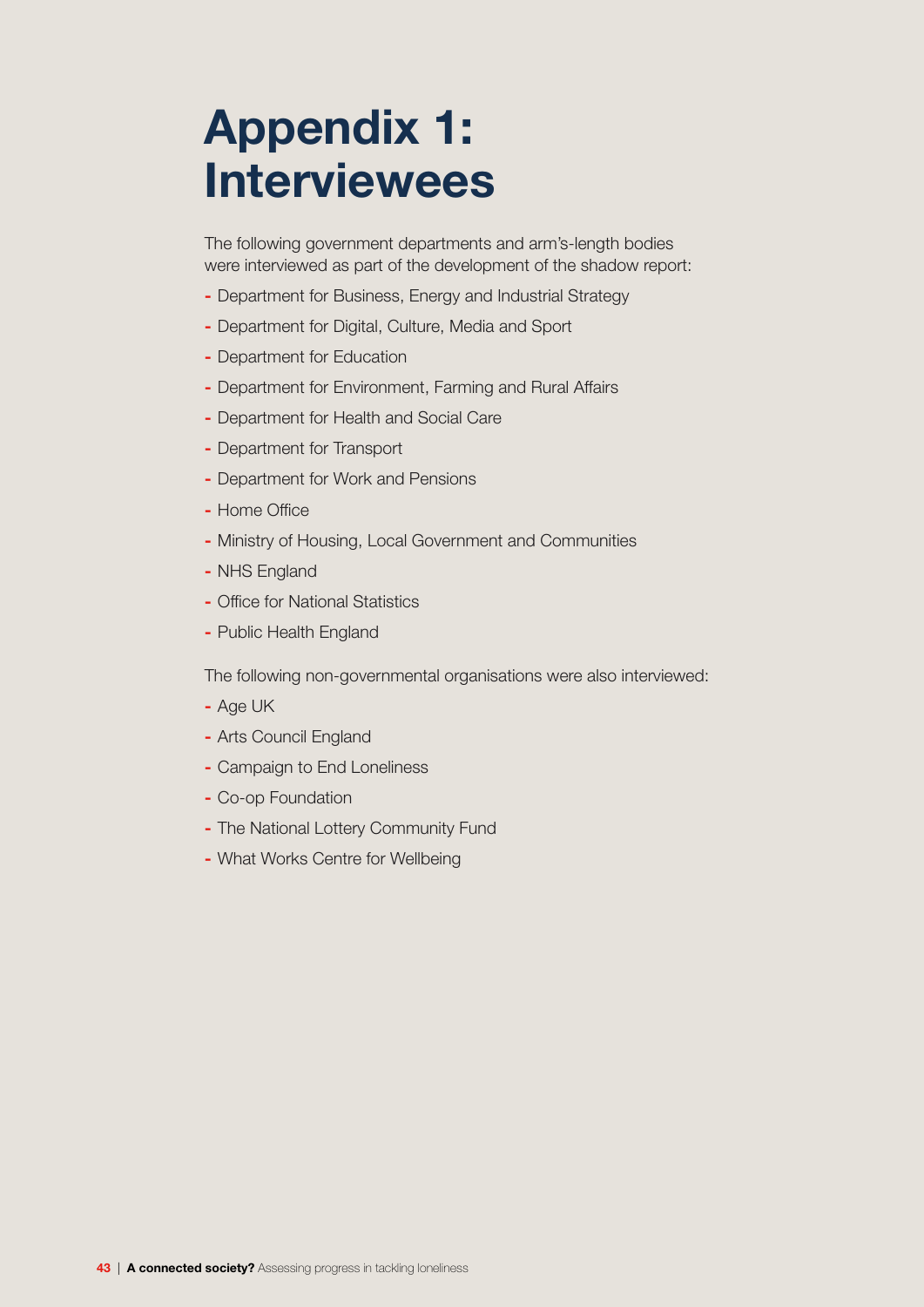## Appendix 2: Pledge-by-pledge tracker

A full list of progress made against each of the 58 commitments in the Loneliness Strategy is available at: redcross.org.uk/shadowreport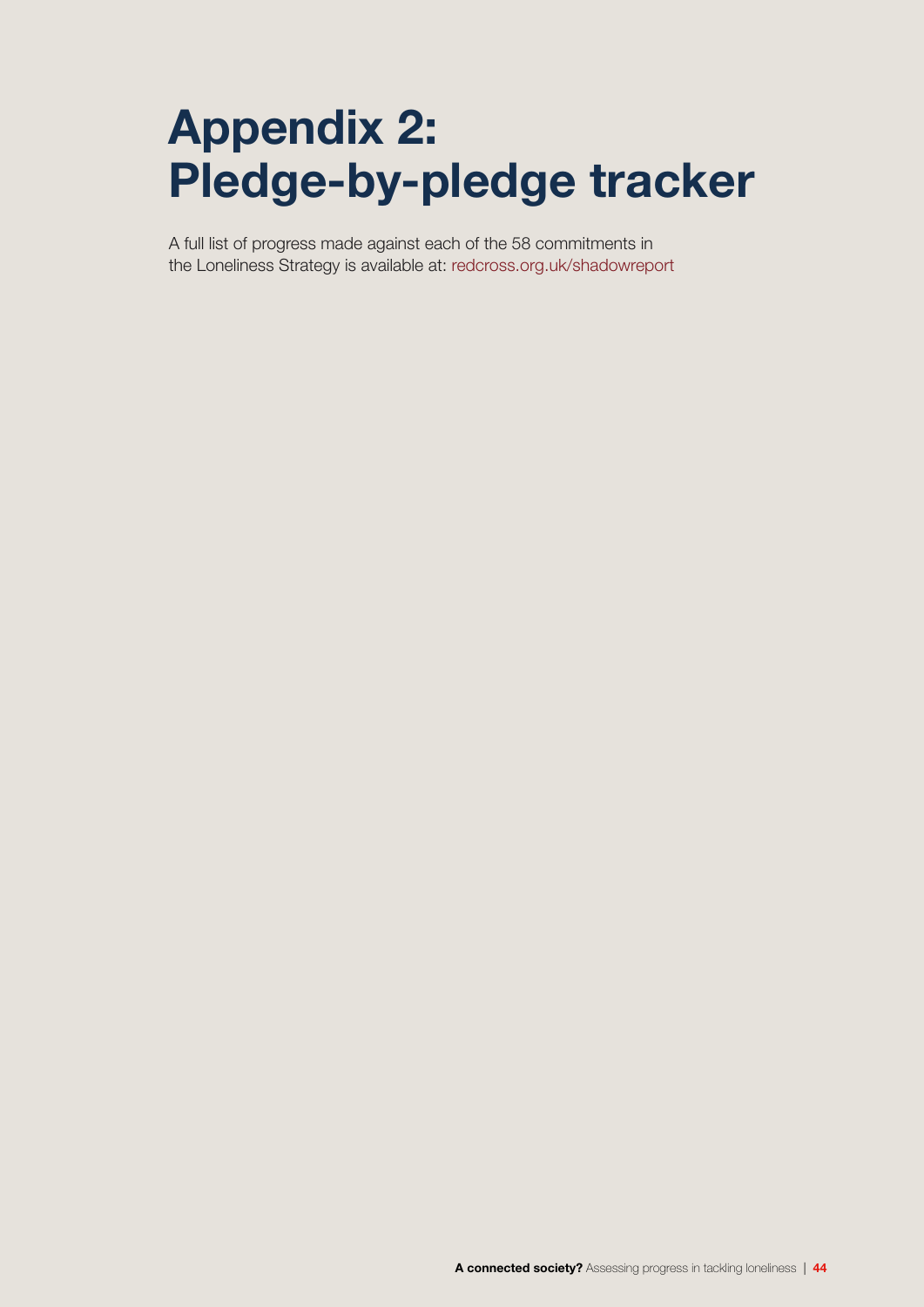## References

- 1. HM Government (2018), A connected society: A Strategy for tackling loneliness – laying the foundations for change, HM Government p.18, after Perlman D & Peplau LA (1984) 'Loneliness research: a survey of empirical findings', in Peplau LA & Goldston SE (eds.) Preventing the harmful consequences of severe and persistent loneliness (pp. 13-46), Washington DC: US Government Printing Office.
- 2. McDaid, D, Bauer, A, Park, A (2017) Making the economic case for investing in actions to prevent and/or tackle loneliness: a systematic review, LSE
- 3. HM Government (2018), A connected society: A Strategy for tackling loneliness – laying the foundations for change, HM **Government**
- 4. Jopling, K (2017), Combatting Loneliness One Conversation at a Time: A call to action, Jo Cox Commission on Loneliness
- 5. HM Government (2018), A connected society: A Strategy for tackling loneliness – laying the foundations for change, HM Government, p.61
- 6. What Works Wellbeing (2019) A brief guide to measuring loneliness, for charities and social enterprises What Works Wellbeing / National Lottery Community Fund
- 7. See: whatworkswellbeing.org/loneliness
- 8. ONS (2018) Children's and young people's experiences of loneliness: 2018, ONS; ONS (2019) Exploring loneliness in children, Great Britain: 2018, ONS
- 9. See: whatworkswellbeing.org/loneliness
- 10. The King's Fund (2017).What is social prescribing? Available at: www.kingsfund. org.uk/ publications/social-prescribing
- 11.See: www.longtermplan.nhs.uk
- 12. NHS England (2019) Social prescribing and community-based support: Summary guide. Available at: www.england.nhs. uk/publication/social-prescribing-andcommunity-based-support-summary-guide
- 13.British Red Cross, Co-op, Kaleidoscope Health and Care (2019) Fulfilling the promise: How social prescribing can most effectively tackle loneliness British Red Cross / Co-op
- 14. Jopling, K, Howells, A (2018) Connecting Communities to tackle loneliness and social isolation: Learning report, British Red Cross / Co-op
- 15.See: www.gov.uk/after-a-death/ organisations-you-need-to-contact-and-tellus-once
- 16.See: www.friendsagainstscams.org.uk/ scammarshals
- 17. Man, M, Abrams, T, McLeod, R (2019) Building Connections Fund: Co-design and Community Spaces: Final Report, NPC Available at: www.thinknpc.org/resourcehub/the-building-connections-fund
- 18.See: www.coopfoundation.org.uk/funding\_ support
- 19.See: http://acre.org.uk/our-work/village-hallimprovement-grant%20fund.php
- 20.See: www.gov.uk/government/news/newfunds-to-boost-diversity-of-people-workingin-digital-and-tech-jobs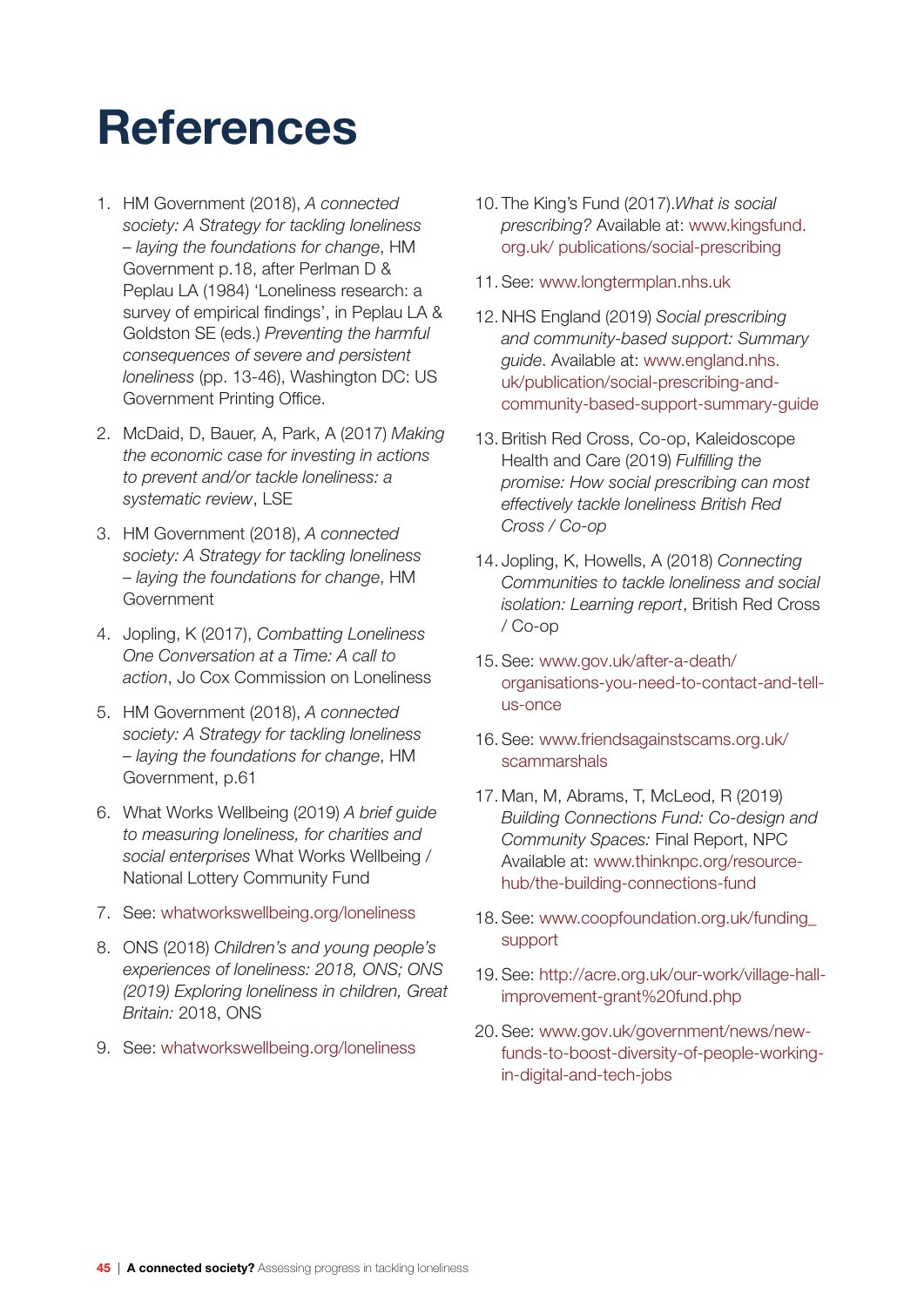- 21.See: www.gov.uk/government/publications/ garden-communities
- 22. HM Government (2019) Future of Mobility: Urban Strategy, HM Government Available at: www.gov.uk/government/publications/ future-of-mobility-urban-strategy
- 23.See: www.gov.uk/government/speeches/ buses-that-build-a-better-society
- 24. Mental Health Foundation (2010) The lonely society. Available at: www.mentalhealth. org.uk/sites/default/files/the\_lonely\_society\_ report.pdf
- 25. Lau, S., Gruen, G. E., (1992) The social stigma of loneliness: Effect of target person's and perceiver's sex. Personality and Social Psychology Bulletin, 18(2), 182-189; Rotenberg, K. J., Kmill, J. (1992) Perception of lonely and non-lonely persons as a function of individual differences in loneliness. Journal of Social and Personal Relationships, 9(2), 325-330; Rotenberg, K. J., Bartley, J. L., & Toivonen, D. M. (1997) Children's stigmatization of chronic loneliness in peers. Journal of Social Behavior and Personality, 12(2), 577; Mental Health Foundation (2010) The lonely society. Available at: www.mentalhealth.org.uk/sites/ default/files/the\_lonely\_society\_report.pdf
- 26.See: www.gov.uk/government/news/ government-creates-new-student-mentalhealth-taskforce
- 27.See: www.iwill.org.uk
- 28. The Youth Charter evolved from a roundtable the Prime Minister and Secretary of State for Digital, Culture, Media and Sport, held in April 2019 with the youth sector, sports bodies, charities and creative organisations as part of the Prime Minister's Serious Youth Violence Summit to tackle knife crime. The Youth Charter is currently in development by the government alongside youth sector organisations and young people, and will set out to give young people a voice on the issues of importance to them and coordinate government youth policy. This work is being led by DCMS.
- 29.Abreu, L, Bellis, A (2019) The Family Test House of Commons Briefing Paper Number 07714
- 30. Centre for Social Justice (2019) A review of the Family Test Centre for Social Justice